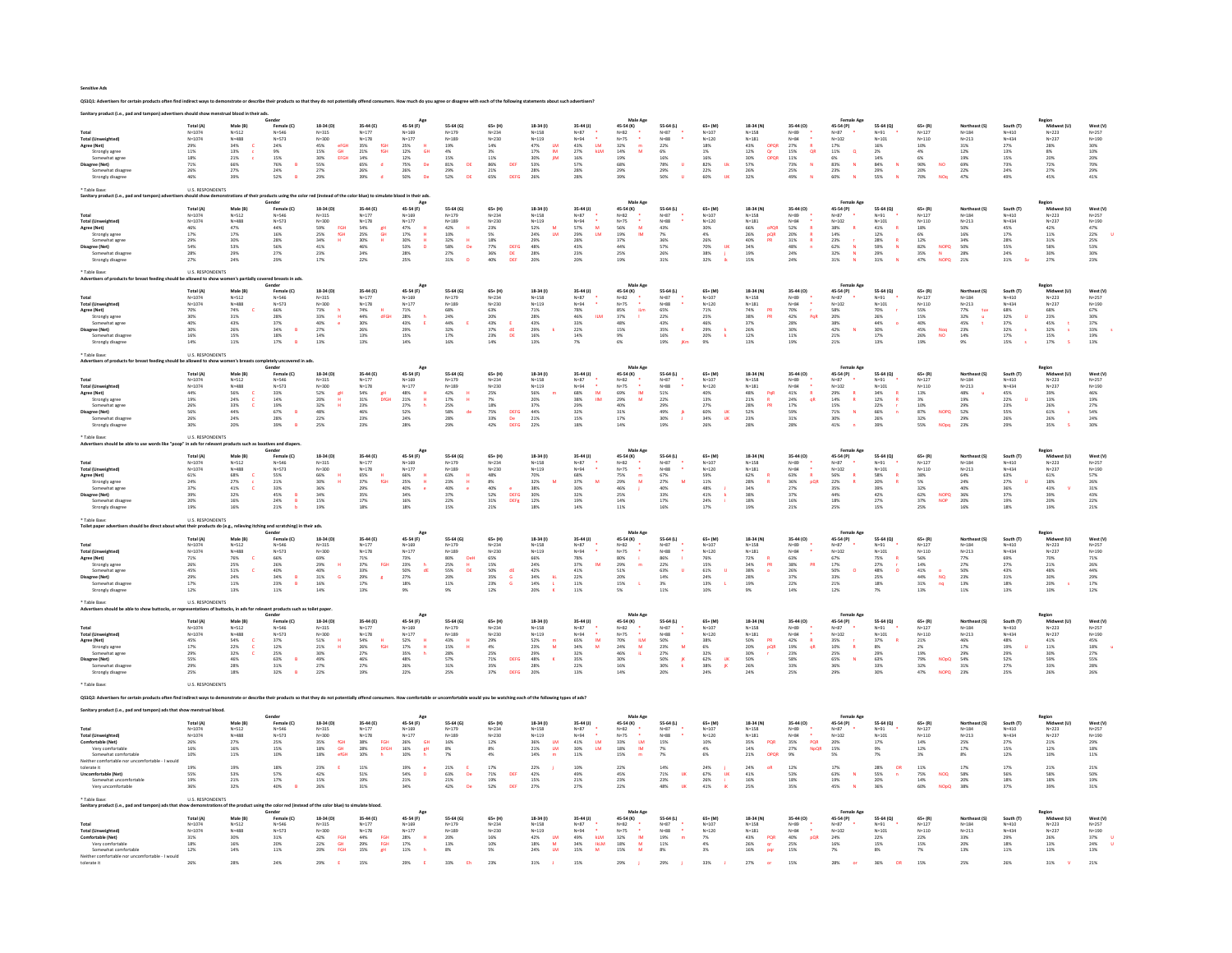| <b>Uncomfortable (Net)</b>                                                                              | 43%                     | 41%                   | 45%                     | 29%                    | 41%                    | 44%                    | 47%                    | 61%<br><b>DEFG</b>     | 27%                    | 36%                 | 38%                   | 52%                   | 60%<br>119              | 31%                    | 45%                   | 48%                            | 42%                    | 62%<br><b>NOpO</b>          | 42%                        | 45%                    | 43%                    | 42%                   |
|---------------------------------------------------------------------------------------------------------|-------------------------|-----------------------|-------------------------|------------------------|------------------------|------------------------|------------------------|------------------------|------------------------|---------------------|-----------------------|-----------------------|-------------------------|------------------------|-----------------------|--------------------------------|------------------------|-----------------------------|----------------------------|------------------------|------------------------|-----------------------|
| Somewhat uncomfortable                                                                                  | 19%                     | 18%                   | 21%                     | 15%                    | 23%<br>d.              | 18%                    | 20%                    | 24%<br>$\mathbf{D}$    | 12%                    | 27%                 | 16%                   | 17%                   | 22%                     | 17%                    | 19%                   | 20%                            | 24%                    | 25%                         | 21%                        | 17%                    | 21%                    | 20%                   |
| Very uncomfortable                                                                                      | 24%                     | 23%                   | 24%                     | 14%                    | 18%                    | 25%<br>$\mathbf{D}$    | 27%<br>$\overline{D}$  | 37%<br><b>DEFR</b>     | 16%                    | 9%                  | 22%                   | 35%                   | 38%<br><b>Uk</b>        | 13%                    | 26%                   | 29%<br>$\mathbf{N}$            | 18%                    | 37%<br><b>NQ</b>            | 21%                        | 27%                    | 21%                    | 22%                   |
| * Table Base:<br>Ads for breast feeding products that show women's partially covered breasts.           | <b>U.S. RESPONDENTS</b> |                       |                         |                        |                        |                        |                        |                        |                        |                     |                       |                       |                         |                        |                       |                                |                        |                             |                            |                        |                        |                       |
|                                                                                                         | Total (A)               | Male (R)              | Female (C)              | 18-34 (D)              | 35-44 (E)              | 45-54 (F)              | 55-64 (6)              | $65+$ (H)              | 18-34 (f)              | 35.44 (1)           | Male Age<br>45-54 (K) | 55-64 (1)             | $65+$ (M)               | 18-34 (N)              | 35-44 (0)             | <b>Female Age</b><br>45-54 (P) | 55-64 (Q)              | $65 + (R)$                  | Northeast (S)              | South (T)              | Region<br>Midwest (11) | West (V)              |
| Total                                                                                                   | $N = 1074$              | $N = 512$             | $N = 546$               | $N = 315$              | $N = 177$              | $N = 169$              | $N = 179$              | $N = 234$              | $N = 158$              | $N=87$              | $N=82$                | $N = 87$              | $N = 107$               | $N = 158$              | $N = 89$              | $N=87$                         | $N = 91$               | $N = 127$                   | $N = 184$                  | $N = 410$              | $N = 223$              | $N = 257$             |
| <b>Total (Unweighted)</b>                                                                               | $N = 1074$              | $N = 488$             | $N = 573$               | $N = 300$              | $N = 178$              | $N = 177$              | $N = 185$              | $N = 230$              | $N = 119$              | $N = 94$            | $N = 75$              | $N = 88$              | $N = 120$               | $N = 181$              | $N = 84$              | $N = 102$                      | $N = 101$              | $N = 110$                   | $N = 213$                  | $N = 434$              | $N = 237$              | $N = 190$             |
| Comfortable (Net)                                                                                       | 49%                     | 51%                   | 46%                     | 51%<br><b>GH</b>       | 65%<br><b>DfGH</b>     | 53%<br>GH              | 38%                    | 37%                    | 52%                    | 69%<br><b>ILM</b>   | 63%<br><b>LM</b>      | 34%                   | 39%                     | 51%                    | PQR<br>61%            | 44%                            | 42%                    | 36%                         | 51%                        | 47%                    | 44%                    | 54%                   |
| Very comfortable                                                                                        | 30%                     | 27%                   | 32%                     | 33%<br>Gh              | fGH<br>41%             | 31%<br>×               | 21%                    | 24%                    | 28%                    | 38%<br><b>LM</b>    | 39%<br><b>LM</b>      | 17%                   | 18%                     | 37%                    | PQr<br>44%            | 23%                            | 25%                    | 29%                         | 34%                        | 27%                    | 26%                    | 35%                   |
| Somewhat comfortable                                                                                    | 19%                     | 24%                   | 14%                     | 19%                    | 24%<br>н               | 22%                    | 17%                    | 13%                    | 24%                    | 31%                 | 24%                   | 17%                   | 21%                     | 14%                    | 17%                   | 21%                            | 17%                    | 7%                          | 16%                        | 20%                    | 18%                    | 19%                   |
| Neither comfortable nor uncomfortable - I would                                                         |                         |                       |                         |                        |                        |                        |                        |                        |                        |                     |                       |                       |                         |                        |                       |                                |                        |                             |                            |                        |                        |                       |
| tolerate it                                                                                             | 27%<br>24%              | 28%<br>21%            | 25%                     | 25%                    | 15%                    | 27%                    | 33%<br>29%             | 34%<br>di              | 29%                    | 16%                 | 27%                   | 32%<br><b>UK</b>      | 37%                     | 22%                    | 14%                   | 27%                            | 34%<br>nO              | 32%<br>33%                  | 29%                        | 27%                    | 28%                    | 25%                   |
| Uncomfortable (Net)<br>Somewhat uncomfortable                                                           | 13%                     | 11%                   | 28%<br>15%              | 23%<br>12%             | 20%<br>10%             | 20%<br>11%             | 14%                    | 29%<br>18%<br><b>e</b> | 20%<br>9%              | 15%<br>11%          | 10%<br>8%             | 33%<br>12%            | 24%<br>16%              | 27%<br>15%             | 25%<br>9%             | 30%<br>14%                     | 24%<br>16%             | 19%                         | 20%<br>11%                 | 26%<br>13%             | 28%<br>16%             | 21%<br>11%            |
| Very uncomfortable                                                                                      | 11%                     | 9%                    | 13%                     | 11%                    | 10%                    | 9%                     | 15%                    | 11%                    | 10%                    | 4%                  | 2%                    | 22%<br><b>JIKM</b>    | 8%                      | 12%                    | 16%                   | 16%                            | $8\%$                  | 14%                         | 9%                         | 13%                    | 12%                    | 10%                   |
|                                                                                                         |                         |                       |                         |                        |                        |                        |                        |                        |                        |                     |                       |                       |                         |                        |                       |                                |                        |                             |                            |                        |                        |                       |
| Table Base:                                                                                             | <b>U.S. RESPONDENTS</b> |                       |                         |                        |                        |                        |                        |                        |                        |                     |                       |                       |                         |                        |                       |                                |                        |                             |                            |                        |                        |                       |
| Ads for breast feeding products that show women's breasts completely uncovered                          |                         |                       |                         |                        |                        |                        |                        |                        |                        |                     |                       |                       |                         |                        |                       |                                |                        |                             |                            |                        |                        |                       |
|                                                                                                         |                         |                       |                         |                        |                        | Ap                     |                        |                        |                        |                     | Male Age              |                       |                         |                        |                       | Female Ago                     |                        |                             |                            |                        | Region                 |                       |
|                                                                                                         | Total (A)               | Male (B)              | Female (C)              | 18-34 (D)              | 35-44 (F)              | 45-54 (F)              | 55-64 (6)              | $65 + (H)$             | 18-34 (1)              | 35-44 (J)           | 45-54 (K)             | 55-64 (L)             | 65+ (M)                 | 18-34 (N)              | 35-44 (0)             | 45-54 (P)                      | 55-64 (Q)              | $65 + (R)$                  | Northeast (S)              | South (T)              | Midwest (U)            | West (V)              |
| Total                                                                                                   | $N = 1074$              | $N = 512$             | $N = 546$               | $N = 315$              | $N = 177$              | $N = 169$              | $N = 179$              | $N = 234$              | $N = 158$              | $N = 87$            | $N = 82$              | $N=87$                | $N = 107$               | $N = 158$              | $N = 89$              | $N = 87$                       | $N = 91$               | $N = 127$                   | $N = 184$                  | $N = 410$              | $N = 223$              | $N = 257$             |
| <b>Total (Unweighted)</b>                                                                               | $N = 1074$              | $N = 488$             | $N = 572$               | $N = 300$              | $N=1.78$               | $N=177$                | $N = 189$              | $N = 230$              | $N = 119$              | $N = 94$            | $N = 75$              | $N = 88$              | $N = 120$               | $N = 1.81$             | $N = 84$              | $N = 102$                      | $N = 101$              | $N = 110$                   | $N = 213$                  | $N = 434$              | $N = 237$              | $N = 190$             |
| Comfortable (Net)                                                                                       | 37%                     | 43%                   | 31%                     | 39%                    | <b>55%</b><br>DEGH     | 41%<br>$\mathbf{H}$    | 31%                    | 21%                    | 43%                    | 62%<br><b>TIM</b>   | 54%<br>1M             | 34%                   | 26%                     | 36%<br><b>R</b>        | 49%<br>nPQR           | 28%                            | <b>28%</b>             | 17%                         | 36%                        | 37%                    | 32%                    | 40%                   |
| Very comfortable                                                                                        | 24%                     | 24%                   | 22%                     | 22%                    | 40%<br><b>DFGH</b>     | 28%<br><b>CH</b>       | 19%                    | 14%                    | 23%                    | 41%<br><b>ILM</b>   | 35%<br>LM             | 16%                   | 13%                     | 21%                    | 40%<br><b>NPQR</b>    | 22%                            | 21%                    | 15%                         | 22%                        | 26%                    | 19%                    | 25%                   |
| Somewhat comfortable                                                                                    | 13%                     | 19%                   | 8%                      | 18%                    | 15%                    | 13%                    | 12%                    | 7%                     | 21%                    | 21%                 | 20%                   | 17%                   | 13%                     | 14%<br><b>DR</b>       | 9%                    | 6%                             | $7\%$                  | 2%                          | 14%                        | 12%                    | 14%                    | 15%                   |
| Neither comfortable nor uncomfortable - I would<br>tolerate it                                          | 23%                     | 25%                   | 20%                     | 25%                    | 11%                    | 24%                    | 27%                    | 24%                    | 25%                    | 13%                 | 26%                   | 25%                   | 33%                     | 25%<br>-n              | 9%                    | 22%                            | 29%<br><b>COL</b>      | 16%                         | 27%                        | 22%                    | 20%                    | 23%                   |
| Uncomfortable (Net)                                                                                     | 41%                     | 32%                   | 49%<br>B                | 36%                    | 34%                    | 35%                    | 42%                    | 56%<br><b>DEFG</b>     | 31%                    | 25%                 | 20%                   | 41%                   | 41%<br><b>IK</b>        | 40%                    | 43%                   | 50%                            | 43%                    | 68%<br><b>NOPO</b>          | 37%                        | 41%                    | 47%<br>$\sim$          | 37%                   |
| Somewhat uncomfortable                                                                                  | 15%                     | 13%                   | 18%                     | 12%                    | 11%                    | 13%                    | 17%                    | 23%<br><b>DEF</b>      | $8\%$                  | 12%                 | 8%                    | 16%                   | 24%<br><b>TİK</b>       | 16%                    | 11%                   | 18%                            | 18%                    | 23%                         | 19%                        | 16%                    | 12%                    | 16%                   |
| Very uncomfortable                                                                                      | 25%                     | 18%                   | 32%                     | 24%                    | 22%                    | 22%                    | 25%                    | 32%<br>def             | 23%                    | 13%                 | 11%                   | 25%                   | 18%                     | 24%                    | 31%                   | 33%                            | 25%                    | 44%<br><b>NO</b>            | 19%                        | 25%                    | 35%<br>STV             | 21%                   |
|                                                                                                         |                         |                       |                         |                        |                        |                        |                        |                        |                        |                     |                       |                       |                         |                        |                       |                                |                        |                             |                            |                        |                        |                       |
| * Table Base                                                                                            | <b>U.S. RESPONDENTS</b> |                       |                         |                        |                        |                        |                        |                        |                        |                     |                       |                       |                         |                        |                       |                                |                        |                             |                            |                        |                        |                       |
| Ads that use words like "poop" for relevant products such as laxatives and diapers.                     |                         |                       |                         |                        |                        |                        |                        |                        |                        |                     |                       |                       |                         |                        |                       |                                |                        |                             |                            |                        |                        |                       |
|                                                                                                         |                         |                       |                         |                        |                        | Ap                     |                        |                        |                        |                     | Male App              |                       |                         |                        |                       | Female Age                     |                        | $65 + (R)$                  |                            |                        | Region<br>Midwest (U)  |                       |
| Total                                                                                                   | Total (A)<br>$N = 1074$ | Male (B)<br>$N = 512$ | Female (C)<br>$N = 546$ | 18-34 (D)<br>$N = 315$ | 35-44 (E)<br>$N = 177$ | 45-54 (F)<br>$N = 169$ | 55-64 (G)<br>$N = 179$ | $65+$ (H)<br>$N = 234$ | 18-34 (1)<br>$N = 158$ | 35-44 (J)<br>$N=87$ | 45-54 (K)<br>$N=82$   | 55-64 (L)<br>$N = 87$ | $65 + (M)$<br>$N = 107$ | 18-34 (N)<br>$N = 158$ | 35-44 (0)<br>$N = 89$ | 45-54 (P)<br>$N = 87$          | 55-64 (Q)<br>$N = 91$  | $N = 127$                   | Northeast (S)<br>$N = 184$ | South (T)<br>$N = 410$ | $N = 223$              | West (V)<br>$N = 257$ |
| <b>Total (Unweighted)</b>                                                                               | $N = 1074$              | $N = 488$             | $N = 573$               | $N = 300$              | $N = 178$              | $N = 177$              | $N = 185$              | $N = 230$              | $N = 119$              | $N = 94$            | $N = 75$              | $N = 88$              | $N = 120$               | $N = 181$              | $N = 84$              | $N = 102$                      | $N = 101$              | $N = 110$                   | $N = 213$                  | $N = 434$              | $N = 237$              | $N = 190$             |
| Comfortable (Net)                                                                                       | 41%                     | 43%                   | 40%                     | 46%                    | 53%<br>GH              | 46%<br>H               | 37%                    | 26%                    | 49%                    | 51%<br>M            | 49%<br>M              | 38%                   | 26%                     | 42%                    | 56%<br>nQR            | 42%                            | 35%                    | 27%                         | 44%                        | 43%                    | 36%                    | 42%                   |
| Very comfortable                                                                                        | 24%                     | 26%                   | 22%                     | 28%                    | 34%<br>GH              | 27%                    | 21%                    | 12%                    | 31%                    | 37%<br>IM           | 28%<br>M              | 22%                   | 10%                     | 24%                    | 30%                   | 26%                            | 20%                    | 13%                         | 26%<br>u                   | 24%                    | 17%                    | 28%                   |
| Somewhat comfortable                                                                                    | 17%                     | 17%                   | 18%                     | 18%                    | 20%                    | 19%                    | 16%                    | 15%                    | 18%                    | 14%                 | 21%                   | 16%                   | 16%                     | 19%                    | 26%                   | 16%                            | 16%                    | 14%                         | 18%                        | 19%                    | 19%                    | 13%                   |
| Neither comfortable nor uncomfortable - I would                                                         |                         |                       |                         |                        |                        |                        |                        |                        |                        |                     |                       |                       |                         |                        |                       |                                |                        |                             |                            |                        |                        |                       |
| tolerate it                                                                                             | 28%                     | 30%                   | 26%                     | 30%                    | 21%                    | 25%                    | 37%<br>EFH             | 26%                    | 26%                    | 25%                 | 30%                   | 35%                   | 33%                     | 33%<br>OPR             | 16%                   | 20%                            | 40%                    | 19%                         | 25%                        | 26%                    | 33%                    | 28%                   |
| Uncomfortable (Net)                                                                                     | 31%                     | 28%                   | 34%                     | 25%                    | 26%                    | 30%                    | 26%                    | 48%<br><b>DEFG</b>     | 25%                    | 24%                 | 21%                   | 27%                   | 41%<br><b>UKI</b>       | 24%                    | 28%                   | 38%<br>N                       | 25%                    | 54%<br><b>NOpO</b>          | 31%                        | 31%                    | 31%                    | 30%                   |
| Somewhat uncomfortable                                                                                  | 16%                     | 17%                   | 16%                     | 14%                    | 11%                    | 13%                    | 12%                    | 29%<br><b>DEFG</b>     | 15%                    | 15%                 | 11%                   | 12%                   | 31%<br><b>UKL</b>       | 14%                    | 7%                    | 15%                            | 13%                    | 27%<br><b>NOpQ</b>          | 15%                        | 17%                    | 16%                    | 18%                   |
| Very uncomfortable                                                                                      | 14%                     | 11%                   | 18%                     | 10%                    | 15%                    | 17%                    | 14%                    | 19%<br>D               | 10%                    | 9%                  | 9%                    | 15%                   | 10%                     | 11%                    | 21%                   | 23%<br>No                      | 12%                    | 26%<br>NO.                  | 15%                        | 15%                    | 15%                    | 12%                   |
| * Table Rase:                                                                                           | <b>U.S. RESPONDENTS</b> |                       |                         |                        |                        |                        |                        |                        |                        |                     |                       |                       |                         |                        |                       |                                |                        |                             |                            |                        |                        |                       |
| Toilet paper ads that are direct about what their products do (e.g., relieving itching and scratching). |                         |                       |                         |                        |                        |                        |                        |                        |                        |                     |                       |                       |                         |                        |                       |                                |                        |                             |                            |                        |                        |                       |
|                                                                                                         |                         |                       | Gende                   |                        |                        |                        |                        |                        |                        |                     | Male Age              |                       |                         |                        |                       | <b>Female Age</b>              |                        |                             |                            |                        | Region                 |                       |
|                                                                                                         | Total (A)               | Male (B)              | Female (C)              | 18-34 (D)              | 35-44 (E)              | 45-54 (F)              | 55-64 (G)              | $65+$ (H               | 18-34 (f)              | 35-44 (J)           | 45-54 (K)             | 55-64 (L)             | $65 + (M)$              | 18-34 (N)              | 35-44 (0)             | 45-54 (P)                      | 55-64 (Q)              | $65 + (R)$                  | Northeast (S)              | South (T)              | Midwest (U)            | West (V)              |
| Total                                                                                                   | $N = 1074$              | $N = 512$             | $N = 546$               | $N = 315$              | $N = 177$              | $N = 169$              | $N = 179$              | $N = 234$              | $N = 158$              | $N = 87$            | $N = 82$              | $N = 87$              | $N = 107$               | $N=158$                | $N = 89$              | $N = 87$                       | $N = 91$               | $N = 127$                   | $N = 1.84$                 | $N = 410$              | $N=222$                | $N = 257$             |
| <b>Total (Unweighted)</b>                                                                               | $N = 1074$              | $N = 488$             | $N = 573$               | $N = 300$              | $N = 178$              | $N = 177$              | $N = 185$              | $N = 230$              | $N = 119$              | $N = 94$            | $N=75$<br>$\bullet$   | $N = 88$              | $N = 120$               | $N = 181$              | $N = 84$              | $N = 102$                      | $N = 101$              | $N = 110$                   | $N = 213$                  | $N = 434$              | $N = 237$              | $N = 190$             |
| Comfortable (Net)                                                                                       | 46%                     | 48%                   | 45%                     | 47%                    | 66%<br><b>DFGH</b>     | 49%<br>gH              | 38%                    | 33%                    | 43%                    | 76%<br><b>IKLM</b>  | 55%<br>M              | 41%                   | 34%                     | 51%<br>OB              | 58%<br>QR             | 44%                            | 35%                    | 33%                         | 44%                        | 48%                    | 43%                    | 46%                   |
| Very comfortable                                                                                        | 25%                     | 26%                   | 25%                     | 24%                    | 41%<br><b>DFGH</b>     | 28%<br><b>u</b>        | 24%                    | 15%                    | 23%                    | 44%<br>IIM          | 33%<br>M              | 27%<br>M              | 11%                     | 24%                    | 37%<br>nqR            | 24%                            | 22%<br>13%             | 17%<br>15%                  | 26%                        | 27%                    | 22%                    | 26%                   |
| Somewhat comfortable<br>Neither comfortable nor uncomfortable - I would                                 |                         |                       |                         |                        |                        |                        |                        |                        |                        |                     |                       |                       |                         |                        |                       |                                |                        |                             | 18%                        | 22%                    | 21%                    | 21%                   |
|                                                                                                         | 21%                     | 22%                   | 20%                     | 24%                    | 26%                    | 21%                    | 14%                    | 18%                    | 20%                    | 31%                 | 22%                   | 14%                   | 22%                     | 28%<br>-Or             | 21%                   | 20%                            |                        |                             |                            |                        |                        |                       |
|                                                                                                         |                         |                       |                         |                        |                        |                        |                        |                        |                        |                     |                       |                       |                         |                        |                       |                                |                        |                             |                            |                        |                        |                       |
| tolerate it                                                                                             | 32%                     | 33%                   | 32%                     | $31\%$                 | 169                    | 30%                    | 45%<br><b>DEE</b>      | 40%<br>di              | 31%                    | 14%                 | 30%                   | 41%                   | 46%                     | 30%                    | 18%                   | 31%                            | 48%<br>NO <sub>6</sub> | 35%<br>$\circ$              | 34%                        | 28%                    | 34%                    | 37%                   |
| <b>Uncomfortable (Net)</b>                                                                              | 21%                     | 19%                   | 24%                     | 22%                    | 17%                    | 20%                    | 17%                    | 27%<br>eg              | 26%                    | 10%                 | 15%                   | 18%                   | 21%                     | 18%<br>9%              | 25%<br>9%             | 25%                            | 17%                    | 33%<br>NO <sub>1</sub>      | 22%<br><b>M</b>            | 23%                    | 23%                    | 17%                   |
| Somewhat uncomfortable<br>Very uncomfortable                                                            | 12%<br>9%               | 10%<br>9%             | 14%<br>10%              | 12%<br>$11\%$          | 8%<br>9%               | 12%<br>9%              | 10%<br>7%              | 17%<br>Eg<br>10%       | 14%<br>12%             | 8%<br>$2\%$         | 7%<br>$8\%$           | 6%<br>12%             | 13%<br>7%               | $9\%$<br><b>o</b>      | 16%                   | 16%<br>10%<br>٠                | 14%<br>$3\%$           | 21%<br>No<br>11%<br>$\circ$ | 15%<br>7%                  | 12%<br>$11\%$          | 15%<br>8%              | 7%<br>9%              |
|                                                                                                         |                         |                       |                         |                        |                        |                        |                        |                        |                        |                     |                       |                       |                         |                        |                       |                                |                        |                             |                            |                        |                        |                       |
| ' Table Rase:                                                                                           | <b>U.S. RESPONDENTS</b> |                       |                         |                        |                        |                        |                        |                        |                        |                     |                       |                       |                         |                        |                       |                                |                        |                             |                            |                        |                        |                       |
| Ads that show buttocks, or representations of buttocks, for relevant products such as toilet paper      |                         |                       |                         |                        |                        |                        |                        |                        |                        |                     | Male Ap               |                       |                         |                        |                       | Female Age                     |                        |                             |                            |                        |                        |                       |
|                                                                                                         | Total (A)               | Male (B)              | Female (C)              | 18-34 (D)              | 35-44 (E)              | 45-54 (F)              | 55-64 (G)              | $65+$ (H)              | 18-34 (f)              | 35-44 (J)           | 45-54 (K)             | 55-64 (L)             | $65+$ (M)               | 18-34 (N)              | 35-44 (0)             | 45-54 (P)                      | 55-64 (Q)              | $65 + (R)$                  | Northeast (S)              | South (T)              | Regio<br>Midwest (U)   | West (V)              |
| Total                                                                                                   | $N = 1074$              | $N = 512$             | $N = 546$               | $N = 315$              | $N = 177$              | $N = 169$              | $N = 179$              | $N = 234$              | $N = 158$              | $N=87$              | $N = 82$              | $N = 87$              | $N = 107$               | $N = 158$              | $N = 89$              | $N = 87$                       | $N = 91$               | $N = 127$                   | $N = 184$                  | $N = 410$              | $N = 223$              | $N = 257$             |
| <b>Total (Unweighted)</b>                                                                               | $N = 1074$              | $N = 488$             | $N = 573$               | $N = 300$              | $N = 178$              | $N = 177$              | $N = 189$              | $N = 230$              | $N = 119$              | $N = 94$            | $N = 75$              | $N=88$                | $N = 120$               | $N = 181$              | $N = 84$              | $N = 102$                      | $N = 101$              | $N = 110$                   | $N = 213$                  | $N = 434$              | $N = 237$              | $N = 190$             |
| Comfortable (Net)                                                                                       | 35%                     | 40%<br>c              | 20%                     | 42%<br><b>GH</b>       | GH<br>45%              | 39%<br>gН              | 29%                    | 21%                    | 45%<br>M               | <b>LM</b><br>50%    | LM<br>52%             | 31%                   | 24%                     | 40%<br>pqR             | 39%                   | 27%                            | <b>26%</b>             | 19%                         | 32%                        | 37%                    | 32%                    | 37%                   |
| Very comfortable                                                                                        | 20%                     | 22%                   | 18%                     | 22%                    | 31%<br>dGH             | 23%<br><b>CH</b>       | 15%                    | 11%                    | 25%                    | 35%<br><b>TM</b>    | 30%<br>M              | 17%<br>m              | 7%                      | 19%                    | 27%<br><b>Or</b>      | 17%                            | 13%                    | 14%                         | 20%                        | 22%                    | 13%                    | 23%                   |
| Somewhat comfortable                                                                                    | 15%                     | 18%                   | 13%                     | 20%                    | 14%                    | 16%                    | 14%                    | 10%                    | 20%                    | 15%                 | 22%                   | 14%                   | 17%                     | 20%<br><b>DR</b>       | 13%                   | 10%                            | 13%                    | 4%                          | 13%                        | 15%                    | 19%                    | 14%                   |
| Neither comfortable nor uncomfortable - I would                                                         |                         |                       |                         |                        |                        |                        |                        |                        |                        |                     |                       |                       |                         |                        |                       |                                |                        |                             |                            |                        |                        |                       |
| tolerate it                                                                                             | 26%                     | 27%                   | 25%                     | 26%                    | 19%                    | 31%                    | 33%<br><b>FH</b>       | 22%                    | 20%                    | 20%                 | 31%                   | 34%                   | 33%                     | 33%<br><b>OR</b>       | 17%                   | 30%<br>- oR                    | 32%<br>oR              | 13%                         | 27%                        | 23%                    | 28%                    | 28%                   |
| Uncomfortable (Net)                                                                                     | 39%                     | 33%                   | 45%                     | 32%                    | 36%                    | 30%                    | 38%                    | 57%<br><b>DEFG</b>     | 36%                    | 30%                 | 17%                   | 34%                   | 43%<br>к                | 28%                    | 43%                   | 43%<br>$\mathbf{N}$            | 42%<br>$\mathbf{a}$    | 68%<br>NOPO                 | 41%                        | 40%                    | 40%                    | 35%                   |
| Somewhat uncomfortable                                                                                  | 19%                     | 18%                   | 20%                     | 14%                    | 17%                    | 13%                    | 19%                    | 31%<br><b>DEFG</b>     | 16%                    | 21%                 | 3%                    | 18%                   | 29%<br>iK               | 12%                    | 13%                   | 23%                            | 19%                    | 33%<br>NOq                  | 19%                        | 18%                    | 20%                    | 19%                   |
| Very uncomfortable                                                                                      | 20%                     | 15%                   | 25%                     | 18%                    | 20%                    | 17%                    | 19%                    | 26%<br>df              | 20%                    | 9%                  | 14%                   | 16%                   | 14%                     | 16%                    | 30%                   | 21%                            | 22%                    | 35%<br>Noa                  | 22%                        | 22%                    | 20%                    | 16%                   |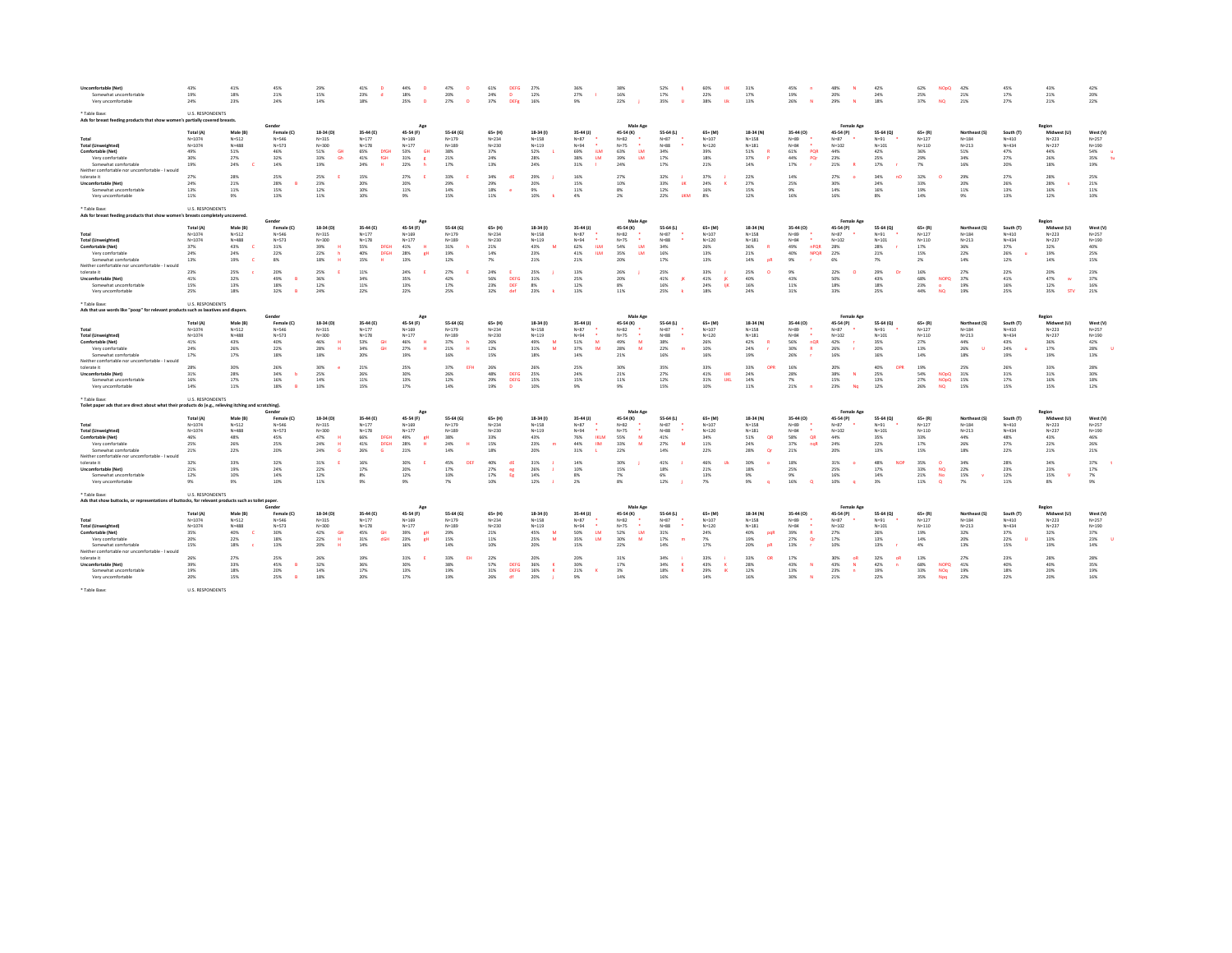Sensitive Ads

QS1Q1: Advertisers for certain products often find indirect ways to demonstrate or describe their products so that they do not potentially offend consumers. How much do you agree or disagree with each of the following stat

|                                                                     | Total (A)                               | Male (B)                                  |                                                         | 18-34 (D)             |                                           | 45-54 (F)                                     | 55-64 (G)        | $65 + (H)$                 | 18-34 (f)                                                 | 35-44 (J)                               | Male Age<br>45-54 (K)                   | 55-64 (L)                               | $65+$ (M)                                 | 18-34 (N)                         | 35-44 (0)                               | <b>Female Ago</b><br>45-54 (P)           | 55-64 (0)                                |                                                      | Northeast (S)        | South (T)                                        | Region<br>et (UI                                           |                                           |
|---------------------------------------------------------------------|-----------------------------------------|-------------------------------------------|---------------------------------------------------------|-----------------------|-------------------------------------------|-----------------------------------------------|------------------|----------------------------|-----------------------------------------------------------|-----------------------------------------|-----------------------------------------|-----------------------------------------|-------------------------------------------|-----------------------------------|-----------------------------------------|------------------------------------------|------------------------------------------|------------------------------------------------------|----------------------|--------------------------------------------------|------------------------------------------------------------|-------------------------------------------|
|                                                                     | $1,074$<br>$1,074$                      | $\frac{512}{488}$                         | Female (C)<br>546<br>573                                | 315<br>300            | 35-44 (E)<br>177<br>178                   | $\frac{169}{177}$                             | $179$<br>$189$   | 234                        | $\frac{158}{119}$                                         | $^{\rm 87}$                             | $\frac{82}{75}$                         | 87                                      | $\frac{107}{120}$                         | $\frac{158}{181}$                 |                                         | $\frac{87}{102}$                         |                                          | $\begin{array}{c} 65+ (R) \\ 127 \\ 110 \end{array}$ | $\frac{184}{213}$    | $\frac{410}{434}$                                | Midw<br>223<br>237                                         | West (V)<br>257<br>190                    |
| <b>Total (Unweighted)</b>                                           |                                         |                                           |                                                         |                       |                                           |                                               |                  | 230                        |                                                           | 94                                      |                                         | 88                                      |                                           |                                   | 94                                      |                                          | 101                                      |                                                      |                      |                                                  |                                                            |                                           |
| Agree (Net)<br>Strongly agree                                       | 309<br>118                              | 174<br>68                                 | 133<br>49                                               | 141<br>46             | 61<br>37                                  | 42<br>21                                      | 34               | 32                         | 26                                                        | 23                                      | $^{27}$<br>11                           |                                         | 19                                        | 67<br>20                          | 14                                      | 15<br>10                                 |                                          | 13                                                   | 57<br>22             | $112\,$<br>52                                    | 63<br>19                                                   | ${\bf 78}$<br>25                          |
| Somewhat agree                                                      | $_{\rm 191}$                            | 107                                       | 83                                                      |                       | $^{24}$                                   | $\bf{21}$                                     | $\overline{27}$  |                            |                                                           | 14                                      | 15                                      |                                         |                                           | 47                                | 10                                      |                                          | 13                                       |                                                      | 35                   | 60                                               | 44                                                         | 52                                        |
| <b>Disagree (Net)</b>                                               | 765                                     | 338                                       | 413                                                     | 175                   | 115                                       | 128                                           | 145              | 202                        | 84                                                        | 50                                      | 55                                      | 68                                      | 88                                        | 91                                | 66                                      | 72                                       | 77                                       | 114                                                  | 127                  | 298                                              | 160                                                        | 179                                       |
| Somewhat disagree<br>Strongly disagree                              | 276<br>489                              | 138<br>200                                | 131<br>282                                              | 84<br>90              | 47<br>69                                  | $43\,$<br>84                                  | 52<br>93         | 49<br>153                  | 40                                                        | $25\,$<br>25                            | $^{24}$<br>32                           | $25\,$<br>43                            | 24<br>64                                  | 40<br>SO.                         | $\bf 22$<br>44                          | 20<br>53                                 | 27<br>50                                 | 25                                                   | $41\,$<br>87         | 99<br>199                                        | $61\,$<br>100                                              | 75<br>104                                 |
|                                                                     |                                         |                                           |                                                         |                       |                                           |                                               |                  |                            |                                                           |                                         |                                         |                                         |                                           |                                   |                                         |                                          |                                          |                                                      |                      |                                                  |                                                            |                                           |
| Table Base                                                          | <b>U.S. RESPONDENTS</b>                 |                                           |                                                         |                       |                                           |                                               |                  |                            |                                                           |                                         |                                         |                                         |                                           |                                   |                                         |                                          |                                          |                                                      |                      |                                                  |                                                            |                                           |
|                                                                     |                                         |                                           | ducts using                                             |                       | olor blue) to                             | od in their ad:                               |                  |                            |                                                           |                                         |                                         |                                         |                                           |                                   |                                         |                                          |                                          |                                                      |                      |                                                  |                                                            |                                           |
|                                                                     | Total (A)                               | Male (B                                   | Gender<br>Female                                        | 18-34 (D)             | 35-44 (E)                                 | Age<br>45-54 (F)                              | 55-64 (G)        | $65+ (H)$                  | 18-34 (1)                                                 | 35-44 (J)                               | Male Age<br>45-54 (K)                   | 55-64 (L)                               | 65+ (M)                                   | 18-34 (N)                         | 35-44 (0)                               | <b>Female Age</b><br>45-54 (P)           | 55-64 (Q)                                | $65 + (R)$                                           |                      | South (T)                                        | Region<br>Mich                                             | West (V)                                  |
| Total                                                               | 1.074                                   | 512                                       | 546                                                     | 315                   | 177                                       |                                               | 179              | 234                        | 158                                                       | 87                                      |                                         | 87                                      | 107                                       | 158                               | 89                                      | 87                                       | 91                                       | 127                                                  | 184                  | 410                                              | 223                                                        | 257                                       |
| <b>Total (Unweighted)</b>                                           | 1,074                                   | 488                                       | 573                                                     | 300                   | 178                                       | $\frac{169}{177}$                             | 189              | 230                        | 119                                                       |                                         | $\begin{array}{c} 82 \\ 75 \end{array}$ | 88                                      | 120                                       | 181                               | $\overline{\mathbf{34}}$                | 102                                      | 101                                      | 110                                                  | 213                  | 434                                              | 237                                                        | 190                                       |
| Agree (Net)<br>Strongly agree                                       | $\frac{491}{180}$                       | 242<br>88                                 | $\begin{array}{l} 240 \ 88 \end{array}$                 | 187<br>79             | 96<br>43                                  | $\begin{array}{c} 79 \\ 28 \end{array}$       | 75<br>18         | 55                         | 83                                                        | 50                                      | 46<br>16                                | 38                                      | 32                                        | 104<br>42                         | 46<br>18                                | 33<br>$\overline{12}$                    | 37                                       | 23                                                   | 93                   | $\frac{183}{70}$                                 | 95<br>25                                                   | $\frac{121}{55}$                          |
| Somewhat agree                                                      | 312                                     | 155                                       | 152                                                     | 108                   | 52                                        | 51                                            | 57               | 43                         | 45                                                        | 25                                      | 30                                      | 31                                      | 28                                        | 63                                | 28                                      | 21                                       | 26                                       | 16                                                   | 63                   | 114                                              | 69                                                         | 65                                        |
| <b>Disagree (Net)</b>                                               | 583                                     | 270                                       | 305                                                     | 128                   | 81                                        |                                               | 104              | 179                        |                                                           |                                         | 36                                      |                                         |                                           | 53                                | 43                                      | 54                                       | 54                                       | 104                                                  |                      | 22                                               | 128                                                        | 136                                       |
| Somewhat disagree                                                   | 297                                     | 147                                       | 146                                                     | 73                    | 42                                        | 48                                            | 49               | 85                         | 44                                                        | 20                                      | 21                                      | 22                                      | 41                                        | 29                                | 22                                      | 28                                       | 26                                       | 44                                                   | 52                   | 99                                               | 67                                                         | 78                                        |
| Strongly disagree                                                   | 286                                     | 124                                       | 159                                                     |                       | 39                                        | 42                                            | ss               |                            |                                                           |                                         |                                         |                                         |                                           | $^{24}$                           | $\mathbf{21}$                           |                                          |                                          |                                                      | 39                   | 128                                              | 61                                                         | 58                                        |
| Table Base                                                          | U.S. RESPONDENTS                        |                                           |                                                         |                       |                                           |                                               |                  |                            |                                                           |                                         |                                         |                                         |                                           |                                   |                                         |                                          |                                          |                                                      |                      |                                                  |                                                            |                                           |
| Advertisers of products for b                                       | allowed to show wo                      |                                           | ered breasts in ads                                     |                       |                                           |                                               |                  |                            |                                                           |                                         |                                         |                                         |                                           |                                   |                                         |                                          |                                          |                                                      |                      |                                                  |                                                            |                                           |
|                                                                     | <b>Total (A)</b>                        | Male (B)                                  | Gender<br>Female (C)                                    | 18-34 (D)             | 35-44 (E)                                 | Age<br>45-54 (F)                              | 55-64 (G)        | $65 + (H)$                 | 18-34 (f)                                                 | $35-44$ (J)                             | Male Ago                                | 55-64 (L)                               | 65+ (M)                                   | 18-34 (N)                         | 35-44 (0)                               | <b>Female Age</b>                        | 55-64 (Q)                                | $65 + (R)$                                           | Northeast (S)        | South (T)                                        | Region<br>Midwest (U)                                      | West (V)                                  |
|                                                                     | 1,074                                   | 512                                       | 546                                                     | 315                   | 177                                       | 169                                           | 179              | $^{234}$                   | 158                                                       | 87                                      | 45-54 (K)<br>82                         | 87                                      | 107                                       | 158                               |                                         | 45-54 (P)<br>87                          |                                          | $127\,$                                              | 184                  | 410                                              | 223                                                        | 257                                       |
| <b>Total (Unweighted)</b>                                           | 1.074                                   | 488                                       | 573                                                     | 300                   | 178                                       | 177                                           | 189              | 230                        | 119                                                       | 94                                      |                                         | 88                                      | 120                                       | 181                               | 84                                      | 102                                      | 101                                      | 110                                                  | 213                  | 434                                              | 237                                                        |                                           |
| Agree (Net)                                                         | 748                                     | 377                                       | 358                                                     | 229                   | 131                                       | 120                                           | 121              | 147                        | $112\,$                                                   |                                         | 75<br>70                                | 57                                      | 76                                        | 117                               | 63                                      | $\overline{50}$                          |                                          | $\overline{\bf 71}$                                  | 143                  | 280                                              | $\overline{153}$                                           | $\frac{190}{172}$                         |
| Strongly agree                                                      | 317                                     | 158                                       | 154                                                     | 103                   | 78                                        | 48                                            | 43               | 46                         | 44                                                        | 40                                      | $\frac{31}{39}$                         | 19                                      | 27                                        | 59                                | 38                                      | 17                                       | 24                                       | 19                                                   | 59                   | 130                                              | 51                                                         | 77                                        |
| Somewhat agree<br><b>Disagree (Net)</b>                             | $_{\rm 431}$<br>326                     | 219<br>135                                | 204<br>188                                              | 126<br>87             | si<br>46                                  | $73\,$<br>49                                  | ${\bf 78}$<br>58 | 101<br>87                  | 68<br>46                                                  | 29<br>19                                | 12                                      | 38<br>31                                | 49<br>21                                  | 58<br>$\Delta$ <sup>0</sup>       | $25\,$<br>27                            | 33<br>37                                 | 27                                       | 51<br>57                                             | 84<br>42             | 150<br>130                                       | $101\,$<br>71                                              | 95<br>84                                  |
| Somewhat disagree                                                   | $176\,$                                 | 78                                        | 96                                                      |                       | $\bf 22$                                  |                                               | 30               | 54                         | 25                                                        | 12                                      |                                         | 14                                      | 22                                        | 19                                | $10\,$                                  | 19                                       | 16                                       | 33                                                   | 26                   | 68                                               | 33                                                         | 50                                        |
| Strongly disagree                                                   | 150                                     | 57                                        | 92                                                      | 42                    | 23                                        | $\frac{26}{23}$                               | 28               | 33                         | 21                                                        | 6                                       |                                         | 16                                      |                                           | 21                                | 17                                      | 18                                       | 11                                       | 24                                                   | 16                   | 62                                               | 38                                                         | 35                                        |
| Table Base                                                          | <b>U.S. RESPONDENTS</b>                 |                                           |                                                         |                       |                                           |                                               |                  |                            |                                                           |                                         |                                         |                                         |                                           |                                   |                                         |                                          |                                          |                                                      |                      |                                                  |                                                            |                                           |
| rertisers of pn                                                     | allowed to show wo                      |                                           | iletely uni                                             |                       |                                           |                                               |                  |                            |                                                           |                                         |                                         |                                         |                                           |                                   |                                         |                                          |                                          |                                                      |                      |                                                  |                                                            |                                           |
|                                                                     |                                         |                                           | Gender                                                  |                       |                                           | Age                                           |                  |                            |                                                           |                                         | Male Age                                |                                         |                                           |                                   |                                         | Female Ago                               |                                          |                                                      |                      |                                                  | Region<br>Midv                                             |                                           |
| Total                                                               | Total (A)<br>1.074                      | Male (B)<br>512                           | Female (C)<br>546                                       | 18-34 (D)<br>315      | 35-44 (E)<br>177                          | 45-54 (F)<br>169                              | 55-64 (G)<br>179 | $65+ (H)$<br>234           | 18-34 (1)<br>158                                          | 35-44 (J)<br>87                         | 45-54 (K)                               | 55-64 (L)<br>87                         | 65+ (M)                                   | 18-34 (N)<br>158                  | 35-44 (0)<br>89                         | 45-54 (P)<br>87                          | 55-64 (Q)<br>Q <sub>1</sub>              | $65 + (R)$<br>127                                    | Northeast (S)<br>184 | South (T)<br>410                                 | 223                                                        | West (V)                                  |
| <b>Total (Unweighted)</b>                                           |                                         |                                           | 573                                                     |                       | 178                                       | 177                                           | 189              | 230                        | 119                                                       | 94                                      | 82<br>75<br>56                          | $^{\rm 88}$                             | $\begin{array}{c} 107 \\ 120 \end{array}$ | $181\,$                           | $\overline{34}$                         | 102                                      | 101                                      | 110                                                  | 213                  |                                                  | 237                                                        | 257<br>190<br>118                         |
| Agree (Net)                                                         | $\frac{1,074}{477}$                     | $\begin{array}{c} 488 \\ 288 \end{array}$ | 183                                                     | 300<br>165            | 96                                        | 82                                            | 76               | 59                         | 89                                                        | 59                                      |                                         | 44                                      | 43                                        | 76                                | 27                                      | 25                                       | 31                                       | 16                                                   | 89                   | $434$<br>$184$                                   | 86                                                         |                                           |
| Strongly agree                                                      | 202                                     | $121$                                     |                                                         | 64                    | SS                                        |                                               | 31               |                            |                                                           |                                         | $\overline{24}$                         | 19                                      | 14                                        | 33                                | $\bf 21$                                | $\overline{12}$                          | $11\,$                                   |                                                      |                      | 88                                               | 29                                                         | 49                                        |
| Somewhat agree<br><b>Disagree (Net)</b>                             | 275<br>597                              | 168<br>$^{224}$                           | 105<br>363                                              | 101<br>150            | 41<br>$^{\rm 81}$                         | 46<br>$^{\rm 88}$                             | 45<br>103        | 42<br>$175\,$              | 58<br>69                                                  | 25<br>28                                | 33<br>26                                | 25<br>43                                | 29                                        | 43<br>$^{\rm 82}$                 | 16<br>53                                | 13<br>62                                 | 20<br>60                                 | 13<br>$_{\rm 111}$                                   | 53<br>95             | 96<br>226                                        | 58<br>$137\,$                                              | 68<br>139                                 |
| Somewhat disagree                                                   | 279                                     | 121                                       | 152                                                     | 70                    | 40                                        |                                               | 51               | $\overline{\overline{17}}$ | 34                                                        | 13                                      | 14                                      | 27                                      | 36                                        | 37                                | 28                                      | 26                                       | 24                                       | 41                                                   | 53                   | 105                                              | 59                                                         |                                           |
| Strongly disagree                                                   | $_{\rm 317}$                            | 103                                       | $_{\rm 212}$                                            |                       | 41                                        | $\begin{array}{c} 41 \\ 47 \end{array}$       | 52               | 97                         | 35                                                        | 16                                      | $11$                                    | 16                                      | 27                                        | 45                                | $\overline{25}$                         | 36                                       |                                          | 70                                                   | 43                   | 120                                              | 78                                                         | $\frac{62}{77}$                           |
|                                                                     |                                         |                                           |                                                         |                       |                                           |                                               |                  |                            |                                                           |                                         |                                         |                                         |                                           |                                   |                                         |                                          |                                          |                                                      |                      |                                                  |                                                            |                                           |
| <b>Table Base</b>                                                   | <b>U.S. RESPONDENTS</b><br>in ads for r |                                           | es and diane                                            |                       |                                           |                                               |                  |                            |                                                           |                                         |                                         |                                         |                                           |                                   |                                         |                                          |                                          |                                                      |                      |                                                  |                                                            |                                           |
|                                                                     |                                         |                                           |                                                         |                       |                                           | Ago                                           |                  |                            |                                                           |                                         | Male Age                                |                                         |                                           |                                   |                                         | Female Age                               |                                          |                                                      |                      |                                                  | Region                                                     |                                           |
|                                                                     | <b>Total (A)</b>                        | Male (B)                                  | Female (C)                                              | 18-34 (D)             | 35-44 (E)                                 | 45-54 (F)                                     | 55-64 (G)        | $65 + (H)$                 | 18-34 (f)                                                 | 35-44 (J)                               | 45-54 (K)                               | 55-64 (L)                               | $65+$ (M)                                 | 18-34 (N)                         | 35-44 (0)                               | 45-54 (P)                                | 55-64 (Q)                                | $65 + (R)$                                           | Northeast (S)        | South (T)                                        | Midwest (U)                                                | West (V)                                  |
| Total                                                               | 1,074                                   | ${\sf s}_{12}$<br>488                     | 546<br>573                                              | 315<br>300            | $177\,$                                   | 169<br>177                                    | 179<br>189       | $\bf 234$<br>230           | 158                                                       | 87<br>94                                | 82                                      | $^{\rm 87}$<br>88                       | $107\,$                                   | 158                               | 89<br>84                                | 87<br>102                                | 91<br>101                                | $127\,$                                              | 184                  | 410                                              | 223<br>237                                                 | 257                                       |
| <b>Total (Unweighted)</b><br>Agree (Net)                            | 1,074<br>659                            | 348                                       | 299                                                     | 209                   | 178<br>$115\,$                            | $_{\rm 111}$                                  | 112              | 111                        | 119<br>110                                                |                                         | 75<br>62                                | 59                                      | 120<br>63                                 | 181<br>98                         | 56                                      | 49                                       | 53                                       | 110                                                  | 213<br>119           | 434<br>258                                       | 136                                                        | $\frac{190}{147}$                         |
| Strongly agree                                                      | 263                                     | 138                                       | 117                                                     | 95                    | 65                                        | $_{\rm 43}$                                   | 42               | 19                         | 50 <sub>1</sub>                                           | 33                                      |                                         | 24                                      | 12                                        | 45                                | 32                                      | 19                                       | 18                                       |                                                      | 44                   |                                                  | 41                                                         |                                           |
| Somewhat agree                                                      | 396                                     | 210                                       | 182                                                     | $\frac{1}{114}$       | 51                                        | 68                                            | 71               | 93                         | 60                                                        | 26                                      | $\frac{24}{38}$                         | 35                                      | 51                                        | 54                                | $24$                                    | 30                                       | 36                                       | 41                                                   | 74                   | $\begin{array}{c} 110 \\ 147 \end{array}$        | 95                                                         | $\substack{67\\80}$                       |
| Disagree (Net)<br>Somewhat disagree                                 | $\frac{415}{216}$                       | 164<br>$\overline{34}$                    | 247                                                     | $\frac{107}{47}$      | $\begin{array}{c} 61 \\ 30 \end{array}$   | $\begin{array}{c} 58 \\ 27 \end{array}$       | 66<br>39         | $\frac{122}{72}$           | $\overline{a}$                                            | $\begin{array}{c} 28 \\ 16 \end{array}$ | $\begin{array}{c} 20 \\ 11 \end{array}$ | 28                                      | 44                                        | 59                                | $\begin{array}{c} 33 \\ 14 \end{array}$ | 38<br>16                                 | $\begin{array}{c} 38 \\ 24 \end{array}$  |                                                      | 66<br>$\frac{1}{37}$ | $\frac{152}{77}$                                 | $\begin{array}{c} 87 \\ 45 \end{array}$                    | $\frac{110}{57}$                          |
| Strongly disagree                                                   | 199                                     | 80                                        | 131<br>116                                              | 59                    | 31                                        | 31                                            | 27               | 50                         | 18<br>29                                                  | 12                                      |                                         | 15<br>14                                | 25<br>18                                  | $\frac{1}{29}$<br>30 <sup>2</sup> | 19                                      | 22                                       | 14                                       | 32                                                   | 29                   | 75                                               | 43                                                         | 53                                        |
|                                                                     |                                         |                                           |                                                         |                       |                                           |                                               |                  |                            |                                                           |                                         |                                         |                                         |                                           |                                   |                                         |                                          |                                          |                                                      |                      |                                                  |                                                            |                                           |
|                                                                     |                                         |                                           |                                                         |                       |                                           |                                               |                  |                            |                                                           |                                         |                                         |                                         |                                           |                                   |                                         |                                          |                                          |                                                      |                      |                                                  |                                                            |                                           |
| Table Rase                                                          | <b>IIS RESPONDENTS</b>                  |                                           |                                                         |                       |                                           |                                               |                  |                            |                                                           |                                         |                                         |                                         |                                           |                                   |                                         |                                          |                                          |                                                      |                      |                                                  |                                                            |                                           |
| Toilet paper a                                                      | at their products do (e.g., re          |                                           | ng and scratching) in their ads.                        |                       |                                           |                                               |                  |                            |                                                           |                                         |                                         |                                         |                                           |                                   |                                         |                                          |                                          |                                                      |                      |                                                  |                                                            |                                           |
|                                                                     |                                         |                                           |                                                         |                       |                                           |                                               |                  |                            |                                                           |                                         | Male Ag                                 |                                         |                                           |                                   |                                         | Female                                   |                                          |                                                      |                      |                                                  |                                                            |                                           |
| Total                                                               | Total (A)                               | Male (B)                                  | Gender<br>Female                                        | 18-34 (D)             | 35-44 (E)                                 | 45-54 (F)                                     | 55-64 (G)        | $65+ (H)$                  | 18-34 (1)                                                 | 35-44 (J)                               | 45-54 (K)                               | 55-64 (L)                               | 65+ (M)                                   | 18-34 (N)                         | 35-44 (O)                               | 45-54 (P)                                | 55-64 (Q)                                | $65 + (R)$                                           | Northeast (S)        | South (T)                                        | Region<br>Midwo<br>22                                      | West (V)                                  |
| Total (Unweighted)                                                  | $1,074$<br>$1,074$                      | 512<br>488                                | 546<br>573                                              | 315<br>300            | $\begin{array}{c} 177 \\ 178 \end{array}$ | $\frac{169}{177}$                             | 179<br>189       | $\frac{234}{230}$          | 158<br>119                                                | 87<br>94                                | $rac{82}{75}$                           | $\begin{array}{c} 87 \\ 88 \end{array}$ | $\frac{107}{120}$                         | 158<br>181                        | $\frac{89}{84}$                         | $\begin{array}{c} 87 \\ 102 \end{array}$ | $\begin{array}{c} 91 \\ 101 \end{array}$ | $\begin{array}{c} 127 \\ 110 \end{array}$            | $\frac{184}{213}$    | $\frac{410}{434}$                                | 223<br>237                                                 | 257<br>190                                |
| Agree (Net)                                                         |                                         | 389                                       | 361                                                     | 218                   | 125                                       | 124                                           | 143              | 152                        | 105                                                       | 68                                      | 66                                      | 75                                      | 81                                        | 114                               | 57                                      | 58                                       | 69                                       | 71                                                   | 141                  |                                                  | 155                                                        | 181                                       |
| Strongly agree<br>Somewhat agree                                    | 762<br>275<br>487                       | $127\,$<br>262                            | $_{\rm 141}$<br>$220 -$                                 | 91<br>127             | 66<br>se                                  | 39                                            | 45<br>99         | 35<br>118                  | 38<br>67                                                  | 32<br>36                                | $\overline{24}$<br>42                   | $20\,$<br>55                            | 16<br>65                                  | 53<br>60                          | 34<br>23                                | $\overline{15}$<br>43                    | 25<br>43                                 | 18<br>52                                             | $50\,$<br>91         | $\begin{array}{c} 285 \\ 110 \end{array}$<br>175 | 47<br>108                                                  | 68                                        |
| <b>Disagree (Net)</b>                                               | $_{\rm 312}$                            | 124                                       | $^{\rm 184}$                                            | 97                    | 52                                        |                                               | 35               | 82                         | 53                                                        | 19                                      | 16                                      | 12                                      | -25                                       | 44                                | 33                                      | 29                                       | 23                                       |                                                      | 43                   | 125                                              | $_{\rm 68}$                                                | 113<br>75                                 |
| Somewhat disagree                                                   | 185                                     | 59                                        | 125                                                     | 52                    | 29                                        | $\begin{array}{c} 85 \\ 46 \end{array}$<br>31 | 20 <sub>0</sub>  | 54                         | 22                                                        |                                         | 12                                      |                                         | 14                                        | 30 <sub>2</sub>                   | $_{\rm 20}$                             | 19                                       | 17                                       | 39                                                   | 24                   | ${\bf 72}$                                       | 45                                                         | 45                                        |
| Strongly disagree                                                   | 127                                     | 65                                        | 60                                                      | 45                    | 23                                        | 15                                            | 16               | 28                         | 31                                                        | 10                                      |                                         | 10                                      | 11                                        | $14\,$                            | 13                                      | 11                                       |                                          | 17                                                   | 19                   | 53                                               | 23                                                         | 31                                        |
| Table Base                                                          | <b>U.S. RESPONDENTS</b>                 |                                           |                                                         |                       |                                           |                                               |                  |                            |                                                           |                                         |                                         |                                         |                                           |                                   |                                         |                                          |                                          |                                                      |                      |                                                  |                                                            |                                           |
| Advantisers should be ab-                                           | contations of buttocks, in ads-         |                                           | ant products                                            | toilet paper          |                                           |                                               |                  |                            |                                                           |                                         |                                         |                                         |                                           |                                   |                                         |                                          |                                          |                                                      |                      |                                                  |                                                            |                                           |
|                                                                     |                                         | Male (R)                                  | Gender                                                  | 18-34 (D)             |                                           | Age                                           |                  |                            | 18-34 (1)                                                 |                                         |                                         |                                         |                                           |                                   |                                         | <b>Female Age</b>                        |                                          |                                                      | <b>Northe</b>        | South (T)                                        | Region                                                     |                                           |
| Total                                                               | Total (A)<br>1,074                      | 512                                       | Female (C                                               | 315                   | 35-44 (E)<br>177                          | 45-54 (F)<br>169                              | 55-64 (G)<br>179 | $65 + (H)$<br>234          | 158                                                       | 35-44 (J)<br>87                         | 45-54 (K)<br>82                         | 55-64 (L)<br>87                         | $65+$ (M)<br>107                          | 18-34 (N)<br>158                  | 35-44 (0)<br>89                         | 45-54 (P)<br>87                          | 55-64 (0)<br>91                          | $65 + (R)$<br>127                                    | 184                  | 410                                              | Midy<br>$rac{1}{223}$                                      | West (V)<br>257                           |
| <b>Total (Unweighted)</b>                                           |                                         |                                           |                                                         | 300                   | 178                                       | 177                                           | 189              | 230                        | 119                                                       | $Q_4$                                   |                                         | 88                                      | 120                                       | 181                               | 84                                      | 102                                      | 101                                      | 110                                                  | 213                  |                                                  | 237                                                        |                                           |
| Agree (Net)                                                         | $1,074$<br>488                          | $\frac{488}{277}$                         | 546<br>546<br>573<br>204                                | $161$                 | 95                                        | 88                                            | 77               | 67                         | 82                                                        | 57                                      | 75<br>57                                | 43                                      | 41                                        | 79                                | 38                                      | 30                                       | 34                                       | 26                                                   | 85                   | 434<br>195                                       | 93                                                         | $\begin{array}{c} 190 \\ 116 \end{array}$ |
| Strongly agree                                                      |                                         | $112\,$                                   | 66                                                      | 67                    | 47                                        | 29                                            | 27               |                            |                                                           | 30                                      | 20                                      | 20                                      |                                           | 32                                | 17                                      |                                          |                                          |                                                      | 32                   | 76                                               |                                                            |                                           |
| Somewhat agree<br><b>Disagree (Net)</b>                             | 179<br>309<br>586                       | 165<br>235                                | 137<br>342                                              | 93<br>154             | 48<br>82                                  | 59<br>82                                      | 50<br>101        | 58<br>167                  | 75                                                        | 28<br>30                                | 37<br>25                                | 23<br>44                                | 66                                        | 47<br>79                          | 21<br>52                                | 22<br>57                                 | 27<br>57                                 | 24<br>101                                            | 53<br>99             | 119<br>215                                       | $\begin{array}{c} 25 \\ 68 \end{array}$<br>131             | $47$<br>$69$<br>$141$                     |
| Somewhat disagree                                                   | $315\,$                                 | 142                                       | $168\,$                                                 | 85                    | 48                                        | $4\mathsf{S}$                                 | 56               | 81                         |                                                           | 19                                      | 13                                      | 26                                      | 40                                        | $_{\rm 41}$                       | 29                                      | 31                                       | 30                                       | $41\,$                                               | 56                   | $112\,$                                          | 73                                                         | $73\,$                                    |
| Strongly disagree                                                   | 271                                     | 93                                        | 174                                                     | 69                    | 34                                        | 37                                            | 45               |                            | 32                                                        | 11                                      | 12                                      | 18                                      | 26                                        | 38                                | 22                                      | 26                                       | 28                                       | 60                                                   | 43                   | 103                                              | 58                                                         | 68                                        |
|                                                                     | <b>U.S. RESPONDENTS</b>                 |                                           |                                                         |                       |                                           |                                               |                  |                            |                                                           |                                         |                                         |                                         |                                           |                                   |                                         |                                          |                                          |                                                      |                      |                                                  |                                                            |                                           |
|                                                                     |                                         |                                           |                                                         |                       |                                           |                                               |                  |                            |                                                           |                                         |                                         |                                         |                                           |                                   |                                         |                                          |                                          |                                                      |                      |                                                  |                                                            |                                           |
|                                                                     |                                         |                                           | trate or describe their products so that they do not po |                       |                                           |                                               |                  |                            | would you be watching each of the following types of ads? |                                         |                                         |                                         |                                           |                                   |                                         |                                          |                                          |                                                      |                      |                                                  |                                                            |                                           |
| oduct (i.e., pad and tar                                            |                                         |                                           |                                                         |                       |                                           |                                               |                  |                            |                                                           |                                         |                                         |                                         |                                           |                                   |                                         |                                          |                                          |                                                      |                      |                                                  |                                                            |                                           |
|                                                                     |                                         |                                           |                                                         |                       |                                           |                                               |                  |                            |                                                           |                                         |                                         |                                         |                                           |                                   |                                         |                                          |                                          |                                                      |                      |                                                  | Region                                                     |                                           |
|                                                                     | Total (A)                               | Male (R)                                  |                                                         | 18-34 (D)             | 35-44 (E)                                 | 45-54 (F)                                     | 55-64 (G)        | $65 + (H)$                 |                                                           | 35-44 (1)                               | 45-54 (K)                               | 55-64 (L)                               | $65 + (M)$                                | 18-34 (N)                         | 35-44 (0)                               | 45-54 (P)                                | 55-64 (0)                                |                                                      |                      | South (T)                                        |                                                            |                                           |
| Total<br><b>Total (Unweighted)</b>                                  | 1,074<br>1,074                          | 512<br>488                                | Female (C)<br>546                                       | 315                   | 177                                       | 169                                           | 179<br>189       | 234<br>230                 | 18-34 (I)<br>158                                          | 87<br>94                                | 82                                      | 87<br>88                                | 107<br>$120\,$                            | 158<br>181                        | 89<br>84                                | 87                                       | 91<br>101                                | $\begin{array}{c} 65+ (R) \\ 127 \end{array}$<br>110 | 184                  | 410                                              | $\begin{array}{c}\n\text{Midu} \\ 223\n\end{array}$<br>237 | West (V)<br>257                           |
| Comfortable (Net)                                                   | 279                                     | 140                                       | $\frac{573}{136}$                                       | $\frac{300}{111}$     | 178<br>67                                 | $\frac{177}{44}$                              | 28               | 29                         | $^{\rm 119}$<br>56                                        | 36                                      | $\frac{75}{27}$                         | 13                                      | 10                                        | 55                                | 32                                      | $\frac{102}{17}$                         | 15                                       | 18                                                   | $_{\rm 213}$<br>46   | $\begin{array}{c} 434 \\ 111 \end{array}$        | 48                                                         | 190<br>75                                 |
| Very comfortable                                                    | 167                                     | 83                                        | $^{\rm 81}$                                             | 55                    | 50                                        | 27                                            | 15               | 19                         | 24                                                        |                                         | 15                                      |                                         |                                           | 22                                | $24$                                    | $13$                                     |                                          | 15                                                   | 31                   |                                                  | 26                                                         | 47                                        |
| Somewhat comfortable<br>Neither comfortable nor uncomfortable - I w | 112                                     | 57                                        | 55                                                      | 56                    | 17                                        | 17                                            | 13               |                            | $22\,$                                                    | $\overline{9}$                          | 12                                      | 6                                       |                                           | 33                                | $\mathbf s$                             |                                          |                                          |                                                      | 15                   | $\frac{62}{48}$                                  | 22                                                         | 28                                        |
| tolerate it                                                         | 202                                     |                                           | 99                                                      | $\overline{12}$       | 20                                        | 33                                            | 38               |                            | 35                                                        |                                         | 18                                      | 13                                      | 25                                        | $\overline{37}$                   | $11\,$                                  | 15                                       | 26                                       | 14                                                   | 32                   |                                                  | 47                                                         |                                           |
| Uncomfortable (Net)                                                 | 592                                     | 273                                       | 311                                                     | 132                   | 90                                        | 92                                            | 112              | 166                        |                                                           | 43                                      | 37                                      | 62                                      |                                           | 65                                | 47                                      | 55                                       | 51                                       |                                                      | 107                  | $71\,$<br>228                                    | 129                                                        | 53                                        |
| Somewhat uncomfortable                                              | 202                                     | 107                                       | 94                                                      | 49                    | 34                                        | 35                                            | 38               | 45                         | 23                                                        | 19                                      | 19                                      | 20                                      | 27                                        | 26                                | 16                                      | 16                                       | 18                                       | 18                                                   | 37                   | 75                                               | 41                                                         | ذد<br>129<br>50                           |
| Very uncomfortable                                                  | 390                                     | 166                                       | 217                                                     | 83                    | ss.                                       | 57                                            | 74               | 121                        | 43                                                        |                                         | 18                                      | 42                                      |                                           | 4n                                | 31                                      | 39                                       | 33                                       |                                                      | $\mathbf{z}$         | 153                                              | 87                                                         | 79                                        |
| Table Base                                                          | <b>U.S. RESPONDENTS</b>                 |                                           |                                                         |                       |                                           |                                               |                  |                            |                                                           |                                         |                                         |                                         |                                           |                                   |                                         |                                          |                                          |                                                      |                      |                                                  |                                                            |                                           |
| Sanitary product (i.e., pad and tampon) ads tha                     |                                         | of the product                            | sing the color red (ins                                 | ad of the color blue) | to simulate blood                         |                                               |                  |                            |                                                           |                                         |                                         |                                         |                                           |                                   |                                         |                                          |                                          |                                                      |                      |                                                  |                                                            |                                           |
|                                                                     | Total (A)                               | Male (B)                                  |                                                         | 18-34 (D)             | 35-44 (E)                                 |                                               |                  | $65+ (H)$                  | 18-34 (1)                                                 | 35-44 (J)                               | Male Age<br>45-54 (K)                   | 55-64 (L)                               | 65+ (M)                                   | 18-34 (N)                         | 35-44 (0)                               |                                          | 55-64 (Q)                                | $65+ (R)$                                            | Northeast (S)        | South (T)                                        |                                                            | West (V)                                  |
| Total                                                               | 1.074                                   | 512                                       | Gender<br>Female (C<br>546                              |                       | 177                                       | 45-54 (F)                                     | 55-64 (G)<br>179 | 234                        |                                                           |                                         |                                         | 87                                      | 107                                       |                                   |                                         | Femal<br>45-54 (P)                       | 91                                       | $127\,$                                              |                      |                                                  | Region<br>Midwu<br>222                                     |                                           |
| <b>Total (Unweighted)</b>                                           | 1,074                                   | 488                                       | 573                                                     | 315<br>300            | 178                                       | $\frac{169}{177}$                             | 189              | 230                        | $\frac{158}{119}$                                         | 87<br>94                                | $\begin{array}{c} 82 \\ 75 \end{array}$ | 88                                      | 120                                       | 158<br>181                        | 89<br>84                                | $\begin{array}{c} 87 \\ 102 \end{array}$ | 101                                      | 110                                                  | $\frac{184}{213}$    | $\frac{410}{434}$                                | $\bf 223$<br>237                                           | $257$<br>190                              |
| Comfortable (Net)                                                   | $_{\rm 331}$                            | 155                                       | 167                                                     | $133\,$               | 78                                        | 47                                            | 36               | 36                         | 66                                                        | 43                                      | 26                                      | 16                                      |                                           | 67                                | 35                                      | $\bf{21}$                                | 20                                       | 28                                                   | 60                   | 119                                              | 58                                                         | 95                                        |
| Very comfortable                                                    | 198                                     | 82                                        | 108                                                     | 70                    | 52                                        | 29                                            | 23               | 24                         | 29                                                        | 29                                      | 14                                      | 10                                      |                                           | 42                                | $22$                                    | 14                                       | 13                                       | 19                                                   | 36                   | 72                                               | 28                                                         | 61                                        |
| Somewhat comfortable<br>leither comfortable nor uncom               | $_{\rm 133}$                            | 73                                        | 60                                                      | 63                    | $26\,$                                    | 18                                            | 14               | $12\,$                     |                                                           | $13\,$                                  | $12$                                    |                                         |                                           | 26                                | $13\,$                                  |                                          |                                          |                                                      | $^{24}$              | 47                                               | 29                                                         |                                           |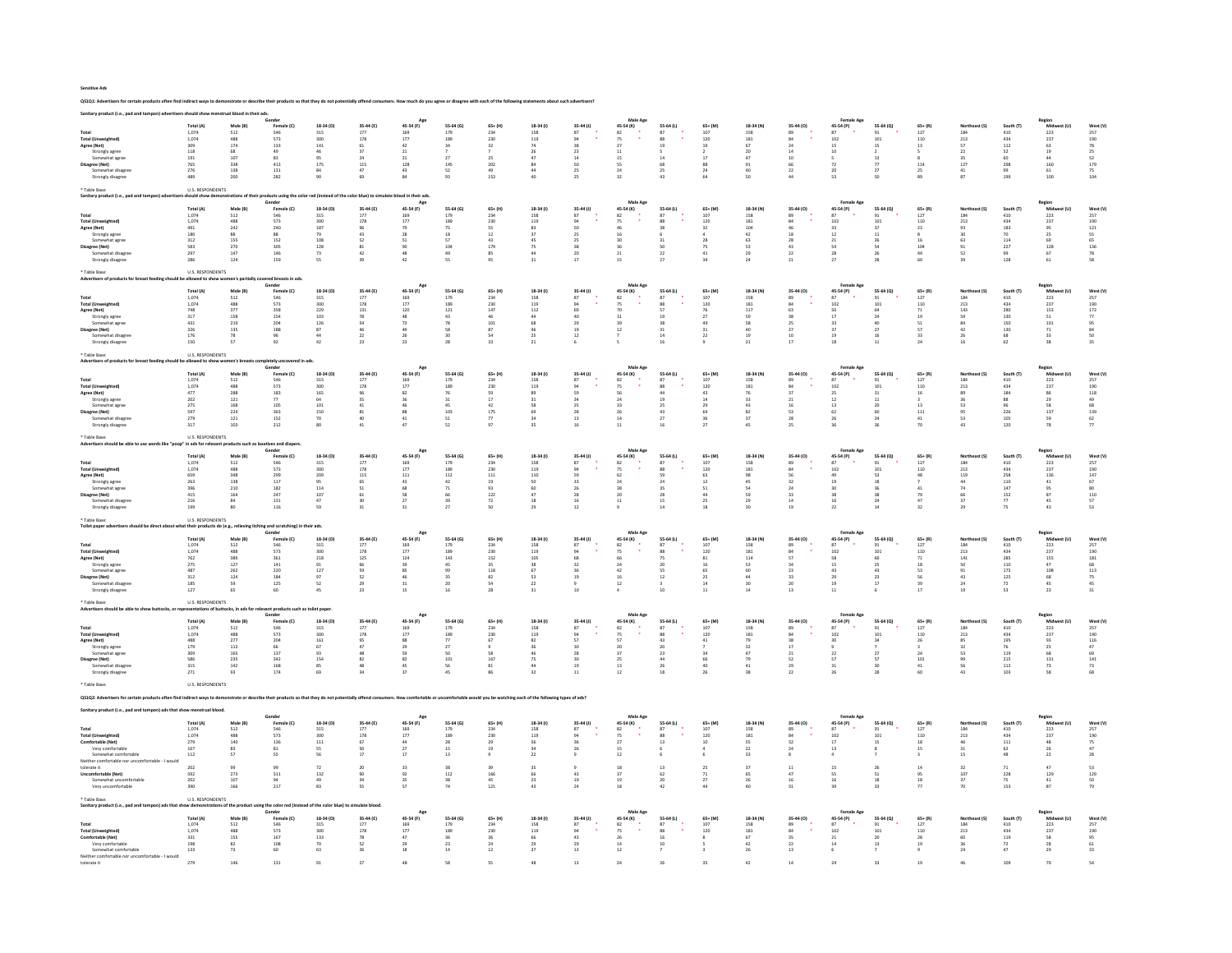| Uncomfortable (Net)                                                                                                      | 464                     | 212        | 247                  | 91           | 72          | 74               | 84        | 143                    | 43        | 31                            | 31                    | 45                    |                       | 48        |                    | 42                             | 38                    |                 | -75            | 183        | 95                    | 108        |
|--------------------------------------------------------------------------------------------------------------------------|-------------------------|------------|----------------------|--------------|-------------|------------------|-----------|------------------------|-----------|-------------------------------|-----------------------|-----------------------|-----------------------|-----------|--------------------|--------------------------------|-----------------------|-----------------|----------------|------------|-----------------------|------------|
| Somewhat uncomfortable<br>Very uncomfortable                                                                             | 209<br>255              | 93<br>119  | 114<br>133           | 46<br>45     | 40<br>31    | 31<br>43         | 36<br>47  | SS.<br>88              | 19<br>24  | $^{24}$<br>$\boldsymbol{3}$   | 13<br>18              | 15<br>31              | 23<br>$41\,$          | 27<br>21  | 17<br>$24\,$       | 17<br>25                       | 22<br>17              | 32<br>47        | 39<br>39       | 71<br>112  | 48<br>47              | 51<br>56   |
|                                                                                                                          |                         |            |                      |              |             |                  |           |                        |           |                               |                       |                       |                       |           |                    |                                |                       |                 |                |            |                       |            |
| * Table Base:<br>Ads for breast feeding products that show women's partially covered breasts.                            | <b>U.S. RESPONDENTS</b> |            |                      |              |             |                  |           |                        |           |                               |                       |                       |                       |           |                    |                                |                       |                 |                |            |                       |            |
|                                                                                                                          | Total (A)               | Male (B)   | Gender<br>Female (C) | 18-34 (D)    | 35-44 (F)   | Age<br>45-54 (F) | 55-64 (G) | $65+ (H)$              | 18-34 (1) | 35-44 (J)                     | Male Age<br>45-54 (K) | 55-64 (L)             | $65 + (M)$            | 18-34 (N) | 35-44 (0)          | <b>Female Age</b><br>45-54 (P) | 55-64 (Q)             | $65 + 181$      | Northeast (S)  | South (T   | Region<br>Midwest (L) | West (\    |
| Total                                                                                                                    | 1,074                   | 512        | 546                  | 315          | 177         | 169              | 179       | 234                    | 158       | 87                            | 82                    | 87                    | 107                   | 158       | 89                 | 87                             | 91                    | 127             | 184            | 410        | 223                   | 257        |
| <b>Total (Unweighted)</b>                                                                                                | 1,074                   | 488        | 573                  | 300          | 178         | 177              | 189       | 230                    | 119       | 94                            | 75                    | 88                    | 120                   | 181       | 94                 | 102                            | 101                   | 110             | 213            | 434        | 237                   | 190        |
| Comfortable (Net)                                                                                                        | 521                     | 261        | 253                  | 162          | 115         | 90               | 69        | 87                     | 82        | 60                            | 52                    | 30                    | 41                    | 80        | SS.                | 38                             | 39                    | 45              | 93             | 191        | 98                    | 139        |
| Very comfortable                                                                                                         | 321                     | 140        | 174                  | 103          | 73          | 52               | 28        | 55                     | 45        | 33                            | 32                    | 15                    | 19                    | 59        | 39                 | 20                             | 23                    | 27              | 63             | 110        | 57                    | 91         |
| Somewhat comfortable                                                                                                     | 200                     | 121        | 79                   | 58           | $-42$       | 38               | 31        | 31                     | 37        | 27                            | 20                    | 15                    | $22\,$                | 21        | 15                 | 18                             | 15                    |                 | 30             | 81         | 41                    | 49         |
| Neither comfortable nor uncomfortable - I would                                                                          |                         |            |                      |              |             |                  |           |                        |           |                               |                       |                       |                       |           |                    |                                |                       |                 |                |            |                       |            |
| tolerate it<br>Uncomfortable (Net)                                                                                       | 291<br>262              | 146<br>106 | 138<br>154           | 80<br>73     | -26<br>36   | 45<br>34         | 59<br>51  | 80<br>67               | 45<br>31  | 14<br>13                      | 22                    | 28<br>29              | 40 <sub>1</sub><br>25 | 35<br>42  | 12<br>23           | 23<br>26                       | 31<br>$\bf 22$        | 40<br>41        | S4<br>37       | 111<br>108 | 62<br>63              | 64<br>53   |
| Somewhat uncomfortable                                                                                                   | 141                     | 58         | 82                   | 38           | 18          | 19               | 24        | $41\,$                 | 15        | 10                            |                       | 10                    | 17                    | 24        | $\boldsymbol{8}$   | 12                             | 14                    | 24              | 21             | 55         | 36                    | 29         |
| Very uncomfortable                                                                                                       | 121                     | 48         | 72                   | 35           | 18          | 15               | 26        | 26                     | 16        | $\Delta$                      | -1                    | 19                    | $\boldsymbol{8}$      | 19        | 15                 | 14                             | $\overline{z}$        | <b>18</b>       | 16             | 53         | 27                    | 24         |
|                                                                                                                          |                         |            |                      |              |             |                  |           |                        |           |                               |                       |                       |                       |           |                    |                                |                       |                 |                |            |                       |            |
| * Table Base:<br>Ads for breast feeding products that show women's breasts completely uncovered                          | U.S. RESPONDENTS        |            |                      |              |             |                  |           |                        |           |                               |                       |                       |                       |           |                    |                                |                       |                 |                |            |                       |            |
|                                                                                                                          |                         |            | Gende                |              |             | Am               |           |                        |           |                               | Male Age              |                       |                       |           |                    | Female Age                     |                       |                 |                |            | Region                |            |
|                                                                                                                          | Total (A)               | Male (B)   | Female (C)           | 18-34 (D)    | 35-44 (E)   | 45-54 (F)        | 55-64 (G) | $65+ (H)$              | 18-34 (1) | $35-44$ (J)                   | 45-54 (K)             | 55-64 (L)             | $65+ (M)$             | 18-34 (N) | 35-44 (0)          | 45-54 (P)                      | 55-64 (Q)             | $65+ (R)$       | Northeast (S)  | South (T   | Midwest (U)           | West (V    |
| Total                                                                                                                    | 1.074                   | 512        | 546                  | 315          | 177         | 169              | 179       | 234                    | 158       | 87                            | 82                    | 87                    | 107                   | 158       | 89                 | 87                             | 91                    | 127             | 184            | 410        | 223                   | 257        |
| <b>Total (Unweighted)</b>                                                                                                | 1.074                   | 488        | 573<br>168           | 300<br>124   | 178<br>98   | 177<br>69        | 189<br>56 | 230<br>48              | 119       | 94<br>Ś.                      | 75                    | 88<br>30              | 120<br>27             | 181<br>56 | 84<br>43           | 102<br>24                      | 101                   | 110             | 213            | 434        | 237                   | 190<br>102 |
| Comfortable (Net)<br>Very comfortable                                                                                    | 395<br>253              | 221<br>125 | 122                  | 69           | $71\,$      | 48               | 34        | 32                     |           | $\overline{\mathbf{3}}$       | 28                    | 14                    | 13                    | 33        | 35                 | 19                             | 26<br>20              | 21<br>19        | 41             | 154<br>106 | 72<br>42              | 64         |
| Somewhat comfortable                                                                                                     | 142                     | 96         | 45                   | 56           | 27          | 21               | 22        | 17                     | 33        | 19                            | 16                    | 15                    | 14                    | 23        | -8                 |                                | 6                     |                 | 25             | 48         | 31                    | 38         |
| Neither comfortable nor uncomfortable - I would                                                                          |                         |            |                      |              |             |                  |           |                        |           |                               |                       |                       |                       |           |                    |                                |                       |                 |                |            |                       |            |
| tolerate it                                                                                                              | 242                     | 129        | 108                  | 79           | 19          | 40               | 48        | 56                     | 40        | 11                            | 21                    | 22                    | 35                    | 39        |                    | 19                             | 26                    | 20              | 49             |            | 45                    | 59         |
| Uncomfortable (Net)                                                                                                      | 437                     | 162        | 270                  | 112          | 60          | 60               | 75        | 130                    | 49        | 22                            | 16                    | 36                    | 44                    | 63        | 38                 | 44                             | 39                    | 86              | 69             | 168        | 105                   | 95         |
| Somewhat uncomfortable                                                                                                   | 166                     | 69         | Q                    | 38           | 20          | 22               | 31        | SS.                    | 13        | 10 <sup>1</sup>               |                       | 14                    | 25                    | 25        | 10                 | 16                             | 17                    | 30 <sup>2</sup> | 24             | 64         | 27                    | $40\,$     |
| Very uncomfortable                                                                                                       | 271                     | 93         | 173                  | 74           | 40          | 38               | 44        | 75                     | 37        | 12                            |                       | 22                    | 19                    | 38        | 28                 | 28                             | $\bf 22$              | 56              | 34             | 103        | 78                    | 55         |
| * Table Rase:                                                                                                            | <b>U.S. RESPONDENTS</b> |            |                      |              |             |                  |           |                        |           |                               |                       |                       |                       |           |                    |                                |                       |                 |                |            |                       |            |
| Ads that use words like "poop" for relevant products such as laxatives and diapers.                                      |                         |            |                      |              |             | App              |           |                        |           |                               | Male Age              |                       |                       |           |                    |                                |                       |                 |                |            | Regio                 |            |
|                                                                                                                          | Total (A)               | Male (B)   | Female (C)           | 18-34 (D)    | 35-44 (E)   | 45-54 (F)        | 55-64 (G) | $65 + (H)$             | 18-34 (1) | $35-44$ (J)                   | 45-54 (K)             | 55-64 (L)             | 65+ (M)               | 18-34 (N) | 35-44 (0)          | <b>Female Age</b>              | 55-64 (0)             | $65+ (R)$       | Northeast (S)  | South (1   | Midwest (U)           | West N     |
| Total                                                                                                                    | 1.074                   | 512        | 546                  | 315          | 177         | 169              | 179       | 234                    | 158       | 87                            | 82                    | 87                    | 107                   | 158       | 89                 | 45-54 (P)<br>87                | 91                    | 127             | 184            | 410        | 223                   | 257        |
| <b>Total (Unweighted)</b>                                                                                                | 1,074                   | 488        | 573                  | 300          | 178         | 177              | 189       | 230                    | 119       | يو                            | 75                    | 88                    | 120                   | 181       | $\mathbf{8}$       | 102                            | 101                   | 110             | 213            | 434        | 237                   | 190        |
| Comfortable (Net)                                                                                                        | 444                     | 219        | 217                  | 144          | $Q_4$       | 77               | 66        | 62                     | 77        | 45                            | 41                    | 33                    | 28                    | 67        | sn                 | 37                             | 32                    | 24              | 81             | 175        | 80                    | 107        |
| Very comfortable                                                                                                         | 256                     | 131        | 119                  | 87           | 60          | 45               | 37        | 27                     | 49        | 33                            | 23                    | 19                    | 11                    | 38        | 27                 | 22                             | 18                    | 17              | 45             | QR         | 37                    | 72         |
| Somewhat comfortable                                                                                                     | 187                     | 88         | 98                   | 57           | 35          | 32               | 29        | 35                     | 28        | 12                            | 18                    | 14                    | 17                    | 29        | 23                 | 14                             | 14                    | 18              | 33             | 77         | 43                    | 34         |
| Neither comfortable nor uncomfortable - I would                                                                          |                         |            |                      |              |             |                  |           |                        |           |                               |                       |                       |                       |           |                    |                                |                       |                 |                |            |                       |            |
| tolerate it                                                                                                              | 299                     | 152        | 143                  | 94           | 26          | 42               | 67        | 60                     | 41        | 22                            | 24                    | 30 <sub>0</sub>       | 25                    | 53        | 15                 | 17                             | 36                    | -25             | 47             | 106        | 74                    | 73         |
| Uncomfortable (Net)                                                                                                      | 332                     | 141        | 186                  | 77           | 46          | 50               | 46        | 112                    | 39        | 21                            | 17                    | 23                    | 44                    | 38        | 25                 | 33                             | 23                    | 68              | S              | 129        | 69                    | 77         |
| Somewhat uncomfortable                                                                                                   | 176                     | 87         | 87                   | 45           | 20          | 22               | 22        | 68                     | 23        | 13                            | $^{\circ}$            | 10                    | 33                    | 22<br>17  | 6                  | 13                             | 12                    | 35              | 28             | 68         | 35                    | 45         |
| Very uncomfortable                                                                                                       | 155                     | SS.        | 99                   | 33           | 26          | 28               | 24        | 44                     | 16        | $\mathbf{\hat{z}}$            |                       | 13                    | 11                    |           | 18                 | 20                             | $11\,$                | 33              | 28             | 61         | 34                    | 32         |
| * Table Base:<br>Toilet paper ads that are direct about what their products do (e.g., relieving itching and scratching). | <b>U.S. RESPONDENTS</b> |            |                      |              |             |                  |           |                        |           |                               |                       |                       |                       |           |                    |                                |                       |                 |                |            |                       |            |
|                                                                                                                          |                         |            | Gende                |              |             |                  |           |                        |           |                               | Male App              |                       |                       |           |                    | Female Age                     |                       |                 |                |            | Region                |            |
|                                                                                                                          | Total (A)               | Male (B)   | Female (C)           | 18-34 (D)    | 35-44 (E)   | 45-54 (F)        | 55-64 (G) | $65+ (H)$              | 18-34 (1) | $35-44$ (J)                   | 45-54 (K)             | 55-64 (L)             | $65+ (M)$             | 18-34 (N) | 35-44 (0)          | 45-54 (P)                      | 55-64 (Q)             | $65+ (R)$       | Northeast (S)  | South (1   | Midw<br>est (U)       | West (\    |
| Total                                                                                                                    | 1,074                   | 512        | 546                  | 315          | 177         | 169              | 179       | 234                    | 158       | 87                            | 82                    | 87                    | 107                   | 158       | 89                 | 87                             | 91                    | 127             | 184            | 410        | 223                   | 257        |
| <b>Total (Unweighted)</b>                                                                                                | 1.074                   | 488        | 573<br>244           | 300<br>149   | 178<br>118  | 177              | 189<br>68 | 230<br>$\overline{77}$ | 119       | 94                            | 75                    | 88                    | 120                   | 181       | 94<br>52           | 102                            | 101<br>32             | 110             | 213            | 434        | 237<br>96             | 190        |
| Comfortable (Net)<br>Very comfortable                                                                                    | 495<br>272              | 247<br>134 | 134                  | 74           | 72          | 84<br>48         | 43        | 34                     | 68        | 66<br>$\overline{\mathbf{3}}$ | 45<br>27              | 36<br>23              | 36<br>12              | 81<br>38  | 33                 | 38<br>$^{21}$                  | 20                    | 42<br>22        | 82<br>$\Delta$ | 199<br>110 | 48                    | 119<br>66  |
| Somewhat comfortable                                                                                                     | 223                     | 112        | 109                  | 75           | AG.         | 35               | 24        | 43                     | 31        | 27                            | 18                    | 13                    | 24                    | 43        | 18                 | 17                             | 12                    | 19              | $\overline{u}$ | 89         | 47                    | 53         |
| Neither comfortable nor uncomfortable - I would                                                                          |                         |            |                      |              |             |                  |           |                        |           |                               |                       |                       |                       |           |                    |                                |                       |                 |                |            |                       |            |
| tolerate it                                                                                                              | 349                     | 167        | 172                  | $Q_0$        | 28          | 51               | 80        | 93                     | 48        | 13                            | 24                    | 36                    | 49                    | 48        | 16                 | 27                             | 44                    | 44              | 62             | 116        | 76                    | 95         |
| Uncomfortable (Net)                                                                                                      | 230                     | 99         | 130                  | 70           | 31          | 35               | 31        | 63                     | $41\,$    |                               | 12                    | 16                    | 22                    | 29        | 22                 | 22                             | 15                    | 41              | 40             | $Q_0$      | 52                    | 43         |
| Somewhat uncomfortable                                                                                                   | 130                     | 53         | 76                   | 37           | 15          | 20 <sub>0</sub>  | 18        | 41                     | 22        |                               | 6                     | $\leq$                | 14                    | 14        | $\mathbf{\hat{z}}$ | 14                             | 13                    | 27              | 27             | 51         | 24                    | 18         |
| Very uncomfortable                                                                                                       | 100                     | 46         | 54                   | 33           | 16          | 15               | 13        | 23                     | 19        |                               |                       | 10                    | $\mathbf{8}$          | 14        | $14\,$             |                                | $\overline{2}$        | 15              | 13             | 45         | $17\,$                | $\bf 24$   |
| * Table Base:                                                                                                            | <b>U.S. RESPONDENTS</b> |            |                      |              |             |                  |           |                        |           |                               |                       |                       |                       |           |                    |                                |                       |                 |                |            |                       |            |
| Ads that show buttocks, or representations of buttocks, for relevant products such as toilet paper.                      |                         |            | Gende                |              |             |                  |           |                        |           |                               | Male Ap               |                       |                       |           |                    | <b>Female Ago</b>              |                       |                 |                |            | Regior                |            |
|                                                                                                                          | Total (A)               | Male (B)   | Female (C)           | 18-34 (D)    | 35-44 (F)   | 45-54 (F)        | 55-64 (G) | $65 + (H)$             | 18-34 (f) | 35-44 (J)                     | 45-54 (K)             | 55-64 (L)             | $65 + (M)$            | 18-34 (N) | 35-44 (0)          | 45-54 (P)                      | 55-64 (Q)             | $65 + (R)$      | Northeast (S)  | South (1   | Midwest (U)           | West (1    |
| Total                                                                                                                    | 1,074                   | 512        | 546                  | 315          | 177         | 169              | 179       | 234                    | 158       | 87                            | 82                    | 87                    | 107                   | 158       | 89                 | 87                             | 91                    | 127             | 184            | 410        | 223                   | 257        |
| <b>Total (Unweighted)</b>                                                                                                | 1,074                   | 488        | 573                  | 300          | 178         | 177              | 189       | 230                    | 119       | 94                            | 75                    | 88                    | 120                   | 181       | 84                 | 102                            | 101                   | 110             | 213            | 434        | 237                   | 190        |
| Comfortable (Net)                                                                                                        | 379                     | 207        | 166                  | 133          | 79          | 66               | 51        | 49                     | 70        | 44                            | 43                    | 27                    | 25                    | 63        | 35                 | 23                             | 24                    | 24              | 60             | 152        | 72                    | 95         |
| Very comfortable                                                                                                         | 216                     | 115        | 96                   | $70^{\circ}$ | 54          | 40 <sub>2</sub>  | 27        | 26                     | 39        | 30                            | 25                    | 15                    |                       | 30        | 24                 | 15                             | 12                    | 18              | $-36$          | 91         | 30 <sub>1</sub>       | 60         |
| Somewhat comfortable                                                                                                     | 163                     | 93         | 70                   | 63           | 25          | 27               | 25        | 23                     | 31        | 13                            | 18                    | 12                    | 18                    | 32        | 11                 |                                | 12                    |                 | 24             | 62         | 42                    | 35         |
| Neither comfortable nor uncomfortable - I would                                                                          |                         |            | 135                  |              |             |                  |           | 52                     |           |                               |                       |                       |                       | 52        |                    |                                |                       |                 |                |            | 62                    |            |
| tolerate it<br>Uncomfortable (Net)                                                                                       | 279<br>416              | 138<br>167 | 244                  | 83<br>100    | $-22$<br>64 | 52<br>51         | 59<br>68  | 133                    | 31<br>56  | 18<br>26                      | 25<br>14              | 30 <sub>0</sub><br>30 | 25<br>46              | 43        | 76<br>39           | 26<br>38                       | 30 <sup>2</sup><br>38 | 17              | sn<br>75       | Q5<br>163  | 89                    | 73<br>89   |
| Somewhat uncomfortable                                                                                                   | 202                     | 91         | 109                  | 44           | 30          | 22               | 34        | 73                     | 25        | 18                            | $\overline{2}$        | 16                    | 31                    | 18        | $12\,$             | 20                             | 18                    | 42              | 35             | 74         | 46                    | 48         |
| Very uncomfortable                                                                                                       | 214                     | 76         | 135                  | 56           | 34          | 29               | 34        | 60                     | 31        | $\mathbf{\hat{z}}$            | 11                    | 14                    | 15                    | 25        | 27                 | 18                             | 20                    | 45              | 40             | 89         | 44                    | $41\,$     |
|                                                                                                                          |                         |            |                      |              |             |                  |           |                        |           |                               |                       |                       |                       |           |                    |                                |                       |                 |                |            |                       |            |
| * Table Base:                                                                                                            | <b>U.S. RESPONDENTS</b> |            |                      |              |             |                  |           |                        |           |                               |                       |                       |                       |           |                    |                                |                       |                 |                |            |                       |            |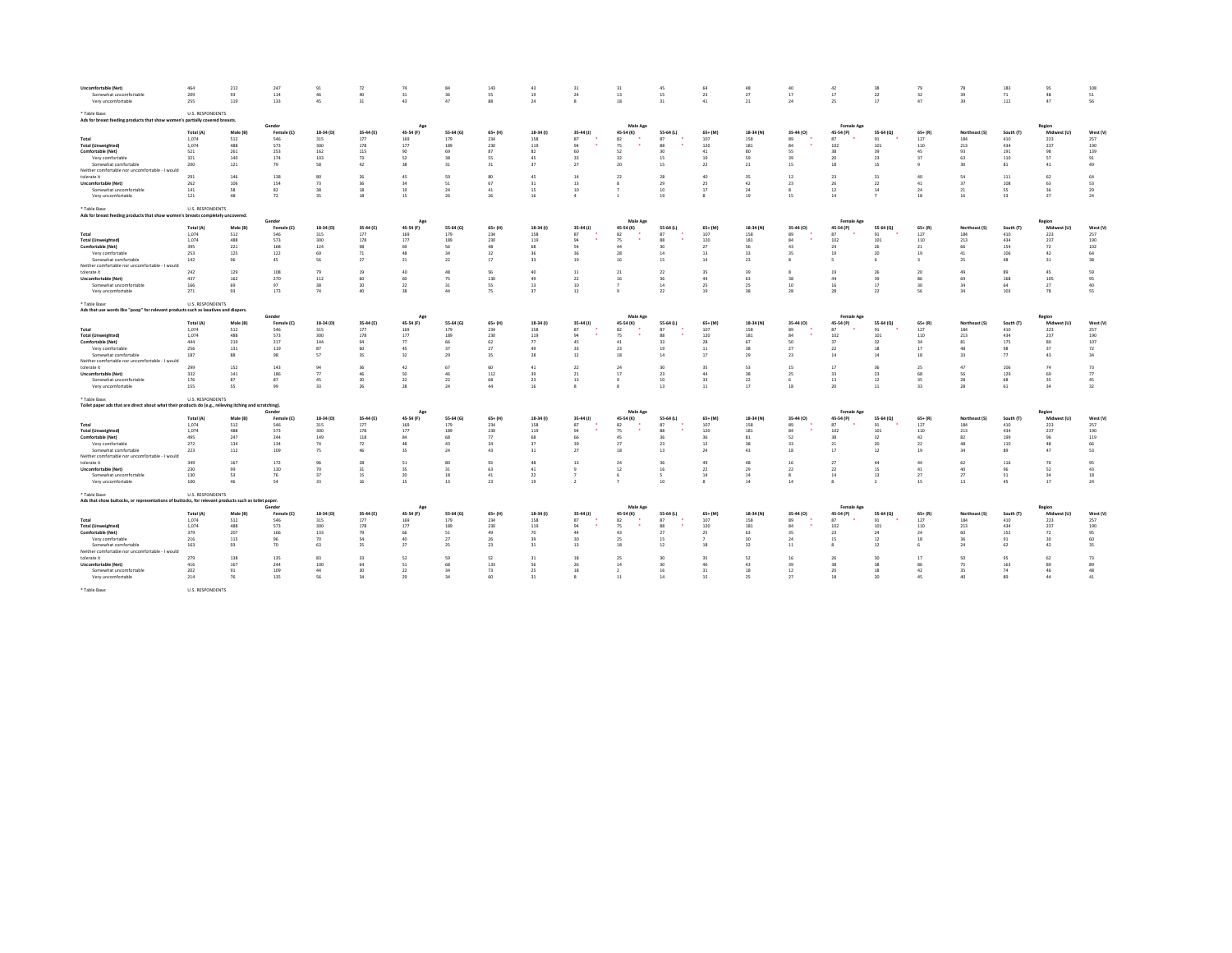Sensitive Ads

QS1Q1: Advertisers for certain products often find indirect ways to demonstrate or describe their products so that they do not potentially offend consumers. How much do you agree or disagree with each of the following stat

|                           | Total (A)                         |                                                                                     | \$50K - \$74.9K (C)                                             | \$75K - \$99.9K (D)    | $$100K + [E]$          |                             | Educatio                      |                                             |                        | Employee<br>No(1)      |                        | Children in HH         |                                             | Parent of Child Under 18<br>No (N) |                        |                              | Married (O)            | <b>Marital Statu</b>                         |                                             | $D = \sqrt{E}$<br>AA (T)                    |                          |
|---------------------------|-----------------------------------|-------------------------------------------------------------------------------------|-----------------------------------------------------------------|------------------------|------------------------|-----------------------------|-------------------------------|---------------------------------------------|------------------------|------------------------|------------------------|------------------------|---------------------------------------------|------------------------------------|------------------------|------------------------------|------------------------|----------------------------------------------|---------------------------------------------|---------------------------------------------|--------------------------|
|                           | $N = 1074$                        | Less than \$50K (B)                                                                 | $N = 164$                                                       | $N = 134$              | $N = 410$              | HS or Less (F)<br>$N = 311$ | Some College (G)<br>$N = 388$ | College Grad+ (H)<br>$N = 270$              | Yes (I)<br>$N = 592$   |                        | Yes (K<br>$N = 384$    | No (L)<br>$N = 690$    | Yes (M)<br>$N = 326$                        | $N = 748$                          | er (O)<br>$N = 756$    | Renter (P)<br>$N = 291$      | $N = 499$              | Not married (R)                              | White (S)<br>$N = 664$                      | $N = 126$                                   |                          |
| <b>Total (Unweighted</b>  | $N = 1074$                        | $N = 292$<br>$N = 346$                                                              | $N = 161$                                                       | $N = 166$              | $N = 327$              | $N = 276$                   | $N = 344$                     | $N = 329$                                   | $N = 582$              | $N = 482$<br>$N = 492$ | $N = 347$              | $N = 727$              | $N = 307$                                   | $N = 767$                          | $N = 762$              | $N = 290$                    | $N = 567$              | N=575<br>N=507                               | $N = 808$                                   | $N=79$                                      | $N=178$<br>$N=96$        |
| Agree (Net)               | 29%                               | 32%                                                                                 | 32%                                                             | 25%                    | 28%                    | 24%                         | 33%                           | 28%                                         | 35%                    | 22%                    | 37%                    | 24%                    | $41\%$                                      | 24%                                | 27%                    | 34%                          | 25%                    | $32\%$                                       | 24%                                         | 34%                                         | 39%                      |
| Strongly agree            | $11\%$                            | $11\%$                                                                              | $12\%$                                                          | $11\%$                 | 11%                    | 9%                          | $13\%$                        | $11\%$                                      | $14\%$                 | $7\%$                  | $16\%$                 | $8\%$                  |                                             | $8\%$                              | $11\%$                 | $12\%$                       |                        | $12\%$                                       |                                             |                                             |                          |
| Somewhat agree            | 18%                               | 21%                                                                                 | 20%                                                             | 14%                    | 16%                    | 15%                         | 20%                           | 18%                                         | 20%                    | 15%                    | 20%                    | 16%                    | $\begin{array}{l} 18\% \\ 23\% \end{array}$ | 16%                                | 16%                    | 22%                          | $10\%$ 15%             | 20%                                          | $10\%$ $14\%$                               | $^{10\%}_{24\%}$                            | 17%<br>22%               |
| Disagree (Net)            | 71%                               | 68%                                                                                 | 68%                                                             | 75%                    | 72%                    | 76%                         | 67%                           | 72%                                         | 65%                    | 78%                    | 63%                    | 76%                    | 59%                                         | 76%<br>M                           | 73%                    | 66%                          | 75%                    | 68%                                          | 76%<br><b>u</b>                             | $66\%$                                      |                          |
| Somewhat disagree         | 26%                               | 24%                                                                                 | 20%                                                             | 21%                    | 29%                    | 28%                         | 23%                           | 25%                                         | 26%                    | 25%                    | 24%                    | 26%                    | 23%                                         | 27%                                | 27%                    | 21%                          | 26%                    | 26%                                          | 25%                                         | 27%                                         | 61%<br>24%               |
| Strongly disagree         | $46\%$                            | 45%                                                                                 | 48%                                                             | 54%<br>be              | 43%                    | 48%                         | 45%                           | 47%                                         | 39%                    | 53%                    | 39%                    | $49\%$                 | 37%                                         | 49%                                | 46%                    | 45%                          | 49%                    | 42%                                          | $51\%$<br><b>tU</b>                         | 39%                                         | 38%                      |
|                           |                                   |                                                                                     |                                                                 |                        |                        |                             |                               |                                             |                        |                        |                        |                        |                                             |                                    |                        |                              |                        |                                              |                                             |                                             |                          |
| Table Base:               | <b>U.S. RESPONDENTS</b>           |                                                                                     |                                                                 |                        |                        |                             |                               |                                             |                        |                        |                        |                        |                                             |                                    |                        |                              |                        |                                              |                                             |                                             |                          |
|                           |                                   |                                                                                     | products using the color red finstead of the color blue) to sir |                        |                        | te blood in their ad:       |                               |                                             |                        |                        |                        |                        |                                             |                                    |                        |                              |                        |                                              |                                             |                                             |                          |
|                           |                                   |                                                                                     |                                                                 |                        |                        |                             | Education                     |                                             |                        | Employee               |                        | Children in HH         |                                             | Parent of Child Under 18           |                        | Home Ownershi                |                        | <b>Marital Status</b>                        |                                             | Race/Eth                                    |                          |
|                           | Total (A)                         | Less than \$50K (B)                                                                 | \$50K - \$74.9K (C)                                             | \$75K - \$99.9K (D)    | \$100K+(E)             | HS or Less (F)              | Some College (G)              | College Grad+ (H)                           | Yes (I)                | No(1)                  | Yes (K)                | No (L)                 | Yes (M)                                     | No (N)                             | mer (O)<br>Homes       | Renter (P)                   | Married (Q)            | Not married (R)                              | White (S)                                   | AA (T)                                      | Hispanic (U              |
|                           | $N = 1074$                        | $N = 292$                                                                           | $N = 164$                                                       | $N = 134$              | $N = 410$              | $N = 311$                   | $N = 3.88$                    | $N = 270$                                   | $N = 592$              | $N = 482$              | $N = 384$              | $N = 690$              | $N = 326$                                   | $N = 748$                          | N=756                  | $N = 291$                    | N=499                  | $N = 575$                                    | $N = 664$                                   | $N = 126$                                   | $N = 178$                |
| <b>Total (Unweighted</b>  | $N = 1074$                        | $N = 346$                                                                           | $N = 161$                                                       | $N = 166$              | $N = 327$              | $N = 276$                   | $N = 3.44$                    | $N = 329$                                   | $N = 582$              | $N = 492$              | $N = 347$              | $N = 727$              | $N = 307$                                   | $N = 767$                          | $N = 762$              | $N = 290$                    | $N = 567$              | $N = 507$                                    | $N = 80.8$                                  | $N = 79$                                    |                          |
| Agree (Net)               | 46%                               | 47%                                                                                 | 45%                                                             | 42%                    | 46%                    | 43%                         | 48%                           | 45%                                         | 51%                    | 39%                    | 57%                    | 40%                    | 60%                                         | 40%                                | 42%                    | 55%                          | 42%                    | 49%                                          | 43%                                         | 53%                                         | N=96<br>50%              |
| Strongly agree            | 17%                               | 18%                                                                                 | 14%                                                             | 18%                    | 17%                    | $17\%$                      | 18%                           | 16%                                         | 20%                    | 12%                    | 23%                    | 13%                    | 25%                                         | $13\%$                             |                        | $21\%$                       | $13\%$                 |                                              |                                             | 17%                                         |                          |
| Somewhat agree            | 29%                               | 29%                                                                                 | 31%                                                             | 24%                    | 29%                    | 27%                         | 30%                           | 30%                                         | 31%                    | 27%                    | 34%                    | 26%                    | 35%                                         | 27%                                | 15%<br>27%             | 34%                          | 29%                    | 20%<br>29%                                   | 16%<br>27%                                  | 36%                                         | 22%<br>27%               |
| Disagree (Net)            | 54%                               | 53%                                                                                 | 55%                                                             | 58%                    | 54%                    | 57%                         | 52%                           | 55%                                         | 49%                    | 61%                    | 43%                    | 60%                    | 40%                                         | M<br>60%                           | 58%<br>$\mathsf P$     | 45%                          | 58%                    | 51%                                          | 57%                                         | $47\%$                                      | 50%                      |
| Somewhat disagr           | 28%                               | 28%                                                                                 | 29%                                                             | 27%                    | 27%                    | 26%                         | 28%                           | 28%                                         | 28%                    | 27%                    | 25%                    | 29%                    | 24%                                         | 29%                                | 29%                    | $22\%$                       | 29%                    | 27%                                          |                                             | 29%                                         | 30%                      |
| Strongly disagree         | 27%                               | 25%                                                                                 | 26%                                                             | 31%                    | 27%                    | 31%                         | 24%                           | 27%                                         | 21%                    | 33%                    | 18%                    | 31%                    | 16%                                         | 31%<br><b>M</b>                    | 28%                    | 23%                          | 29%                    | 24%                                          | $\begin{array}{l} 26\% \\ 31\% \end{array}$ | 18%                                         | 20%                      |
|                           |                                   |                                                                                     |                                                                 |                        |                        |                             |                               |                                             |                        |                        |                        |                        |                                             |                                    |                        |                              |                        |                                              |                                             |                                             |                          |
| Table Base                | <b>LLS RESPONDENTS</b>            |                                                                                     |                                                                 |                        |                        |                             |                               |                                             |                        |                        |                        |                        |                                             |                                    |                        |                              |                        |                                              |                                             |                                             |                          |
|                           | e allowed to show                 |                                                                                     | en's partially covered breasts in ads                           |                        |                        |                             |                               |                                             |                        |                        |                        |                        |                                             |                                    |                        |                              |                        |                                              |                                             |                                             |                          |
|                           |                                   |                                                                                     |                                                                 |                        |                        |                             | Educatio                      |                                             |                        |                        |                        | Children in H          |                                             | Parent of Child Under 18           |                        |                              |                        | <b>Marital Status</b>                        |                                             | Race/Eti                                    |                          |
|                           | Total (A)                         | Less than \$50K (B)                                                                 | \$50K - \$74,9K (C)                                             | \$75K - \$99.9K (D)    | $$100K + IF$           | HS or Less (F)              | Some College (G)              | College Grad+ (H)                           | Yes (I)                | Employed<br>No(1)      | Yes (K)                | No (L)                 | Yes (M)                                     | No (N)                             | (n)                    | Home Ownership<br>Renter (P) | Married (O)            | Not ma<br>(G) hai                            | White (S)                                   | 44 m                                        | Hispanic (I              |
|                           | $N = 1074$                        | $N = 292$                                                                           | $N = 164$                                                       | $N = 134$              | $N = 410$              | $N = 311$                   | $N = 388$                     | $N = 270$                                   | $N = 592$              | $N = 482$              | $N = 384$              | $N = 690$              | $N = 326$                                   | $N = 748$                          | $N = 756$              | $N = 291$                    | $N = 499$              | $N = 575$                                    | $N = 664$                                   | $N = 126$                                   | $N = 178$                |
| Total (Ur                 | $N = 1074$                        | $N = 346$                                                                           | $N = 161$                                                       | $N = 166$              | $N = 327$              | $N = 276$                   | $N = 344$                     | $N = 329$                                   | $N = 582$              | $N = 492$              | $N = 347$              | $N = 727$              | $N = 307$                                   | $N = 767$                          | $N = 762$              | $N = 290$                    | $N = 567$              | N=507                                        | $N = 808$                                   | $N=79$                                      | N=96                     |
| Agree (Net)               | 70%                               | 71%                                                                                 | 66%                                                             | 76%                    | 71%                    | 62%                         | 71%                           |                                             | 74%                    | 65%                    | 75%                    | 67%                    |                                             | 67%                                |                        |                              |                        | 69%                                          | 70%                                         | 66%                                         |                          |
|                           | 30%                               | 29%                                                                                 | 23%                                                             | 34%                    | 31%                    | 25%                         | 30%                           | $\begin{array}{l} 72\% \\ 32\% \end{array}$ | 33%                    | 25%                    | 40%                    | 24%                    | $77\%$<br>$41\%$                            | 25%                                | 69%<br>29%             | 71%<br>32%                   | 70%<br>29%             | 30%                                          | 30%                                         | 20%                                         | 75%<br>35%               |
| Strongly agree            |                                   |                                                                                     |                                                                 |                        |                        |                             |                               |                                             |                        |                        |                        |                        |                                             |                                    |                        |                              |                        |                                              |                                             |                                             |                          |
| Somewhat agre             | 40%                               | 42%                                                                                 | 42%                                                             | 42%                    | 40%                    | 37%<br>38%                  | $42\%$                        | 40%                                         | 40%                    | 40%                    | 36%                    | 43%                    | 36%<br>23%                                  | $42\%$<br>M                        | 40%                    | $38\%$                       | 42%                    | 39%<br>31%                                   | 40%<br>30%                                  | $46\%$<br>34%                               | 40%<br>25%               |
| <b>Disagree (Net)</b>     | 30%                               | 29%                                                                                 | 34%<br>21%                                                      | 24%<br>15%             | 29%                    | gH                          | 29%                           | 28%                                         | 26%                    | 35%                    | 25%                    | 33%                    |                                             | 33%                                | 31%                    | 29%                          | 30%                    |                                              |                                             |                                             |                          |
| Somewhat disagre          | $16\%$                            | $14\%$                                                                              |                                                                 |                        | 16%                    | 18%                         | 18%                           | 14%                                         | $13\%$                 | $21\%$                 | 13%                    | $18\%$                 | 14%                                         | $17\%$<br>$\mathbf{a}$             | $17\%$                 | 15%                          | 16%                    | $17\%$                                       | 15%                                         | $19\%$                                      | $14\%$                   |
| Strongly disag            | 14%                               | 15%                                                                                 | 14%                                                             | 10%                    | 13%                    | 19%<br>Ġ.                   | 11%                           | 14%                                         | 14%                    | 14%                    | 12%                    | 15%                    | 9%                                          | 16%                                | 14%                    | 14%                          | 14%                    | 14%                                          | 14%                                         | 15%                                         | 11%                      |
|                           |                                   |                                                                                     |                                                                 |                        |                        |                             |                               |                                             |                        |                        |                        |                        |                                             |                                    |                        |                              |                        |                                              |                                             |                                             |                          |
|                           | <b>U.S. RESPONDENTS</b>           |                                                                                     |                                                                 |                        |                        |                             |                               |                                             |                        |                        |                        |                        |                                             |                                    |                        |                              |                        |                                              |                                             |                                             |                          |
| <b>Advertisers</b> of     | allowed to show                   |                                                                                     | red in ads                                                      |                        |                        |                             |                               |                                             |                        |                        |                        |                        |                                             |                                    |                        |                              |                        |                                              |                                             |                                             |                          |
|                           |                                   |                                                                                     |                                                                 |                        |                        |                             | Education                     |                                             |                        | Employed               |                        | Children in HH         |                                             | Parent of Child Under 18           |                        | <b>Home Ownership</b>        |                        | <b>Marital Status</b>                        |                                             | Race/Ethnicity                              |                          |
|                           | Total (A)                         | Less than \$50K (B)                                                                 | \$50K - \$74.9K (C)                                             | \$75K - \$99.9K (D)    | \$100K+(E)             | HS or Less (F)              | Some College (G)              | College Grad+ (H)                           | Yes (I)                | No (J)                 | Yes (K)                | No (L)                 | Yes (M)                                     | No (N)                             | (0)                    | Renter (P)                   | Married (Q             | Not marr                                     | White (S)                                   | AA (T)                                      | Hispanic (               |
| Total                     | $N = 1074$                        | $N = 292$                                                                           | $N = 164$                                                       | $N = 124$              | $N = 410$              | $N = 311$                   | $N = 2.88$                    | $N = 270$                                   | $N = 592$              | $N = 482$              | $N = 3.84$             | $N = 690$              | $N = 326$                                   | $N = 748$                          | $N = 756$              | $N = 291$                    | $N = 499$              | $N = 575$                                    | $N = 664$                                   | $N = 126$                                   | $N = 178$                |
| <b>Total (Unweighted)</b> | $N = 1074$                        | $N = 346$                                                                           | $N = 161$                                                       | $N = 166$              | $N = 327$              | $N = 276$                   | $N = 344$                     | $N = 329$                                   | $N = 582$              | $N = 492$              | $N = 347$              | $N = 727$              | $N = 307$                                   | $N = 767$                          | $N = 762$              | $N = 290$                    | $N = 567$              | $N = 50$                                     | $N = 808$                                   | $N = 79$                                    | $N = 96$                 |
| Agree (Net)               | $44\%$                            | $42\%$                                                                              | 49%                                                             | $44\%$                 | 47%                    | 40%                         | $48\%$                        | $43\%$                                      | $52\%$                 | $35\%$                 | $52\%$                 | $40\%$                 | $57\%$                                      | $39\%$                             |                        | $53\%$                       | $43\%$                 | $46\%$                                       |                                             |                                             | $61\%$                   |
| Strongly agree            | 19%                               | 18%                                                                                 | 19%                                                             | 21%                    | 18%                    | 17%                         | 21%                           | 17%                                         | 23%                    | 14%                    | 25%                    | 16%                    | 26%                                         | 16%                                | $42\%$ 17%             | 23%                          | 19%                    | 19%                                          | $\begin{array}{l} 41\% \\ 18\% \end{array}$ | $38\%$ 14%                                  | 25%                      |
| Somewhat agree            | 26%                               | 24%                                                                                 | 30%                                                             | 23%                    | 28%                    | 23%                         | 27%                           | 26%                                         | 29%                    | 22%                    | 27%                    | 25%                    | 31%                                         | 23%                                | 25%                    | 29%                          | 24%                    | 27%                                          | 23%                                         | $24\%$                                      |                          |
| Disagree (Net)            | $56\%$                            | 58%                                                                                 | 51%                                                             | 56%                    | 53%                    | 60%                         | $52\%$                        | 57%                                         | 48%                    | 65%                    | 48%                    | 60%                    | 43%                                         | $61\%$<br><b>M</b>                 |                        | $47\%$                       |                        | 54%                                          |                                             | $62\%$<br><b>U</b>                          |                          |
| Somewhat disagre          | 26%                               | 28%                                                                                 | 21%                                                             | 27%                    | 24%                    | 26%                         | 26%                           | 27%                                         | 24%                    | 28%                    | 23%                    | 28%                    | 21%                                         | 28%<br>m                           | 58%<br>27%             | 22%                          | 57%<br>27%             | 25%                                          | 59%<br>26%                                  | 30%                                         | 36%<br>36%<br>39%<br>22% |
| Strongly disagree         | 30%                               | 30%                                                                                 | 30 <sub>N</sub>                                                 | 29%                    | 29%                    | 34%                         | 26%                           | 30%                                         | 24%                    | 37%                    | 26%                    | 32%                    | 22%                                         | 33%<br>$\overline{M}$              | 31%                    | 25%                          | 30%                    | 29%                                          | 33%                                         | 31%                                         | 17%                      |
|                           |                                   |                                                                                     |                                                                 |                        |                        |                             |                               |                                             |                        |                        |                        |                        |                                             |                                    |                        |                              |                        |                                              |                                             |                                             |                          |
|                           | <b>U.S. RESPONDENTS</b>           |                                                                                     |                                                                 |                        |                        |                             |                               |                                             |                        |                        |                        |                        |                                             |                                    |                        |                              |                        |                                              |                                             |                                             |                          |
|                           |                                   |                                                                                     |                                                                 |                        |                        |                             |                               |                                             |                        |                        |                        |                        |                                             |                                    |                        |                              |                        |                                              |                                             |                                             |                          |
|                           |                                   |                                                                                     | es and diapers.                                                 |                        |                        |                             |                               |                                             |                        |                        |                        |                        |                                             |                                    |                        |                              |                        |                                              |                                             |                                             |                          |
|                           |                                   |                                                                                     | Hou                                                             | shold Income           |                        |                             | Education                     |                                             |                        | Employee               |                        | Children in HH         |                                             | Parent of Child Under 18           |                        | Home Ownership               |                        | <b>Marital Status</b>                        |                                             | <b>Race/Ethnici</b>                         |                          |
|                           | <b>Total (A</b>                   | Less than \$50K (B)                                                                 | \$50K - \$74.9K (C)                                             | \$75K - \$99.9K (D)    | $$100K + [E]$          | HS or Less (F)              | Some College (G)              | College Grad+ (H)                           | Yes (I)                | No(1)                  | Yes (K                 | <b>No (L)</b>          | Yes (M)                                     | No (N)                             | r (O)                  | Renter (P)                   | Married (Q             | Not married (R)                              | White (S)                                   | AA (T)                                      | Hispanic (I              |
| <b>Fotal</b>              | $N = 1074$                        | $N = 292$                                                                           | $N = 164$                                                       | $N = 134$              | $N = 410$              | $N = 311$                   | $N = 388$                     | $N = 270$                                   | $N = 592$              | $N = 482$              | $N = 384$              | $N = 690$              | $N = 326$                                   | $N = 748$                          | $N = 756$              | $N = 291$                    | $N = 499$              | $N = 575$                                    | $N = 664$                                   | $N = 126$                                   | $N = 178$                |
| Total (Unweighted         | $N = 1074$                        | $N = 346$                                                                           | $N = 161$                                                       | $N = 166$              | $N = 327$              | $N = 276$                   | $N = 3.44$                    | $N = 329$                                   | $N = 582$              | $N = 492$              | $N = 347$              | $N = 727$              | $N = 307$                                   | $N = 767$                          | $N = 762$              | $N = 290$                    | $N = 567$              | $N = 507$                                    | $N = 80.8$                                  | $N = 79$                                    | $N = 96$                 |
| Agree (Net)               | 61%                               | $60\%$                                                                              | 64%                                                             | $61\%$                 | 62%                    | 58%                         | 61%                           | 63%                                         | 64%                    | 58%                    | 66%                    | 59%                    | 68%                                         | 58%                                | 62%                    | 61%                          | 62%                    | 61%                                          | 60%                                         | 49%                                         | 73%                      |
| Strongly agree            | $24\%$                            | 26%                                                                                 | 20%                                                             | 26%                    | 25%                    | 22%                         | $26\%$                        | $22\%$                                      | 28%                    | 20%                    | $33\%$                 | 19%                    | 35%                                         | $20\%$                             | $24\%$                 | 25%                          | $22\%$                 | $27\%$                                       |                                             |                                             |                          |
| Somewhat agree            | 37%                               | 33%                                                                                 | $\overline{b}$<br>44%                                           | 35%                    | 37%                    | 36%                         | 35%                           | 41%                                         | 36%                    | 39%                    | 32%                    | 39%                    | 34%                                         | 38%                                | 38%                    | 36%                          | 40%                    | 34%                                          | 22%<br>38%                                  | $\begin{array}{l} 18\% \\ 31\% \end{array}$ |                          |
| Disagree (Net)            | 39%                               | 40%                                                                                 | 36%                                                             | 39%                    | 38%                    | 42%                         | 39%                           | 37%                                         | 36%                    | 42%                    | 34%                    | $41\%$                 | 32%                                         | 42%                                | 38%                    | 39%                          | 38%                    | 39%                                          | 40%<br>$\mathbf u$                          | $51\%$<br>3U                                | 38%<br>35%<br>27%        |
| Somewhat disa             | $20\%$                            | 23%                                                                                 | 15%                                                             | 25%                    | 18%                    | 20%                         | 22%                           | 19%                                         | 19%                    | 22%                    | $14\%$                 | $24\%$                 | $14\%$                                      | $23\%$<br>M                        | $19\%$                 | $22\%$                       | 20%                    | 20%                                          | $21\%$<br>$\mathbf{u}$                      |                                             | $11\%$                   |
| Strongly disagree         | 19%                               | 18%                                                                                 | 21%                                                             | 14%                    | 20%                    | 22%                         | 17%                           | 18%                                         | 17%                    | 20%                    | 20%                    | 18%                    | 18%                                         | 19%                                | 19%                    | 17%                          | 18%                    | 19%                                          | 19%                                         | $\substack{24\% \\ 27\%}$                   | 16%                      |
|                           |                                   |                                                                                     |                                                                 |                        |                        |                             |                               |                                             |                        |                        |                        |                        |                                             |                                    |                        |                              |                        |                                              |                                             |                                             |                          |
|                           | <b>IIS RESPONDENTS</b>            |                                                                                     |                                                                 |                        |                        |                             |                               |                                             |                        |                        |                        |                        |                                             |                                    |                        |                              |                        |                                              |                                             |                                             |                          |
|                           |                                   | their products do (e.g., relieving itching and scratching) in their ads.            |                                                                 |                        |                        |                             |                               |                                             |                        |                        |                        |                        |                                             |                                    |                        |                              |                        |                                              |                                             |                                             |                          |
|                           |                                   |                                                                                     |                                                                 |                        |                        |                             | Educatio                      |                                             |                        | Employed               |                        | hildren in HH          |                                             | Parent of Child Under 18           |                        |                              |                        | larital Statu                                |                                             | Race/Et                                     |                          |
|                           | Total (A)                         | Less than \$50K (B)                                                                 | \$50K - \$74.9K (C)                                             | \$75K - \$99.9K (D)    | $$100K + IF$           | HS or Less (F)              | Some College (G)              | College Grad+ (H)                           | Yes (I)                | $No$ $(1)$             | Yes (K)                | No (L)                 | Yes (M)                                     | No (N)                             | r (O)                  | Renter (P                    | Married (O)            | Not married (R)                              | White (S)                                   | 44 m                                        | <b>Hispanic (L</b>       |
|                           | $N = 1074$                        | $N = 292$                                                                           | $N = 164$                                                       | $N = 134$              | $N = 410$              | $N = 311$                   | $N = 388$                     | $N = 270$                                   | $N = 592$              | $N = 482$              | $N = 384$              | $N = 690$              | $N = 326$                                   | $N = 748$                          | N=756                  | $N = 291$                    | $N = 499$              | $N = 575$                                    | $N = 664$                                   | $N = 126$                                   | $N = 178$                |
| <b>Total (Unweighted</b>  | $N = 1074$                        | $N = 346$                                                                           | $N = 161$                                                       | $N = 166$              | $N = 327$              | $N = 276$                   | $N = 3.44$                    |                                             | $N = 582$              | $N = 492$              | $N = 347$              | $N = 727$              | $N = 307$                                   | $N = 767$                          | $N = 762$              | $N = 290$                    | $N = 567$              | $N = 507$                                    | $N = 808$                                   | $N=79$                                      |                          |
| Agree (Net)               | 71%                               | 67%                                                                                 | 71%                                                             | 70%                    | 73%                    | 60%                         | 75%                           | $N = 329$<br>75%                            | 74%                    | 67%                    | 73%                    | 70%                    | 74%                                         | 70%                                | 70%                    | 74%                          | 70%                    | 72%                                          | 72%                                         | 65%                                         | $N = 96$<br>70%          |
| Strongly agree            | 26%                               | 22%                                                                                 | 23%                                                             | 28%                    | 29%                    | 20%                         | 27%                           | 28%                                         | 30%                    | 20%                    | 33%                    | 22%                    | 31%                                         | 23%                                | 26%                    | 25%                          | 23%                    | 27%                                          | 27%                                         | 19%                                         | 25%                      |
| Somewhat agree            | 45%                               | $45\%$                                                                              | 49%                                                             | 42%                    | 45%                    |                             |                               | 46%                                         | 45%                    | 46%                    |                        | 48%                    | $43\%$                                      | 47%                                | $44\%$                 | 49%                          | $47\%$                 | 44%                                          |                                             | $45\%$                                      |                          |
| <b>Disagree (Net)</b>     | 29%                               | 33%                                                                                 | 29%                                                             | 30%                    | 27%                    | $41\%$<br><b>GH</b><br>40%  | $48\%$<br>25%                 | 25%                                         | 26%                    | 33%                    | 40%<br>27%             | 30%                    | 26%                                         | 30%                                | 30%                    | 26%                          | 30%                    | 28%                                          | 45%<br>28%                                  | 35%                                         | 46%<br>30%               |
|                           | 17%                               |                                                                                     | 18%                                                             | 20%                    | 15%                    | 24%<br>gH                   | 16%                           | 14%                                         | 15%                    | 20%                    | 15%                    | 19%                    | 15%                                         | 18%                                | $17\%$                 | 18%                          | 18%                    | 17%                                          | 17%                                         | 19%                                         | 18%                      |
| Strongly disagree         | 12%                               | 20%<br>13%                                                                          | 10%                                                             | 11%                    | 12%                    | 16%                         | 9%                            | 11%                                         | 10%                    | 13%                    | 12%                    | 12%                    | 11%                                         | 12%                                | 13%                    | 8%                           | 12%                    | 11%                                          | 11%                                         | 17%                                         | 11%                      |
|                           |                                   |                                                                                     |                                                                 |                        |                        |                             |                               |                                             |                        |                        |                        |                        |                                             |                                    |                        |                              |                        |                                              |                                             |                                             |                          |
|                           |                                   |                                                                                     |                                                                 |                        |                        |                             |                               |                                             |                        |                        |                        |                        |                                             |                                    |                        |                              |                        |                                              |                                             |                                             |                          |
|                           | <b>U.S. RESPONDENTS</b>           |                                                                                     |                                                                 |                        |                        |                             |                               |                                             |                        |                        |                        |                        |                                             |                                    |                        |                              |                        |                                              |                                             |                                             |                          |
|                           |                                   | ons of buttocks, in ads for                                                         | elevant products such as toilet paper                           |                        |                        |                             |                               |                                             |                        |                        |                        |                        |                                             |                                    |                        |                              |                        |                                              |                                             |                                             |                          |
|                           |                                   |                                                                                     |                                                                 | \$75K - \$99,9K (D)    | \$100K+(E)             |                             | Educatio<br>Some College (G)  | College Grad+ (H)                           |                        | Employee               |                        | Children in H          | Yes (M)                                     | Parent of Child Under 18           |                        | Ownership                    | Married (O)            | <b>Marital Status</b><br>Not mar<br>ried (R) | White (S)                                   | Race/Eth                                    |                          |
|                           | Total (A)                         | Less than \$50K (B)                                                                 | \$50K - \$74.9K (C)                                             |                        |                        | HS or Less (F)              |                               |                                             | Yes (I)                | No(1)                  | Yes (K)                | No(1)                  |                                             | No (N)                             | (0)                    | Renter (F                    |                        |                                              |                                             | AA (T)                                      | Hispanic (I              |
| <b>Fotal</b>              | $N = 1074$                        | $N = 292$                                                                           | $N = 164$                                                       | $N = 134$              | $N = 410$              | $N = 311$                   | $N = 388$                     | $N = 270$                                   | $N = 592$              | $N = 482$              | $N = 384$              | $N = 690$              | $N = 326$                                   | $N = 748$                          | $N = 756$              | $N = 291$                    | $N = 499$              | $N = 575$                                    | $N = 664$                                   | $N = 126$                                   | $N = 178$                |
| <b>Total (Unweighted)</b> | $N = 1074$                        | $N = 346$                                                                           | ${\sf N}{\approx}161$                                           | $N = 166$              | $N = 327$              | $N = 276$                   | $N = 344$                     | $N = 329$                                   | $N = 582$              | $N = 492$              | $N = 347$              | $N = 727$              | $N = 307$                                   | $N = 767$                          | $N = 762$              | $N = 290$                    | $N = 567$              | N=507                                        | $N = 808$                                   | $N=79$                                      | N=96<br>SS%<br>25%       |
| Agree (Net)               | $45\%$                            | 46%                                                                                 | $43\%$                                                          | $42\%$                 | 48%                    | $\frac{38\%}{13\%}$         | 49%                           | $51\%$                                      | $52\%$                 | 37%                    | $50\%$                 | $43\%$                 | 50%<br>23%                                  | $43\%$                             | $44\%$                 | 49%                          | $\frac{47\%}{15\%}$    | 44%                                          | 45%<br>16%                                  | $37\%$ 10%                                  |                          |
| Strongly agree            | 17%                               | 16%                                                                                 | 13%                                                             | 15%                    | 20%                    |                             | 17%                           | 19%                                         | 23%                    | 9%                     | 21%                    | 14%                    |                                             | 14%                                | 16%                    | 19%                          |                        | 18%                                          |                                             |                                             |                          |
| Somewhat agree            | 29%                               | $31\%$                                                                              | 30%                                                             | 27%                    | 29%                    | 25%                         | 31%                           | 32%                                         | 29%                    | 28%                    | 28%                    | 29%                    | $27\%$                                      | 29%                                | $28\%$                 | 30%                          | 32%                    | 26%                                          | 28%                                         | $27\%$                                      | 30%                      |
| Disagree (Net)            | 55%                               | 54%                                                                                 | 57%                                                             | 58%                    | 52%                    | <b>GH</b>                   | $51\%$                        |                                             | 48%                    | 63%                    | 50%                    | $57\%$                 | $50\%$                                      | $57\%$                             |                        | 51%                          |                        | 56%                                          |                                             | <b>U</b>                                    |                          |
| Somewhat disagree         | 29%                               | 28%                                                                                 | 33%                                                             | 35%                    | 28%                    | 62%<br>33%                  | 27%                           | 49%<br>26%                                  | 28%                    | 31%                    | 29%                    | 29%                    | 31%                                         | 29%                                | 56%<br>30%             | 28%                          | 53%<br>28%             | 30%                                          | 55%<br>28%                                  | $63\%$<br>$44\%$<br><b>SU</b>               | 45%<br>26%               |
| Strongly disagree         | 25%                               | 25%                                                                                 | 24%                                                             | 23%                    |                        | 29%                         |                               | 23%                                         | 20%                    | 31%                    | 21%                    | 28%                    | 18%                                         | 28%                                |                        | 24%                          | 24%                    | 26%                                          | 28%                                         | 19%                                         |                          |
|                           |                                   |                                                                                     |                                                                 |                        |                        |                             |                               |                                             |                        |                        |                        |                        |                                             |                                    |                        |                              |                        |                                              |                                             |                                             |                          |
|                           |                                   |                                                                                     |                                                                 |                        |                        |                             |                               |                                             |                        |                        |                        |                        |                                             |                                    |                        |                              |                        |                                              |                                             |                                             |                          |
|                           |                                   |                                                                                     |                                                                 |                        |                        |                             |                               |                                             |                        |                        |                        |                        |                                             |                                    |                        |                              |                        |                                              |                                             |                                             |                          |
|                           |                                   |                                                                                     |                                                                 |                        |                        |                             |                               | ould you be watching each of the follow     |                        | ing types of ads?      |                        |                        |                                             |                                    |                        |                              |                        |                                              |                                             |                                             |                          |
|                           |                                   |                                                                                     |                                                                 |                        |                        |                             |                               |                                             |                        |                        |                        |                        |                                             |                                    |                        |                              |                        |                                              |                                             |                                             |                          |
|                           |                                   |                                                                                     |                                                                 |                        |                        |                             |                               |                                             |                        |                        |                        |                        |                                             |                                    |                        |                              |                        |                                              |                                             |                                             |                          |
|                           |                                   |                                                                                     |                                                                 | old Income             |                        |                             | Education                     |                                             |                        | Employed               |                        | Children in HH         |                                             | Parent of Child Under 18           |                        | Home Ownership               |                        | Marital Status                               |                                             | Race/Eth                                    |                          |
|                           | Total (A)                         | Less than \$50K (B)                                                                 | \$50K - \$74.9K (C)                                             | \$75K - \$99.9K (D)    | \$100K+(E)             | HS or Less (F)              | Some College (G)              | College Grad+ (H)                           | Yes (I)                | No(1)                  | Yes (K                 | No(1)                  | Yes (M)                                     | No (N)                             | (0)                    | Renter (P)                   | Married (O             | Not mar                                      | White (S)                                   | AA (T)                                      | Hispanic                 |
| Intal                     | $N = 1074$                        | $N = 292$                                                                           | $N = 164$                                                       | $N = 124$              | $N = 410$              | $N = 311$                   | $N = 388$                     | $N = 270$                                   | $N = 592$              | $N = 482$              | $N = 3.84$             | $N = 690$              | $N = 326$                                   | $N = 748$                          | $N = 756$              | $N = 291$                    | $N = 499$              | $N = 575$                                    | $N = 664$                                   | $N = 126$                                   | $N = 178$                |
| <b>Total (Unweighted)</b> | $N = 1074$                        | $N = 346$                                                                           | $N = 161$                                                       | $N = 166$              | $N = 327$              | $N = 276$                   | $N = 344$                     | $N = 329$                                   | $N = 582$              | $N = 492$              | $N = 347$              | $N = 727$              | $N = 307$                                   | $N = 767$                          | $N = 762$              | $N = 290$                    | $N = 567$              | $N = 507$                                    | $N = 808$                                   | $N=79$                                      | $N = 96$                 |
| Comfortable (Net)         | 26%                               | 27%                                                                                 | 24%                                                             | 25%                    | 28%                    | 27%                         | 25%                           | 23%                                         | 32%                    | 19%                    | 36%                    | 21%                    | $42\%$                                      | $19\%$                             | 26%                    | 28%                          | 23%                    | 28%                                          | 24%                                         | 28%                                         | $31\%$                   |
| Very comfortable          | 16%                               | 16%                                                                                 | 16%                                                             | 15%                    | 16%                    | 15%                         | 16%                           | 14%                                         | 18%                    | 12%                    | 20%                    | 13%                    | 24%<br>N                                    | 12%                                | 16%                    | 16%                          | 13%                    | 17%                                          | 16%                                         | 15%                                         | 19%                      |
|                           |                                   |                                                                                     |                                                                 |                        |                        |                             |                               |                                             |                        |                        |                        |                        |                                             |                                    |                        |                              |                        |                                              |                                             |                                             |                          |
| Somewhat comfortable      | 10%                               | 11%                                                                                 | 8%                                                              | 10%                    | 11%                    | 11%                         | 10%                           | 9%                                          | 13%                    | 7%                     | 16%                    | $8\%$                  | 18%                                         | 7%                                 | 10%                    | 12%                          | 10%                    | 11%                                          | 9%                                          | 13%                                         | 12%                      |
|                           |                                   |                                                                                     | 20%                                                             | 20%                    | 15%                    | 21%                         | 19%                           | 18%                                         | 17%                    | 21%                    | 16%                    | 21%                    | 12%                                         | 22%                                | 17%                    | 20%                          | 18%                    | 19%                                          | 17%                                         | 26%                                         | 21%                      |
| olerate it                | 19%                               | 20%                                                                                 |                                                                 |                        |                        |                             |                               |                                             |                        |                        |                        |                        |                                             |                                    |                        |                              |                        |                                              |                                             |                                             |                          |
| Incomfortable (Net        | 55%                               | 53%                                                                                 | 56%                                                             | 54%                    | 57%                    | $52\%$                      | $55\%$                        | 59%                                         | $51\%$                 | 60%                    | 49%                    | $59\%$                 | 45%                                         | $59\%$<br>M                        | 57%                    | $52\%$                       | 58%                    | $52\%$                                       | 58%                                         | $46\%$                                      | 49%                      |
| Somewhat uncomfortable    | 19%                               | 19%                                                                                 | 17%                                                             | 18%                    | 20%                    | 15%                         | 21%                           | 19%                                         | 18%                    | $19\%$                 | 18%                    | 19%                    | 17%                                         | 19%                                | 21%<br>$\blacksquare$  | 14%                          | 20%                    | 18%                                          | 20%                                         | 13%                                         | 18%                      |
| Very uncomfortable        | 36%                               | 33%                                                                                 | 39%                                                             | 36%                    | 37%                    | 38%                         | 34%                           | 40%                                         | 32%                    | 41%                    | 31%                    | 39%                    | 28%                                         | $\overline{M}$<br>40%              | 36%                    | 38%                          | 39%                    | 34%                                          | 39%                                         | 33%                                         | 31%                      |
|                           |                                   |                                                                                     |                                                                 |                        |                        |                             |                               |                                             |                        |                        |                        |                        |                                             |                                    |                        |                              |                        |                                              |                                             |                                             |                          |
|                           | <b>U.S. RESPONDENTS</b>           |                                                                                     |                                                                 |                        |                        |                             |                               |                                             |                        |                        |                        |                        |                                             |                                    |                        |                              |                        |                                              |                                             |                                             |                          |
|                           |                                   | ns of the product using the color red (instead of the color blue) to simulate blood |                                                                 |                        |                        |                             |                               |                                             |                        |                        |                        |                        |                                             |                                    |                        |                              |                        |                                              |                                             |                                             |                          |
|                           |                                   |                                                                                     |                                                                 |                        |                        |                             | Education                     |                                             |                        | Employed               |                        | Children in HH         |                                             | Parent of Child Under 18           |                        |                              |                        | Marital Statu                                |                                             | Race/Et                                     |                          |
|                           |                                   |                                                                                     | Less than \$50K (B) \$50K - \$74.9K (C)                         | \$75K - \$99.9K (D)    | \$100K+(E)             | HS or Less (F)              | Some College (G)              | College Grad+ (H)                           | Yes (I)                | No(1)                  | Yes (K)                | No(1)                  | Yes (M)                                     | No (N)                             | r (O)                  | Renter (P)                   | Married (O)            | Not married (R)                              | White (S)                                   |                                             | Hispanic (I              |
|                           |                                   |                                                                                     |                                                                 |                        |                        |                             |                               |                                             |                        |                        |                        |                        |                                             |                                    |                        |                              |                        |                                              |                                             |                                             |                          |
|                           | Total (A)<br>N=1074<br>$N = 1074$ | $N = 292$<br>$N = 346$                                                              | $N = 164$<br>$N = 161$                                          | $N = 134$<br>$N = 166$ | $N = 410$<br>$N = 327$ | $N = 311$<br>$N = 276$      | $N = 388$<br>$N = 344$        | $N = 270$<br>$N = 329$                      | $N = 592$<br>$N = 582$ | $N = 482$<br>$4 = 492$ | $N = 384$<br>$N = 347$ | $N = 690$<br>$N = 727$ | $N = 326$<br>$N = 307$                      | $N = 748$<br>$N = 767$             | $N = 756$<br>$N = 762$ | $N = 291$<br>$N = 290$       | $N = 499$<br>$N = 567$ | $N = 575$<br>$N = 507$                       | $N = 664$<br>$N = 808$                      | AA (T)<br>N=126<br>$N = 79$                 | $N = 178$                |

Comfortable (Net) 31% 33% 28% 29% 33% 28% 31% 31% 34% J 27% 39% L 26% 41% N 26% 30% 33% 29% 33% 29% 36% 31%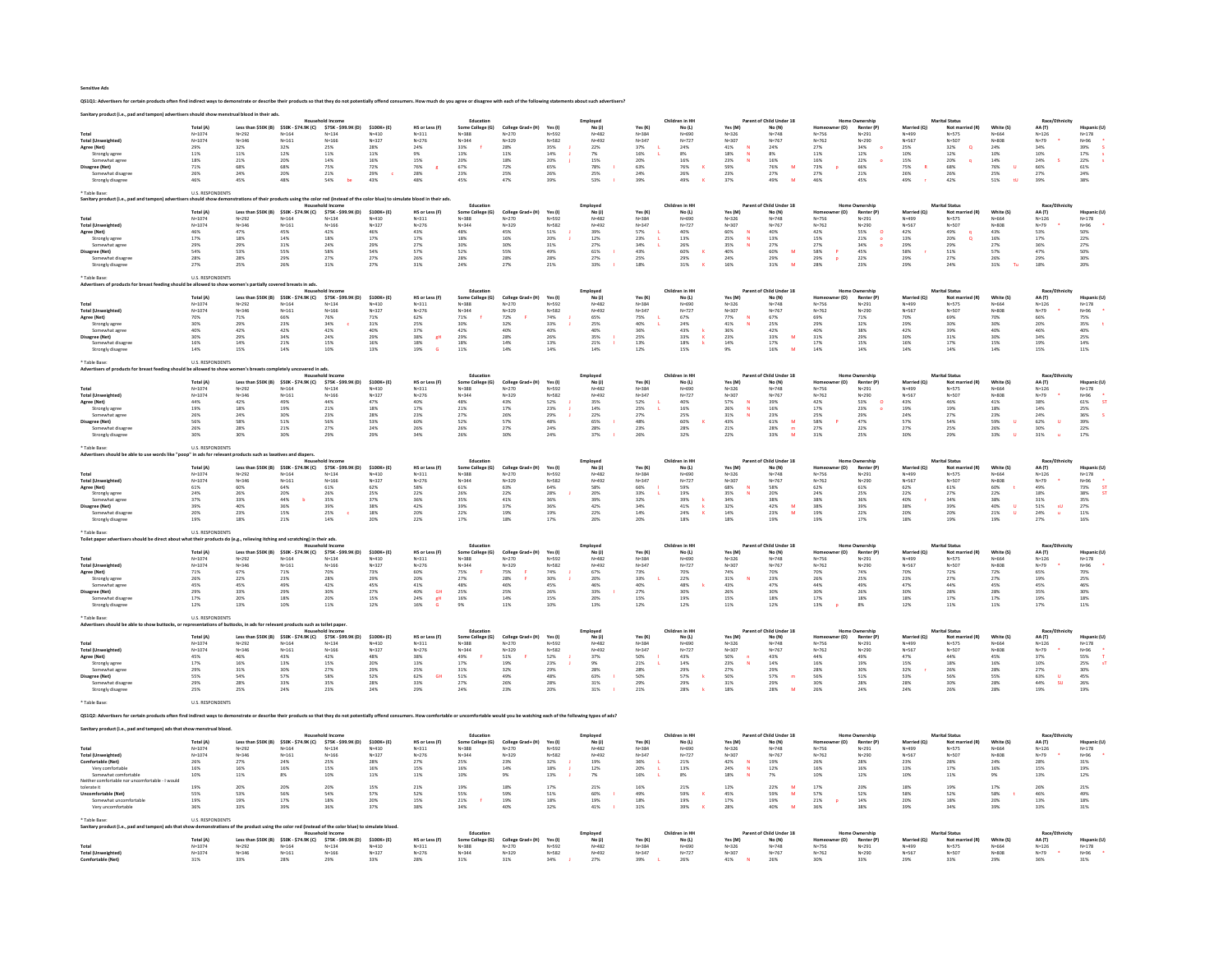| Very comfortable<br>Somewhat comfortable<br>Neither comfortable nor uncomfortable - I would            | 18%<br>12%              | 20%<br>13%          | 18%<br>10%            | 17%<br>11%              | 18%<br>15%        | 15%<br>13%          | 20%<br>11%       | 18%<br>12%        | 20%<br>15% | 17%<br>10% | 24%<br>14% | 15%<br>11%     | 23%<br>18% | 16%<br>10%               | 17%<br>12%            | 19%<br>13%            | 17%<br>12%  | 20%<br>13%            | 19%<br>10% | 24%<br>12%          | 14%<br>17%   |
|--------------------------------------------------------------------------------------------------------|-------------------------|---------------------|-----------------------|-------------------------|-------------------|---------------------|------------------|-------------------|------------|------------|------------|----------------|------------|--------------------------|-----------------------|-----------------------|-------------|-----------------------|------------|---------------------|--------------|
| tolerate it                                                                                            | 26%                     | 26%                 | 25%                   | 28%                     | 22%               | 32%                 | 26%              | 22%               | 24%        | 28%        | 23%        | 28%            | 21%        | 28%                      | 25%                   | 28%                   | 24%         | 27%                   | 24%        | 29%                 | 34%          |
| <b>Uncomfortable (Net)</b>                                                                             | 43%                     | 40%                 | 46%                   | 43%                     | 45%               | 41%                 | 43%              | 47%               | 41%        | 45%        | 38%        | 46%            | 38%        | 45%<br>m                 | 46%                   | 39%                   | 47%         | 40%                   | 47%<br>tu  | 35%                 | 35%          |
| Somewhat uncomfortabl<br>Very uncomfortable                                                            | 19%<br>24%              | 19%<br>21%          | 20%<br>26%            | 18%<br>25%              | 21%<br>24%        | 16%<br>25%          | 22%<br>22%       | 21%<br>26%        | 19%<br>22% | 20%<br>25% | 17%<br>21% | 21%<br>25%     | 18%<br>20% | 20%<br>25%               | 21%<br>24%            | 16%<br>23%            | 20%<br>27%  | 19%<br>21%            | 20%<br>27% | 9%<br>26%           | 22%<br>13%   |
| * Table Base:<br>Ads for breast feeding products that show women's partially covered breasts.          | <b>U.S. RESPONDENTS</b> |                     |                       |                         |                   |                     |                  |                   |            |            |            |                |            |                          |                       |                       |             |                       |            |                     |              |
|                                                                                                        |                         |                     |                       | <b>Household Income</b> |                   |                     | Education        |                   |            | Employee   |            | Children in HH |            | Parent of Child Under 18 |                       | Home Ownership        |             | <b>Marital Status</b> |            | Race/Ethnicity      |              |
|                                                                                                        | <b>Total (A)</b>        | Less than \$50K (B) | \$50K - \$74.9K (C)   | \$75K - \$99.9K (D)     | \$100K+(E)        | HS or Less (F)      | Some College (G) | College Grad+ (H) | Yes (I)    | No(1)      | Yes (K     | No (L)         | Yes (M)    | No (N)                   | Homeo<br>ner (O)      | Renter (P)            | Married (O) | Not married (R)       | White (S)  | AA (T)              | Hispanic (U  |
| Total                                                                                                  | $N = 1074$              | $N = 292$           | $N = 164$             | $N = 124$               | $N = 410$         | $N = 311$           | $N = 2.88$       | $N = 270$         | $N = 592$  | $N = 482$  | $N = 384$  | $N = 690$      | $N = 326$  | $N = 748$                | $N = 756$             | $N = 291$             | $N = 499$   | $N = 575$             | $N = 664$  | $N = 126$           | $N = 178$    |
| <b>Total (Unweighted)</b>                                                                              | $N = 1074$              | $N = 346$           | $N = 161$             | $N = 166$               | $N = 327$         | $N = 276$           | $N = 344$        | $N = 329$         | $N = 582$  | $N = 492$  | $N = 347$  | $N = 727$      | $N = 307$  | $N = 767$                | $N = 762$             | $N = 290$             | $N = 567$   | $N = 507$             | $N = 808$  | $N = 79$            | N=96         |
| Comfortable (Net)                                                                                      | 49%                     | 48%                 | 43%                   | 56%                     | 52%               | 39%                 | 52%              | 52%               | 53%        | 44%        | 60%        | 42%            | 62%        | 43%                      | 49%                   | 49%                   | 50%         | 48%                   | 49%        | 46%                 | 50%          |
| Very comfortable                                                                                       | 30%                     | 30%                 | 25%                   | 35%                     | 32%               | 24%                 | 29%              | 33%               | 3.2%       | 28%        | 37%        | 26%            | 38%<br>- M | 26%                      | 30%                   | 31%                   | 29%         | 30%                   | 31%        | 26%                 | 28%          |
| Somewhat comfortable                                                                                   | 19%                     | 18%                 | 18%                   | 21%                     | 20%               | 15%                 | 22%              | 19%               | 21%        | 16%        | 23%        | 16%            | 23%        | 17%                      | 19%                   | 18%                   | 20%         | 17%                   | 18%        | 20%                 | 21%          |
| Neither comfortable nor uncomfortable - I would                                                        |                         |                     |                       |                         |                   |                     |                  |                   |            |            |            |                |            |                          |                       |                       |             |                       |            |                     |              |
| tolerate it                                                                                            | 27%                     | 29%                 | 34%                   | 21%                     | 23%               | 33%                 | 28%              | 23%               | 26%        | 29%        | 21%        | 31%            | 21%        | 30%                      | 25%                   | 31%                   | 24%         | 30%                   | 27%        | 30%                 | 30%          |
| <b>Uncomfortable (Net)</b>                                                                             | 24%                     | 23%                 | 22%                   | 23%                     | 25%               | 28%<br>$\mathbf{r}$ | 21%              | 26%               | 22%        | 27%        | 20%        | 27%            | 18%        | 27%<br>M                 | 26%                   | 21%                   | 26%         | 23%                   | 25%        | 23%                 | 20%          |
| Somewhat uncomfortable                                                                                 | 13%                     | 16%                 | 10%                   | 10%                     | 13%               | 14%                 | 13%              | 12%               | 12%        | 15%        | 10%        | 15%            | 9%         | 15%<br>M                 | 13%                   | 13%                   | 12%         | 14%                   | 13%        | 13%                 | 9%           |
| Very uncomfortable                                                                                     | 11%                     | 7%                  | 13%                   | 13%                     | 12%<br>-ь         | 14%<br>G.           | 7%               | 14%               | 10%        | 13%        | 10%        | 12%            | 9%         | 12%                      | 13%                   | 8%                    | 14%         | 9%                    | 12%        | 10%                 | 11%          |
|                                                                                                        |                         |                     |                       |                         |                   |                     |                  |                   |            |            |            |                |            |                          |                       |                       |             |                       |            |                     |              |
| * Table Base:                                                                                          | <b>LLS RESPONDENTS</b>  |                     |                       |                         |                   |                     |                  |                   |            |            |            |                |            |                          |                       |                       |             |                       |            |                     |              |
| Ads for breast feeding products that show women's breasts completely uncovered                         |                         |                     |                       | <b>Household Income</b> |                   |                     | Education        |                   |            | Employee   |            | Children in HH |            | Parent of Child Under 18 |                       | Home Ownership        |             | <b>Marital Status</b> |            | Race/Ethnicit       |              |
|                                                                                                        | <b>Total (A)</b>        | Less than \$50K (B) | \$50K - \$74.9K (C)   | \$75K - \$99.9K (D)     | \$100K+(E)        | HS or Less (F)      | Some College (G) | College Grad+ (H) | Yes (I)    | No(1)      | Yes (K)    | No (L)         | Yes (M)    | No (N)                   | າer (O) -<br>Homi     | Renter (P)            | Married (O) | Not married (R)       | White (S)  | AA (T)              | Hispanic (U  |
| Total                                                                                                  | $N = 1074$              | $N = 292$           | $N = 164$             | $N = 124$               | $N = 410$         | $N = 311$           | $N = 388$        | $N = 270$         | $N = 592$  | $N = 482$  | $N = 384$  | $N = 690$      | $N = 326$  | $N = 748$                | $N = 756$             | $N = 291$             | $N = 499$   | $N = 570$             | $N = 664$  | $N = 126$           | $N = 178$    |
| <b>Total (Unweighted)</b>                                                                              | $N = 1074$              | $N = 346$           | $N = 161$             | $N = 166$               | $N = 327$         | $N = 276$           | $N = 344$        | $N = 329$         | $N = 582$  | $N = 492$  | $N = 347$  | $N = 727$      | $N = 307$  | $N = 767$                | $N = 762$             | $N = 290$             | $N = 567$   | $N = 507$             | $N = 808$  | $N = 79$            | $N = 96$     |
| Comfortable (Net)                                                                                      | 37%                     | 36%                 | 36%                   | 42%                     | 39%               | 31%                 | 39%              | 36%               | 42%        | 30%        | 49%        | 30%            | 54%        | 29%                      | 36%                   | 40%                   | 37%         | 37%                   | 36%        | 28%                 | 44%          |
| Very comfortable                                                                                       | 24%                     | 22%                 | 24%                   | 29%                     | 23%               | 21%                 | 25%              | 22%               | 26%        | 21%        | 31%        | 19%            | 32%<br>- M | 20%                      | 23%                   | 25%                   | 24%         | 23%                   | 25%        | 20%                 | 23%          |
| Somewhat comfortable                                                                                   | 13%                     | 14%                 | 12%                   | 13%                     | 15%               | 10%                 | 14%              | 15%               | 17%        | 9%         | 17%        | 11%            | 21%        | 10%                      | 13%                   | 15%                   | 13%         | 13%                   | 11%        | 9%                  | 21%          |
| Neither comfortable nor uncomfortable - I would                                                        |                         |                     |                       |                         |                   |                     |                  |                   |            |            |            |                |            |                          |                       |                       |             |                       |            |                     |              |
| tolerate it                                                                                            | 23%                     | 24%                 | 28%                   | 15%                     | 19%               | 27%                 | 22%              | 22%               | 20%        | 25%        | 18%        | 25%            | 14%        | 26%                      | 22%                   | 24%                   | 20%         | 24%                   | 23%        | 31%                 | 21%          |
| <b>Uncomfortable (Net)</b>                                                                             | 41%                     | 40%                 | 36%                   | 43%                     | 42%               | 43%                 | 39%              | 42%               | 38%        | 45%        | 34%        | 45%            | 32%        | 45%<br><b>M</b>          | 43%                   | 36%                   | 43%         | 39%                   | 42%        | 41%                 | 35%          |
| Somewhat uncomfortable                                                                                 | 15%                     | 15%                 | 11%                   | 20%                     | 15%               | 14%                 | 16%              | 15%               | 14%        | 18%        | 12%        | 17%            | 11%        | 17%<br>M                 | 16%                   | 14%                   | 16%         | 15%                   | 17%        | 10%                 | 11%          |
| Very uncomfortable                                                                                     | 25%                     | 25%                 | 25%                   | 23%                     | 27%               | 29%                 | 23%              | 27%               | 24%        | 27%        | 21%        | 27%            | 21%        | 27%<br>$\mathbf{m}$      | 26%                   | 22%                   | 26%         | 24%                   | 24%        | 31%                 | 25%          |
|                                                                                                        |                         |                     |                       |                         |                   |                     |                  |                   |            |            |            |                |            |                          |                       |                       |             |                       |            |                     |              |
| ' Table Base:                                                                                          | <b>LLS RESPONDENTS</b>  |                     |                       |                         |                   |                     |                  |                   |            |            |            |                |            |                          |                       |                       |             |                       |            |                     |              |
| Ads that use words like "poop" for relevant products such as laxatives and diapers.                    |                         |                     |                       |                         |                   |                     |                  |                   |            |            |            |                |            |                          |                       |                       |             |                       |            |                     |              |
|                                                                                                        |                         |                     |                       |                         |                   |                     |                  |                   |            |            |            |                |            | Parent of Child Under 18 |                       | Home Ownership        |             |                       |            | Race/Ethnicit       |              |
|                                                                                                        |                         |                     |                       | Household Income        |                   |                     | Education        |                   |            | Employee   |            | Children in HH |            |                          |                       |                       |             | <b>Marital Statu</b>  |            |                     |              |
|                                                                                                        | Total (A)               | Less than \$50K (B) | \$50K - \$74.9K (C)   | \$75K - \$99.9K (D)     | \$100K+(E)        | HS or Less (F)      | Some College (G) | College Grad+ (H) | Yes (I)    | No(1)      | Yes (K)    | No (L)         | Yes (M)    | No (N)                   | er (O)<br>Home        | Renter (P)            | Married (O) | Not married (R)       | White (S)  | AA (T)              | Hispanic (U) |
| Total                                                                                                  | $N = 1074$              | $N = 292$           | $N = 164$             | $N = 124$               | $N = 410$         | $N = 311$           | $N = 2.88$       | $N = 270$         | $N = 592$  | $N = 482$  | $N = 384$  | $N = 690$      | $N = 326$  | $N = 748$                | $N = 756$             | $N = 291$             | $N = 499$   | $N = 575$             | $N = 664$  | $N = 126$           | $N = 178$    |
| <b>Total (Unweighted)</b>                                                                              | $N = 1074$              | $N = 346$           | $N = 161$             | $N = 166$               | $N = 327$         | $N = 276$           | $N = 344$        | $N = 329$         | $N = 582$  | $N = 492$  | $N = 347$  | $N = 727$      | $N = 307$  | $N = 767$                | $N = 762$             | $N = 290$             | $N = 567$   | $N = 507$             | $N = 808$  | $N = 79$            | $N = 96$     |
| Comfortable (Net)                                                                                      | 41%                     | 43%                 | 34%                   | 46%                     | 43%               | 35%                 | 43%              | 43%               | 44%        | 37%        | 48%        | 38%            | 52%        | 37%                      | 41%                   | 42%                   | 42%         | 41%                   | 40%        | 34%                 | 50%<br>×     |
| Very comfortable                                                                                       | 24%                     | 25%                 | 21%                   | 21%                     | 26%               | 19%                 | 29%<br><b>P</b>  | 22%               | 27%        | 20%        | 30%        | 21%            | 31%        | 21%                      | 24%                   | 22%                   | 20%         | 27%<br>$\Omega$       | 22%        | 25%                 | 31%          |
| Somewhat comfortable                                                                                   | 17%                     | 18%                 | 13%                   | 25%<br>Ce               | 17%               | 16%                 | 13%              | 21%               | 17%        | 18%        | 18%        | 17%            | 20%        | 16%                      | 17%                   | 19%                   | 22%         | 14%                   | 18%        | 9%                  | 19%          |
| Neither comfortable nor uncomfortable - I would                                                        |                         |                     |                       |                         |                   |                     |                  |                   |            |            |            |                |            |                          |                       |                       |             |                       |            |                     |              |
| tolerate it                                                                                            | 28%                     | 26%                 | 34%                   | 24%                     | 25%               | 28%                 | 30%              | 27%               | 28%        | 28%        | 25%        | 29%            | 22%        | 30%<br>- 64              | 28%                   | 26%                   | 28%         | 28%                   | 27%        | 31%                 | 30%          |
| <b>Uncomfortable (Net)</b>                                                                             | 31%                     | 30%                 | 32%                   | 29%                     | 32%               | 37%<br>G            | 27%              | 30%               | 28%        | 35%        | 28%        | 33%            | 26%        | 33%<br>m                 | 31%                   | 32%                   | 30%         | 31%                   | 33%        | 35%<br>$\mathbf{u}$ | 20%          |
| Somewhat uncomfortable                                                                                 | 16%                     | 16%                 | 15%                   | 19%                     | 17%               | 21%<br>H            | 16%              | 13%               | 14%        | 19%        | 16%        | 17%            | 15%        | 17%                      | 15%                   | 20%                   | 15%         | 17%                   | 17%        | 16%                 | 12%          |
| Very uncomfortable                                                                                     | 14%                     | 14%                 | 17%                   | 10%                     | 15%               | 16%                 | 12%              | 17%               | 14%        | 16%        | 11%        | 16%            | 11%        | 16%<br>m                 | 15%                   | 13%                   | 15%         | 14%                   | 16%        | 20%                 | 8%           |
|                                                                                                        |                         |                     |                       |                         |                   |                     |                  |                   |            |            |            |                |            |                          |                       |                       |             |                       |            |                     |              |
| Table Base:                                                                                            | <b>U.S. RESPONDENTS</b> |                     |                       |                         |                   |                     |                  |                   |            |            |            |                |            |                          |                       |                       |             |                       |            |                     |              |
| Toilet paper ads that are direct about what their products do (e.g., relieving itching and scratching) |                         |                     |                       | sehold Income           |                   |                     | Education        |                   |            | Employer   |            | Children in HH |            | Parent of Child Under 18 |                       | <b>Home Ownership</b> |             | <b>Marital Statu</b>  |            | Race/Ethnicit       |              |
|                                                                                                        | Total (A)               | Less than \$50K (B) | \$50K - \$74.9K (C)   | \$75K - \$99.9K (D)     | \$100K+(E)        | HS or Less (F)      | Some College (G) | College Grad+ (H) | Yes (I)    | No (J)     | Yes (K)    | No (L)         | Yes (M)    | No (N)                   |                       | Renter (P)            | Married (O) | Not married (R)       | White (S)  | AA (T)              | Hispanic (U) |
| Total                                                                                                  | $N = 1074$              | $N = 292$           | $N = 164$             | $N = 124$               | $N = 410$         | $N = 311$           | $N = 388$        | $N = 270$         | $N = 592$  | $N = 482$  | $N = 384$  | $N = 690$      | $N = 226$  | $N = 748$                | $N = 756$             | $N = 291$             | $N = 499$   | $N = 570$             | $N = 664$  | $N = 126$           | $N = 178$    |
| <b>Total (Unweighted)</b>                                                                              | $N = 1074$              | $N = 346$           | $N = 161$             | $N = 166$               | $N = 327$         | $N = 276$           | $N = 3.44$       | $N = 329$         | $N = 582$  | $N = 492$  | $N = 347$  | $N = 727$      | $N = 307$  | $N = 767$                | $N = 762$             | $N = 290$             | $N = 567$   | $N = 507$             | $N = 808$  | $N = 79$            | $N = 96$     |
| Comfortable (Net)                                                                                      | 46%                     | 45%                 | 42%                   | 50%                     | 50%               | 35%                 | SO <sub>N</sub>  | 51%               | 51%        | 40%        | 53%        | 42%            | 56%        | 42%                      | 46%                   | 47%                   | 46%         | 46%                   | 45%        | 38%                 | 49%          |
| Very comfortable                                                                                       | 25%                     | 24%                 | 26%                   | 24%                     | 28%               | 18%                 | 29%              | 29%               | 30%        | 20%        | 31%        | 22%            | 33%        | 22%                      | 26%                   | 24%                   | 25%         | 26%                   | 25%        | 20%                 | 29%          |
| Somewhat comfortable                                                                                   | 21%                     | 21%                 | 16%                   | 26%                     | 22%               | 17%                 | 21%              | 22%               | 21%        | 20%        | 23%        | 20%            | 23%        | 20%                      | 20%                   | 23%                   | 22%         | 20%                   | 20%        | 18%                 | 20%          |
| Neither comfortable nor uncomfortable - I would                                                        |                         |                     |                       |                         |                   |                     |                  |                   |            |            |            |                |            |                          |                       |                       |             |                       |            |                     |              |
| tolerate it                                                                                            | 32%                     | 31%                 | 34%                   | 32%                     | 31%               | 40%<br>-GH          | 30%              | 28%               | 30%        | 36%        | 27%        | 36%            | 26%        | 35%                      | 32%                   | 35%                   | 3.4%        | 31%                   | 34%        | 35%                 | 32%          |
| <b>Uncomfortable (Net)</b>                                                                             | 21%                     | 24%                 | 24%                   | 18%                     | 20%               | 25%                 | 20%              | 21%               | 20%        | 24%        | 20%        | 22%            | 17%        | 23%<br>m                 | 22%                   | 18%                   | 20%         | 23%                   | 21%        | 27%                 | 19%          |
| Somewhat uncomfortabl                                                                                  | 12%                     | 16%                 | 13%                   | 11%                     | 10%               | 18%<br>eH           | 11%              | 9%                | 12%        | 13%        | 13%        | 12%            | 11%        | 13%                      | 12%                   | 12%                   | 11%         | 13%                   | 12%        | 16%                 | 13%          |
| Very uncomfortable                                                                                     | 9%                      | 8%                  | 12%                   | 7%                      | 9%                | 7%                  | 9%               | 12%               | 8%         | 11%        | 7%         | 11%            | 7%         | 11%                      | 10%                   | 6%                    | 9%          | 10%                   | 9%         | 12%                 | 6%           |
|                                                                                                        |                         |                     |                       |                         |                   |                     |                  |                   |            |            |            |                |            |                          |                       |                       |             |                       |            |                     |              |
| ' Table Base:                                                                                          | <b>U.S. RESPONDENTS</b> |                     |                       |                         |                   |                     |                  |                   |            |            |            |                |            |                          |                       |                       |             |                       |            |                     |              |
| Ads that show buttocks, or representations of buttocks, for relevant products such as toilet paper.    |                         |                     |                       | Household Income        |                   |                     | Education        |                   |            | Employee   |            | Children in HH |            | Parent of Child Under 18 |                       | Home Ownership        |             | <b>Marital Status</b> |            | Race/Ethnicity      |              |
|                                                                                                        | Total (A)               | Less than \$50K (B) | \$50K - \$74.9K (C)   | \$75K - \$99.9K (D)     | \$100K+(E)        | HS or Less (F)      | Some College (G) | College Grad+ (H) | Yes (I)    | No (J)     | Yes (K)    | No (L)         | Yes (M)    | No (N)                   | (O)                   | Renter (P)            | Married (Q) | Not married (R)       | White (S)  | AA (T)              | Hispanic (U) |
| Total                                                                                                  | $N = 1074$              | $N=292$             | $N = 164$             | $N = 134$               | $N = 410$         | $N = 311$           | $N = 2.88$       | $N = 270$         | $N = 592$  | $N = 482$  | $N = 3.84$ | $N = 690$      | $N = 326$  | $N = 748$                | $N=756$               | $N = 291$             | $N = 499$   | $N = 575$             | $N = 664$  | $N = 126$           | $N = 178$    |
| <b>Total (Unweighted)</b>                                                                              | $N = 1074$              | $N = 346$           |                       | $N = 166$               | $N = 327$         | $N = 276$           | $N = 344$        | $N = 329$         | $N = 582$  | $N = 492$  | $N = 347$  | $N = 727$      | $N = 307$  | $N = 767$                | $N = 762$             | $N = 290$             | N=567       | $N = 507$             | $N = 808$  | $N=79$              | $N = 96$     |
| Comfortable (Net)                                                                                      | 35%                     | <b>37%</b>          | $N = 161$<br>$-2.4\%$ | 29%                     | 39%<br>-d         | 30%                 | 3.8%             | 37%               | <b>39%</b> | 31%        | 45%        | 30%            | 49%        | 29%                      | 34%                   | 39%                   | 35%         | 35%                   | 35%        | 31%                 | 42%          |
| Very comfortable                                                                                       | 20%                     | 23%<br>n            | 19%                   | 13%                     | 22%<br>$\sqrt{2}$ | 18%                 | 23%              | 18%               | 23%        | 17%        | 27%        | 16%            | 28%        | 17%                      | 19%                   | 20%                   | 17%         | 23%                   | 19%        | 22%                 | 24%          |
| Somewhat comfortable                                                                                   | 15%                     | 14%                 |                       | 16%                     | 16%               |                     | 14%              |                   | 16%        | 14%        |            |                |            | 13%                      | 14%                   | 18%                   |             | 13%                   |            | 9%                  | 18%          |
| Neither comfortable nor uncomfortable - I would                                                        |                         |                     | 15%                   |                         |                   | 12%                 |                  | 19%               |            |            | 18%        | 13%            | 21%        |                          |                       |                       | 18%         |                       | 15%        |                     |              |
| tolerate it                                                                                            | 26%                     | 24%                 | 30%                   | 32%                     | 23%               | 26%                 | 30%              | 24%               | 27%        | 24%        | 20%        | 29%            | 20%        | 29%                      | 26%                   | 26%                   | 25%         | 27%                   | 25%        | 32%                 | 29%          |
| <b>Uncomfortable (Net)</b>                                                                             | 39%                     | 39%                 | 36%                   | 39%                     | 38%               | 45%<br>G            | 33%              | 39%               | 34%        | 45%        | 35%        | 41%            | 31%        | 42%<br>M                 | 41%                   | 35%                   | 40%         | 37%                   | 41%        | 37%                 | 29%          |
| Somewhat uncomfortabl                                                                                  | 19%                     | 18%                 | 15%                   | 21%                     | 20%               | 19%                 | 16%              | 19%               | 16%        | 22%        | 16%        | 21%            | 13%        | 21%<br>M                 | 21%<br>$\overline{D}$ | 15%                   | 19%         | 19%                   | 22%        | 16%<br><b>U</b>     | 4%           |
| Very uncomfortable                                                                                     | 20%                     | 21%                 | 20%                   | 17%                     | 18%               | 26%<br>G.           | 17%              | 19%               | 18%        | 23%        | 19%        | 20%            | 18%        | 21%                      | 20%                   | 21%                   | 22%         | 18%                   | 18%        | 22%                 | 25%          |
| * Table Base:                                                                                          | <b>U.S. RESPONDENTS</b> |                     |                       |                         |                   |                     |                  |                   |            |            |            |                |            |                          |                       |                       |             |                       |            |                     |              |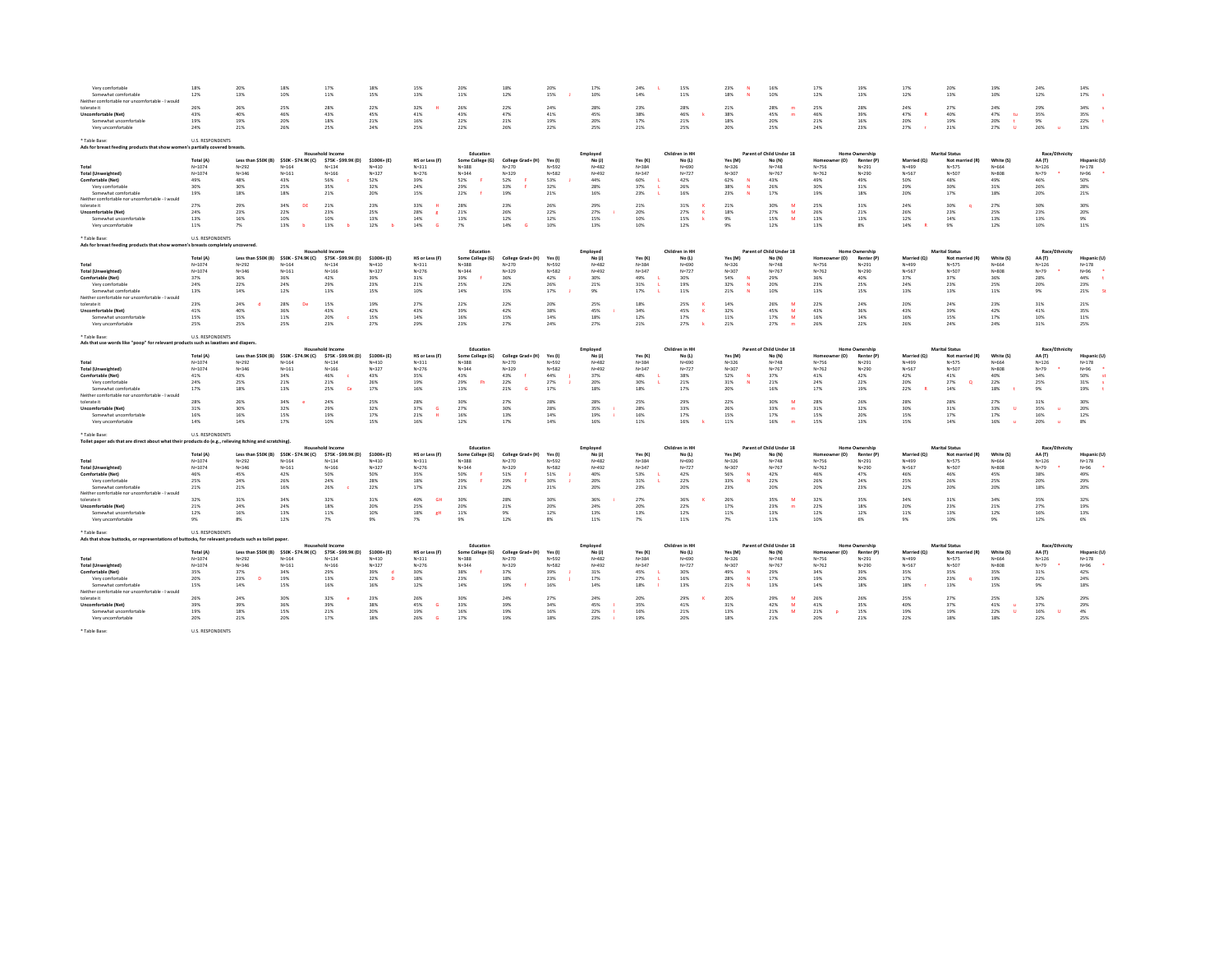| <b>Sensitive Ads</b> |  |  |
|----------------------|--|--|
|                      |  |  |

## QS1Q1: Advertisers for certain products often find indirect ways to demonstrate or describe their products so that they do not potentially offend consumers. How much do you agree or disagree with each of the following stat

|                                                                |                                                                                                         |                                                                                          |                                           |                                         |                                           |                                           | Education                               |                                                               |                     | Employed           |                | Children in HH           |                 | of Child Under 18                  |                    |                                    |                           | <b>Marital Status</b>                     |                  | Race/              |                                          |
|----------------------------------------------------------------|---------------------------------------------------------------------------------------------------------|------------------------------------------------------------------------------------------|-------------------------------------------|-----------------------------------------|-------------------------------------------|-------------------------------------------|-----------------------------------------|---------------------------------------------------------------|---------------------|--------------------|----------------|--------------------------|-----------------|------------------------------------|--------------------|------------------------------------|---------------------------|-------------------------------------------|------------------|--------------------|------------------------------------------|
|                                                                | Total (A)                                                                                               | Less than \$50K (B)                                                                      | \$50K - \$74.9K (C)                       | \$75K - \$99.9K (D)                     | \$100K+(E)                                | HS or Less (F)                            | Some College (G)                        | College Grad+ (H)                                             | Yes (I)             | No(1)              | Yes (K)        | No (L)                   | Yes (M          | No (N)                             | (O)                | Renter (P)                         | Married (Q)               | Not ma                                    | White (S)        | AA (T)             |                                          |
| Total                                                          | 1.074                                                                                                   | 292                                                                                      | 164                                       | 134                                     | 410                                       | 311                                       | 388                                     | 270                                                           | 592                 | 482                | 384            | 690                      | 326             | 748                                | 756                | 291                                | 499                       | 575                                       | 664              |                    |                                          |
| <b>Total (Unweighted)</b>                                      | 1,074                                                                                                   | 346                                                                                      | 161                                       | 166                                     | 327                                       | 276                                       | 344                                     | 329                                                           | 582                 | 492                | 347            | 727                      | 307             | 767                                | 762                | $^{290}$                           | 567                       | 507                                       | 808              | $\frac{126}{79}$   | $\frac{178}{96}$                         |
| Agree (Net)                                                    | 309                                                                                                     | 93                                                                                       | 52                                        | 33                                      | 113                                       | 74                                        | 127                                     | 76                                                            | 205                 | 104                | 141            | 168                      | 132             | 176                                | 201                | 98                                 | 125                       | 184                                       | 160              | 43                 | 69                                       |
| Strongly agree                                                 | 118                                                                                                     | 31                                                                                       | 19                                        | 14                                      | 46                                        | 29                                        | 49                                      | 29                                                            | 85                  | 32                 | 62             | SS.                      | 58              | 60                                 | 80                 | 34                                 | 49                        | 68                                        | 67               | 12                 | 30                                       |
| Somewhat agree                                                 | 191                                                                                                     | 62                                                                                       | 33                                        | 19                                      | 67                                        | 46                                        | 78                                      | 47                                                            | 119                 | $\scriptstyle{72}$ | 78             | 113                      | 75              | 117                                | $121\,$            | 63                                 | $7\mathrm{S}$             | 116                                       | 93               |                    | 39                                       |
| Disagree (Net)                                                 | 765                                                                                                     | 200                                                                                      | 112                                       | 101                                     | 297                                       | 236                                       | 261                                     | 194                                                           | 388                 | 377                | 243            | 522                      | 194             | 571                                | 554                | 193                                | 375                       | 390                                       | 505              | 83                 | $\begin{array}{c} 109 \\ 42 \end{array}$ |
| Somewhat disagree                                              | 276                                                                                                     | 69<br>130                                                                                | 33                                        | 28                                      | 120                                       | 88<br>148                                 | 88                                      | 68<br>126                                                     | 155                 | 121                | 94<br>149      | 182                      | 74              | 202                                | 205                | 61                                 | 129                       | 147<br>244                                | 168              | 34<br>49           | 67                                       |
| Strongly disagree                                              | 489                                                                                                     |                                                                                          | 79                                        | 72                                      | 176                                       |                                           | 173                                     |                                                               | 233                 | 257                |                | 340                      | 120             | 369                                | 350                | 132                                | 246                       |                                           | 337              |                    |                                          |
| able Base                                                      | <b>U.S. RESPONDENTS</b>                                                                                 |                                                                                          |                                           |                                         |                                           |                                           |                                         |                                                               |                     |                    |                |                          |                 |                                    |                    |                                    |                           |                                           |                  |                    |                                          |
|                                                                | should show d                                                                                           |                                                                                          |                                           | ing the color red finstead              | e color blue) to s                        | te blood in their ads                     |                                         |                                                               |                     |                    |                |                          |                 |                                    |                    |                                    |                           |                                           |                  |                    |                                          |
|                                                                |                                                                                                         |                                                                                          |                                           | <b>Household Income</b>                 |                                           |                                           | Education                               |                                                               |                     | Employee           |                | Children in HH           |                 | Parent of Child Under 18           |                    | <b>Home Ownership</b>              |                           | <b>Marital Status</b>                     |                  | Race/E             |                                          |
|                                                                | Total (A)                                                                                               | Less than \$50K (B)                                                                      | \$50K - \$74.9K (C)                       | \$75K - \$99.9K (D)                     | \$100K+(E)                                | HS or Less (F                             | te College (G)                          | College Grad+ (H)                                             | Yes $(l)$           | No(1)              | Yes (K)        | No (L)                   | Yes (M          | No (N)                             |                    | Renter (P                          | Married (O)               | Not n<br>ed (R)                           | White (S)        | AA (T)             |                                          |
| Total                                                          | 1.074                                                                                                   | 292                                                                                      |                                           | 134                                     | 410                                       | 311                                       | 388                                     | 270                                                           | 592                 | 482                | 384            | 690                      | 326             | 748                                | 756                | 291                                | 499                       | 575                                       | 664              | 126                | 178                                      |
| <b>Total (Unweighted)</b>                                      | 1,074                                                                                                   | 346                                                                                      | $\begin{array}{c} 164 \\ 161 \end{array}$ | 166                                     | 327                                       | 276                                       | 344                                     | 329                                                           | 582                 | 492                | 347            | 727                      | 307             | 767                                | 762                | 290                                | 567                       | 507                                       | $808\,$          | 79                 |                                          |
| Agree (Net)                                                    | $\frac{491}{180}$                                                                                       | 138                                                                                      | 74                                        | 57                                      | 188                                       | 134                                       | 186                                     | $122\,$                                                       | 303                 | 189                | 218            | 273                      | 195             | 297                                | 318                | 160                                | 210                       | $\begin{array}{c} 281 \\ 116 \end{array}$ | 285              | 66                 | 88                                       |
| Strongly agree                                                 |                                                                                                         | 53                                                                                       | 22                                        | $^{24}$                                 | 69                                        | 52                                        | 68                                      | 42                                                            | 121                 | 59                 | 87             | 93                       | 82              | 98                                 | 114                | $61\,$                             | 64                        |                                           | 104              | 21                 | 39                                       |
| Somewhat agree                                                 | $_{\rm 312}$                                                                                            | 85                                                                                       | ${\sf S1}$<br>00                          | 33                                      | 120                                       | $^{\rm 82}$                               | 117                                     | 80                                                            | $182\,$             | 130                | $131\,$        | 180                      | 113             | 199                                | 204                | 99                                 | 146                       | 166                                       | $\bf 181$        | 45                 | 49                                       |
| Disagree (Net)                                                 | 583                                                                                                     | 154                                                                                      | 48                                        | 77                                      | 222<br>$112\,$                            | 177                                       | 202<br>110                              | 148                                                           | 290<br>164          | 293                | 166<br>97      | 417<br>200               | 132             | 451                                | 438                | 131                                | 289                       | 293                                       | 379              | 59<br>37           | $\frac{90}{54}$                          |
| Somewhat disagree<br>Strongly disagree                         | 297<br>286                                                                                              | 81<br>72                                                                                 | 42                                        | 35<br>41                                | 109                                       | 81<br>96                                  | 92                                      | 75<br>73                                                      | 125                 | 132<br>160         | 69             | 217                      | 79<br>52        | 217<br>233                         | ${\bf 223}$<br>215 | 64<br>67                           | $\bf 143$<br>146          | 154<br>139                                | $173\,$<br>206   | 23                 | 36                                       |
|                                                                |                                                                                                         |                                                                                          |                                           |                                         |                                           |                                           |                                         |                                                               |                     |                    |                |                          |                 |                                    |                    |                                    |                           |                                           |                  |                    |                                          |
| Table Base                                                     | <b>U.S. RESPONDENTS</b>                                                                                 |                                                                                          |                                           |                                         |                                           |                                           |                                         |                                                               |                     |                    |                |                          |                 |                                    |                    |                                    |                           |                                           |                  |                    |                                          |
| <b>Advertisers of products fo</b>                              | be allowed to show                                                                                      |                                                                                          | en's partially covered breasts in ads     |                                         |                                           |                                           |                                         |                                                               |                     |                    |                |                          |                 |                                    |                    |                                    |                           |                                           |                  |                    |                                          |
|                                                                |                                                                                                         |                                                                                          |                                           |                                         |                                           |                                           | Education                               |                                                               |                     | Employee           |                | Children in HH           |                 | Parent of Child Under 18           |                    |                                    |                           | <b>Marital Status</b>                     |                  | Race/              |                                          |
|                                                                | <b>Total (A)</b>                                                                                        | Less than \$50K (B)                                                                      | \$50K - \$74.9K (C)                       | \$75K - \$99.9K (D)                     | \$100K+(E)                                | HS or Less (F                             | Some College (G)                        | College Grad+ (H)                                             | Yes (I)             | No(1)              | Yes (K)        | No (L)                   | Yes (M          | No (N)                             | (0)                | Renter (P                          | Married (O)               | $\frac{Notm}{575}$<br>ied (R)             | White (S)        | AA (T)             |                                          |
|                                                                | 1,074                                                                                                   | 292                                                                                      | 164                                       | 134                                     | 410                                       | 311                                       | 388                                     | 270                                                           | 592                 | 482                | 384            | 690                      | 326             | 748                                | 756                | 291                                | 499                       |                                           | 664              | 126                | 178                                      |
| <b>Total (Unweighted)</b>                                      | 1,074                                                                                                   | 346                                                                                      | ${\bf 161}$                               | 166                                     | $_{\rm 327}$                              | $_{\rm 276}$                              | 344                                     | 329                                                           | 582                 | 492                | 347            | 727                      | 307             | 767                                | 762                | 290                                | 567                       | 507                                       | 808              | 79                 | 96                                       |
| Agree (Net)                                                    | 748                                                                                                     | 209                                                                                      | 107                                       | 101                                     | 289                                       | 194                                       | 277                                     | 195                                                           | 436                 | 312                | 289            | 459                      | 251             | 497                                | 523                | 205                                | 351                       | 397                                       | 468              | 83                 | 134                                      |
| Strongly agree<br>Somewhat agree                               | 317                                                                                                     | 123                                                                                      | 38<br>69                                  | 45<br>56                                | 127<br>162                                | 79<br>115                                 | 115<br>162                              | 86<br>109                                                     | 198<br>239          | 120<br>192         | 152<br>137     | 165<br>294               | 134<br>117      | 183<br>314                         | 220<br>303         | 94<br>112                          | 143<br>208                | 175<br>223                                | 202<br>266       | 25<br>58           | $62\,$                                   |
| Disagree (Net)                                                 | $\bf 431$<br>326                                                                                        | 84                                                                                       | 56                                        | 33                                      | 120                                       | 117                                       | 111                                     | 74                                                            | 156                 | 170                | 95             | 231                      | 76              | 250                                | 233                | 85                                 | 149                       | 177                                       | 197              | 43                 | $71$ 45                                  |
| newhat disagre                                                 | $176\,$                                                                                                 | 40                                                                                       | 34                                        | 20                                      | 65                                        | 57                                        | 68                                      | 38                                                            | 76                  | 101                | 49             | 127                      | 46              | 130                                | $_{\rm 128}$       | 43                                 | $^{\rm 81}$               | 95                                        | ${\bf 102}$      | $\bf 24$           | $25\,$                                   |
| Strongly disagree                                              | 150                                                                                                     | 43                                                                                       | 23                                        | 13                                      | 57                                        | 60                                        | 43                                      | 37                                                            | 80                  | 69                 | 46             | 104                      | 20 <sub>1</sub> | 120                                | 105                | 42                                 | 68                        | 82                                        | 95               | 19                 | 20                                       |
|                                                                |                                                                                                         |                                                                                          |                                           |                                         |                                           |                                           |                                         |                                                               |                     |                    |                |                          |                 |                                    |                    |                                    |                           |                                           |                  |                    |                                          |
| Table Base                                                     | <b>U.S. RESPONDENTS</b>                                                                                 |                                                                                          |                                           |                                         |                                           |                                           |                                         |                                                               |                     |                    |                |                          |                 |                                    |                    |                                    |                           |                                           |                  |                    |                                          |
|                                                                | e allowed to show wor                                                                                   |                                                                                          | vered in ads                              |                                         |                                           |                                           |                                         |                                                               |                     |                    |                |                          |                 |                                    |                    |                                    |                           |                                           |                  |                    |                                          |
|                                                                |                                                                                                         |                                                                                          |                                           |                                         |                                           |                                           | Educatio                                |                                                               |                     |                    |                | Children in HH           |                 | nt of Child Under 18               |                    |                                    |                           | <b>Marital Statu</b>                      |                  | Race/Et            |                                          |
|                                                                | Total (A)                                                                                               | Less than \$50K (B)                                                                      | \$50K - \$74.9K (C)                       | \$75K - \$99.9K (D)                     | $$100K + [F]$                             | <b>HS or Less (F</b>                      | Some College (G)                        | College Grad+ (H)                                             | Yes (I)             | $No$ $(1)$         | Yes (K)        | No (I)                   | Yes (M          | No (N)                             | (0)                | <b>Renter (P)</b>                  | Married (O)               | Not m<br>ied (R)                          | White (S)        | AA (T)             |                                          |
| Tota<br><b>Total (Unweighted)</b>                              | 1,074                                                                                                   | 292<br>346                                                                               | 164                                       | 134<br>166                              | 410<br>327                                | 311<br>276                                | 388<br>344                              | 270                                                           | 592<br>582          | 482<br>492         | 384<br>347     | 690<br>727               | 326<br>307      | 748<br>767                         | 756<br>762         | 291<br>290                         | 499<br>567                | 575<br>507                                | 664<br>808       | 126                | 178                                      |
| Agree (Net)                                                    | $\frac{1,074}{477}$                                                                                     | 122                                                                                      | 161                                       | 59                                      |                                           | 125                                       | 185                                     | $\begin{array}{c} 329 \\ 116 \end{array}$                     | 308                 |                    |                | 279                      | 186             |                                    | 316                | 154                                | 214                       | 263                                       | 275              | 79                 | $\frac{96}{109}$                         |
| Strongly agree                                                 | ${\bf 202}$                                                                                             | ${\sf S2}$                                                                               | 80<br>31                                  | 28                                      | 191<br>75                                 | 52                                        | $^{\rm 81}$                             | 46                                                            | $137\,$             | 170<br>66          | 198<br>95      | 107                      | 84              | 292<br>118                         | 129                | 68                                 | 93                        | 109                                       | $121\,$          | 48<br>$18\,$       | $_{\rm 44}$                              |
| Somewhat agree                                                 | 275                                                                                                     | 71                                                                                       | 48                                        | 31                                      | 116                                       | 73                                        | 104                                     | 70                                                            | 171                 | 104                | 103            | 172                      | 102             | 173                                | 187                | 86                                 | 122                       | 154                                       | 154              | 30 <sub>0</sub>    | 65                                       |
| Disagree (Net)                                                 | 597                                                                                                     | 170                                                                                      | 84                                        | 75                                      | 219                                       | 186                                       | 203                                     | 154                                                           | 285                 | 312                | 186            | 411                      | 141             | 456                                | 439                | 137                                | 285                       | 312                                       | 389              | 77                 | 69                                       |
| Somewhat disagre                                               | 279                                                                                                     | 83                                                                                       | 35                                        | 36                                      | 100                                       | $^{\rm 81}$                               | 101                                     | 73                                                            | $14\mathrm{S}$      | 134                | 87             | 192                      | 68              | $_{\rm 211}$                       | 207                | 64                                 | 133                       | 146                                       | 173              | 38                 | 39                                       |
| Strongly disagree                                              | 317                                                                                                     |                                                                                          |                                           | 39                                      | 119                                       | 106                                       | 102                                     | 81                                                            | 140                 | 177                | 99             | 219                      | 72              | 245                                | 232                | 73                                 | 152                       | 165                                       | 216              | 39                 | 30                                       |
|                                                                |                                                                                                         |                                                                                          |                                           |                                         |                                           |                                           |                                         |                                                               |                     |                    |                |                          |                 |                                    |                    |                                    |                           |                                           |                  |                    |                                          |
| * Table Rase                                                   | <b>IIS RESPONDENTS</b>                                                                                  |                                                                                          |                                           |                                         |                                           |                                           |                                         |                                                               |                     |                    |                |                          |                 |                                    |                    |                                    |                           |                                           |                  |                    |                                          |
|                                                                | in ads for re                                                                                           |                                                                                          | and diapers                               |                                         |                                           |                                           |                                         |                                                               |                     |                    |                |                          |                 |                                    |                    |                                    |                           |                                           |                  |                    |                                          |
|                                                                |                                                                                                         |                                                                                          |                                           |                                         |                                           |                                           | Education                               |                                                               |                     | Employed           |                | Children in HH           |                 | Parent of Child Under 18           |                    |                                    |                           | <b>Marital Status</b>                     |                  | <b>Race/Fth</b>    |                                          |
|                                                                | Total (A)                                                                                               | Less than \$50K (B)                                                                      | \$50K - \$74.9K (C)                       | \$75K - \$99.9K (D)                     | \$100K+(E)                                | <b>HS or Less (F</b>                      | Some College (G)                        | College Grad+ (H)                                             | Yes (I)             | No(1)              | Yes (K)        | No (L)                   | Yes (M)         | No (N)                             | (0)                | Renter (P)                         | Married (Q)               | Not ma<br>ried (R)                        | White (S)        | AA (T)             | Hispani                                  |
| Total                                                          | 1,074                                                                                                   | 292                                                                                      | 164                                       | 134                                     | 410                                       | 311                                       | 388                                     | 270                                                           | 592                 | 482                | 384            | 690                      | 326             | 748                                | 756                | 291                                | 499                       | 575                                       | 664              | $126\,$            | $_{\rm 178}$                             |
| <b>Total (Unweighted)</b>                                      | 1.074                                                                                                   | 346<br>174                                                                               | 161<br>104                                | 166                                     | 327                                       | 276                                       | 344                                     | 329                                                           | 582                 | 492                | 347            | 727                      | 307             | 767                                | 762                | 290                                | 567<br>308                | 507                                       | 808              | 79                 | $\begin{array}{c} 96 \\ 131 \end{array}$ |
| Agree (Net)                                                    | 659                                                                                                     | $\overline{\mathcal{D}}$                                                                 | 33                                        | $\bf 82$                                | 253<br>102                                | 181                                       | 236                                     | 171<br>60                                                     | 378<br>167          | 281<br>95          | 252<br>128     | 407<br>134               | 223<br>114      | 435<br>149                         | 470<br>184         | 178<br>74                          |                           | 350                                       | 401<br>149       | 61<br>23           |                                          |
| Strongly agree                                                 | $263\,$<br>396                                                                                          |                                                                                          |                                           | 35<br>47                                | 152                                       | 70<br>112                                 | $102\,$<br>134                          | 111                                                           |                     | 186                |                | 272                      |                 |                                    |                    | 105                                | 108<br>201                | $155\,$                                   | 252              |                    | $67$<br>$63$                             |
| Somewhat agree<br>Disagree (Net)                               | $415\,$                                                                                                 | 97<br>$_{\rm 118}$                                                                       | 71<br>59                                  | 52                                      | $156\,$                                   | 129                                       | $152\,$                                 | 99                                                            | 211<br>$_{\rm 214}$ | $\bf{201}$         | 124<br>131     | 284                      | 110<br>103      | 287<br>$_{\rm 312}$                | 285<br>286         | 112                                | 191                       | 196<br>$_{\rm 224}$                       | ${\bf 263}$      | 39<br>64           | $_{\rm 48}$                              |
| Somewhat disagre                                               | 216                                                                                                     | 67                                                                                       | 25                                        | 33                                      | 74                                        |                                           |                                         |                                                               | 111                 | 105                | 53             | 163                      | 45              |                                    | 143                | 63                                 | 102                       | 114                                       | 138              | 30 <sub>0</sub>    |                                          |
| Strongly disagree                                              | 199                                                                                                     | 51                                                                                       |                                           | 18                                      | 82                                        | $\begin{array}{c} 61 \\ 68 \end{array}$   | $\begin{array}{c} 85 \\ 67 \end{array}$ | $\begin{array}{c} 51 \\ 48 \end{array}$                       | 103                 | 96                 | 78             | 121                      | 58              | $\frac{171}{141}$                  | 142                | 49                                 | 89                        | 110                                       | 125              | 34                 | $\frac{19}{28}$                          |
|                                                                |                                                                                                         |                                                                                          |                                           |                                         |                                           |                                           |                                         |                                                               |                     |                    |                |                          |                 |                                    |                    |                                    |                           |                                           |                  |                    |                                          |
| Table Base                                                     | <b>U.S. RESPONDENTS</b>                                                                                 |                                                                                          |                                           |                                         |                                           |                                           |                                         |                                                               |                     |                    |                |                          |                 |                                    |                    |                                    |                           |                                           |                  |                    |                                          |
|                                                                |                                                                                                         |                                                                                          |                                           |                                         |                                           |                                           |                                         |                                                               |                     |                    |                |                          |                 |                                    |                    |                                    |                           |                                           |                  |                    |                                          |
|                                                                |                                                                                                         |                                                                                          |                                           | old Inco                                |                                           |                                           | Education                               |                                                               |                     | Employed           |                | Children in HH           |                 | Parent of Child Under 18           |                    |                                    |                           | <b>Marital Status</b>                     |                  | Race/Ft            |                                          |
|                                                                | Total (A)                                                                                               | Less than \$50K (B)                                                                      | \$50K - \$74.9K (C)                       | \$75K - \$99.9K (D)                     | $$100K + (E)$                             | <b>HS or Less (F</b>                      | Some College (G)                        | College Grad+ (H)                                             | Yes (I)             | No(1)              | Yes (K)        | No (L)                   | Yes (M)         | No (N)                             | (0)                | Renter (P)                         | Married (Q)               | Not married (R)                           | White (S)        | AA (T)             |                                          |
| Total                                                          | 1,074                                                                                                   | 292<br>346                                                                               | $\begin{array}{c} 164 \\ 161 \end{array}$ | 134                                     | $410\,$                                   | $_{\rm 311}$                              | 388                                     | 270<br>329                                                    | 592                 | 482                | 384            | 690<br>727               | 326             | 748                                | 756                | 291                                | 499                       | 575                                       | 664              | 126                | $_{\rm 178}$                             |
| <b>Total (Unweighted)</b>                                      | 1.074                                                                                                   |                                                                                          |                                           | 166                                     | 327                                       | 276                                       | 344                                     |                                                               | 582                 | 492                | 347            |                          | 307             | 767                                | 762                | 290                                | <b>S67</b>                | 507                                       | 808              | 79                 | 96                                       |
| Agree (Net)                                                    | 762                                                                                                     | 197<br>66                                                                                | 117<br>37                                 | 93<br>37                                | 300                                       | 188                                       | 290<br>103                              | 201                                                           | 440<br>176          | 322                | 281<br>126     | 481<br>149               | 241<br>102      | 521                                | 532                | 216<br>73                          | 350<br>117                | 412                                       | 478<br>181       | 81<br>24           | $125\,$                                  |
| Strongly agree<br>Somewhat agree                               | 275<br>487                                                                                              | 131                                                                                      | 80                                        | 56                                      | $\begin{array}{c} 117 \\ 183 \end{array}$ | $\frac{61}{127}$                          | 186                                     | $\frac{76}{125}$                                              | 264                 | 99<br>224          | 155            | 332                      | 139             | 172<br>349                         | 196<br>336         | 143                                | 233                       | $\frac{157}{254}$                         | 296              | 57                 | $\begin{array}{c} 44 \\ 81 \end{array}$  |
| <b>Disagree (Net)</b>                                          | $_{\rm 312}$                                                                                            |                                                                                          | 47                                        | 40                                      | $110\,$                                   | $123\,$                                   | 98                                      | 68                                                            | $152\,$             | 159                | 103            | 209                      | 85              | $227\,$                            | ${\bf 223}$        | 75                                 | 149                       | 163                                       | ${\bf 187}$      | 44                 |                                          |
| Somewhat disagree                                              | 185                                                                                                     | 58                                                                                       | 30                                        | 26                                      | 62                                        | 74                                        | 64                                      | 39                                                            | 90                  | 94                 | 57             | 128                      | 50              | 135                                | 127                | 51                                 | 88                        | 97                                        | 116              | 23                 | $\frac{53}{33}$                          |
| Strongly disagree                                              | 127                                                                                                     |                                                                                          |                                           | 14                                      | 48                                        | 49                                        | 34                                      |                                                               | $62\,$              | .<br>65            | 46             | 81                       | 35              | 92                                 |                    | $^{24}$                            | 61                        | 66                                        | 71               | $_{21}$            | $\overline{20}$                          |
|                                                                |                                                                                                         |                                                                                          |                                           |                                         |                                           |                                           |                                         |                                                               |                     |                    |                |                          |                 |                                    |                    |                                    |                           |                                           |                  |                    |                                          |
| <b>Table Base</b>                                              | <b>U.S. RESPONDENTS</b>                                                                                 |                                                                                          |                                           |                                         |                                           |                                           |                                         |                                                               |                     |                    |                |                          |                 |                                    |                    |                                    |                           |                                           |                  |                    |                                          |
|                                                                |                                                                                                         |                                                                                          |                                           | uch as toilet pape                      |                                           |                                           |                                         |                                                               |                     |                    |                |                          |                 |                                    |                    |                                    |                           |                                           |                  |                    |                                          |
|                                                                | Total (A)                                                                                               |                                                                                          | \$50K<br>.9K (C)                          | Household Income<br>\$75K - \$99.9K (D) | $$100K + (E)$                             | HS or Less (F                             | Education<br>Some College (G)           |                                                               | Yes(1)              | Employed<br>No (J  | Yes (K)        | Children in HH<br>No (L) | Yes (M          | Parent of Child Under 18<br>No (N) |                    | <b>Home Ownership</b><br>Renter (P |                           | <b>Marital Status</b><br>Not m            |                  | Race/Eth<br>AA (T) |                                          |
| Total                                                          |                                                                                                         | 292                                                                                      |                                           | 134                                     | 410                                       | 311                                       | 388                                     |                                                               | 592                 | 482                | 384            | 690                      | 326             | 748                                | 756                |                                    | 499                       | 575                                       | 664              | 126                | $_{\rm 178}$                             |
| <b>Total (Unweighted)</b>                                      | 1,074<br>1,074                                                                                          | 346                                                                                      | $\begin{array}{c} 164 \\ 161 \end{array}$ | 166                                     | 327                                       | 276                                       | 344                                     | 270<br>329                                                    | 582                 | 492                | 347            | 727                      | 307             | 767                                | 762                | $\bf 291$<br>290                   | 567                       | 507                                       | 808              | 79                 | 96                                       |
| Agree (Net)                                                    | 488                                                                                                     | 136                                                                                      | $\overline{71}$                           | ${\sf S6}$                              | 197                                       | $117\,$                                   | 189                                     | 137                                                           | 308                 | 180                | 192            | 296                      | 165             | 323                                | 334                | 142                                | 235                       | 253                                       | 296              | ٨Ġ                 | 97                                       |
| Strongly agree                                                 | 179                                                                                                     | 46                                                                                       | 22                                        | 20                                      | 80                                        | 41                                        | 68                                      | 51                                                            | 133                 | 46                 | 82             | 97                       | 75              | 104                                | 120                | 56                                 | 76                        | 103                                       | 108              | 12                 | 44                                       |
| Somewhat agree                                                 | 309                                                                                                     | 90                                                                                       | 49                                        | 36                                      | $117\,$                                   | 76                                        | $121\,$                                 | 87                                                            | $175\,$             | 134                | 109            | 200                      | 90              | 219                                | 214                | 86                                 | 159                       | 150                                       | 188              | 34                 | 53                                       |
| <b>Disagree (Net)</b>                                          | 586<br>315                                                                                              | 157                                                                                      | 93                                        | $\overline{\mathbf{z}}$                 | $_{\rm 213}$                              | $\begin{array}{c} 194 \\ 103 \end{array}$ | 199                                     | 132                                                           | 284                 | 302                | 192            | 394                      | 162             | 424                                | $421\,$            | 149                                | 264                       | $_{\rm 322}$                              | 368              | 79                 | $\begin{array}{c} 81 \\ 47 \end{array}$  |
| Somewhat disagree                                              |                                                                                                         | 83                                                                                       | 54                                        | 47                                      | 116                                       |                                           | 106                                     | 70                                                            | 164                 | 151                | 112            | 203                      | 102             | 213                                | 226                | 80                                 | 142                       | 173                                       | 184              | 55                 |                                          |
| Strongly disagree                                              | 271                                                                                                     | 73                                                                                       |                                           | 31                                      |                                           | 90                                        | 93                                      | 62                                                            | $121\,$             | 151                |                | 191                      | 60              | 211                                | 195                | 69                                 | 122                       | 149                                       | 184              | $^{24}$            |                                          |
|                                                                | <b>U.S. RESPONDENTS</b>                                                                                 |                                                                                          |                                           |                                         |                                           |                                           |                                         |                                                               |                     |                    |                |                          |                 |                                    |                    |                                    |                           |                                           |                  |                    |                                          |
|                                                                |                                                                                                         |                                                                                          |                                           |                                         |                                           |                                           |                                         |                                                               |                     |                    |                |                          |                 |                                    |                    |                                    |                           |                                           |                  |                    |                                          |
|                                                                | find indirect ways to demonstrate or describe their products so that they do not potentially offend con |                                                                                          |                                           |                                         |                                           |                                           |                                         | ble or uncomfortable would you be watching each of the follor |                     |                    |                |                          |                 |                                    |                    |                                    |                           |                                           |                  |                    |                                          |
|                                                                |                                                                                                         |                                                                                          |                                           |                                         |                                           |                                           |                                         |                                                               |                     |                    |                |                          |                 |                                    |                    |                                    |                           |                                           |                  |                    |                                          |
|                                                                | at show menstrual blood                                                                                 |                                                                                          |                                           |                                         |                                           |                                           |                                         |                                                               |                     |                    |                |                          |                 |                                    |                    |                                    |                           |                                           |                  |                    |                                          |
|                                                                |                                                                                                         |                                                                                          |                                           |                                         |                                           |                                           |                                         |                                                               |                     | mploye:            |                | hildren in HI            |                 |                                    |                    |                                    |                           |                                           |                  | Race/              |                                          |
|                                                                | Total (A)                                                                                               | Less than \$50K (B)                                                                      | \$50K - \$74.9K (C)                       | \$75K - \$99,9K (D)                     | \$100K+(E)                                | <b>HS or Less (F</b>                      | Some College (G)                        | College Grad+ (H)                                             | Yes (I)             | No(1)              | Yes (K)        | No (L)                   | Yes (M          | No (N)                             |                    | Renter (P                          | Marries                   | Not a                                     | White (S)        | AA (T)             |                                          |
| Tota                                                           | 1,074                                                                                                   | 292                                                                                      | 164                                       | 134                                     | 410                                       | 311                                       | 388                                     | 270                                                           | 592                 | 482                | 384            | 690                      | 326             | 748                                | 756                | 291                                | 499                       | 575                                       | 664              | 126                | 178                                      |
| <b>Total (Unweighted)</b>                                      | 1,074                                                                                                   | 346                                                                                      | 161                                       | 166                                     | $_{\rm 327}$                              | 276                                       | 344                                     | 329                                                           | 582                 | 492                | 347            | 727                      | 307             | 767                                | 762                | 290                                | 567                       | 507                                       | $808\,$          |                    | $\frac{96}{54}$                          |
| Comfortable (Net)                                              | 279<br>167                                                                                              | 79                                                                                       | 39<br>26                                  | 34<br>$_{20}$                           | 114                                       | 83<br>48                                  | 99<br>61                                | 61<br>$\frac{1}{37}$                                          | 188                 | 92                 | 137            | 143                      | 138             | 142<br>88                          | 194<br>119         | 81                                 | 116<br>67                 | 164                                       | 162              | 35<br>18           |                                          |
| Very comfortable<br>Somewhat comfortable                       |                                                                                                         |                                                                                          |                                           |                                         |                                           |                                           |                                         |                                                               | 109                 |                    | 76             | 91                       | 79<br>58        |                                    |                    |                                    |                           | 101                                       | 104              |                    | 33                                       |
|                                                                | $112\,$                                                                                                 | 34                                                                                       | 13                                        | 14                                      | 46                                        | 35                                        | 38                                      | $\bar{2}4$                                                    | ${\bf 78}$          | 34                 | 61             | 52                       |                 | ${\sf S4}$                         | 75                 | 36                                 | 49                        | 63                                        | 58               | 17                 | $\bf{21}$                                |
| Neither comfortable nor uncomfortable - I would<br>tolerate it | 202                                                                                                     | 59                                                                                       | 33                                        | 27                                      | 63                                        | 65                                        | 74                                      | 49                                                            | 103                 | 99                 | 60             | 142                      | 40              | 162                                | 132                | <sub>58</sub>                      | 92                        | 110                                       | 115              | 32                 |                                          |
| <b>Uncomfortable (Net)</b>                                     | 592                                                                                                     | 154                                                                                      | 92                                        | 72                                      | 233                                       | 163                                       | 214                                     | 160                                                           | 302                 | 291                | 187            | 405                      | 148             | 444                                | 430                | 152                                | 291                       | 301                                       | 388              | 58                 | $_{\rm 37}$<br>87                        |
| Somewhat uncomfortabl                                          | 202                                                                                                     |                                                                                          | 27                                        | $^{24}$                                 | 82                                        | 46                                        | 83                                      | 52                                                            | 109                 | 93                 | 69             | 133                      | 57              | 145                                | 155                | 41                                 | 97                        | 104                                       | 131              | 16                 | 32                                       |
| Very uncomfortable                                             | 390                                                                                                     |                                                                                          | 64                                        | 49                                      | 151                                       | 117                                       | 131                                     | 109                                                           | 192                 | 198                | 118            | 272                      | 91              | 299                                | 275                | 111                                | 194                       | 197                                       | 257              | 42                 |                                          |
|                                                                |                                                                                                         |                                                                                          |                                           |                                         |                                           |                                           |                                         |                                                               |                     |                    |                |                          |                 |                                    |                    |                                    |                           |                                           |                  |                    |                                          |
|                                                                | <b>U.S. RESPONDENTS</b>                                                                                 |                                                                                          |                                           |                                         |                                           |                                           |                                         |                                                               |                     |                    |                |                          |                 |                                    |                    |                                    |                           |                                           |                  |                    |                                          |
| itary product (i.e., pad and ta                                |                                                                                                         | rations of the product using the color red (instead of the color blue) to simulate blood |                                           |                                         |                                           |                                           |                                         |                                                               |                     |                    |                |                          |                 |                                    |                    |                                    |                           |                                           |                  |                    |                                          |
|                                                                |                                                                                                         |                                                                                          |                                           | hold Income                             |                                           |                                           |                                         |                                                               |                     | mployee            |                | Children in HH           |                 | of Child Under 11                  |                    |                                    |                           | Not ma                                    |                  | Race/I             |                                          |
|                                                                | Total (A)<br>1.074                                                                                      | Less than \$50K (B)<br>292                                                               | \$50K - \$74.9K (C)<br>164                | \$75K - \$99.9K (D)<br>134              | $$100K + (E)$<br>410                      | HS or Less (F)<br>311                     | Some College (G)<br>388                 | College Grad+ (H)<br>270                                      | Yes (I)<br>592      | No(1)<br>482       | Yes (K)<br>384 | No (L)<br>690            | Yes (M)<br>326  | No (N)<br>748                      | <b>(O)</b><br>756  | Renter (P)<br>291                  | Married (Q)<br>499        | 575                                       | White (S)<br>664 | AA (T)<br>126      |                                          |
| Total (Un                                                      | 1,074                                                                                                   |                                                                                          |                                           |                                         | $_{\rm 327}$                              |                                           | $_{\rm 344}$                            |                                                               | 582                 | 492                | 347            | 727                      | 307             | 767                                | 762                | 290                                | ${\sf s} {\sf s} {\sf s}$ |                                           | $808\,$          | 79                 | 178                                      |
| Comfortable (Net)                                              | 331                                                                                                     | $\frac{346}{97}$                                                                         | $\begin{array}{c} 161 \\ 47 \end{array}$  | 166<br>39                               | 134                                       | $\frac{276}{86}$                          | 118                                     | $\frac{329}{83}$                                              | 203                 | 128                | 149            | 182                      | 134             | 197                                | 225                | 95                                 | 143                       | $\frac{507}{189}$                         | 194              | 45                 |                                          |
|                                                                |                                                                                                         |                                                                                          |                                           |                                         |                                           |                                           |                                         |                                                               |                     |                    |                |                          |                 |                                    |                    |                                    |                           |                                           |                  |                    |                                          |